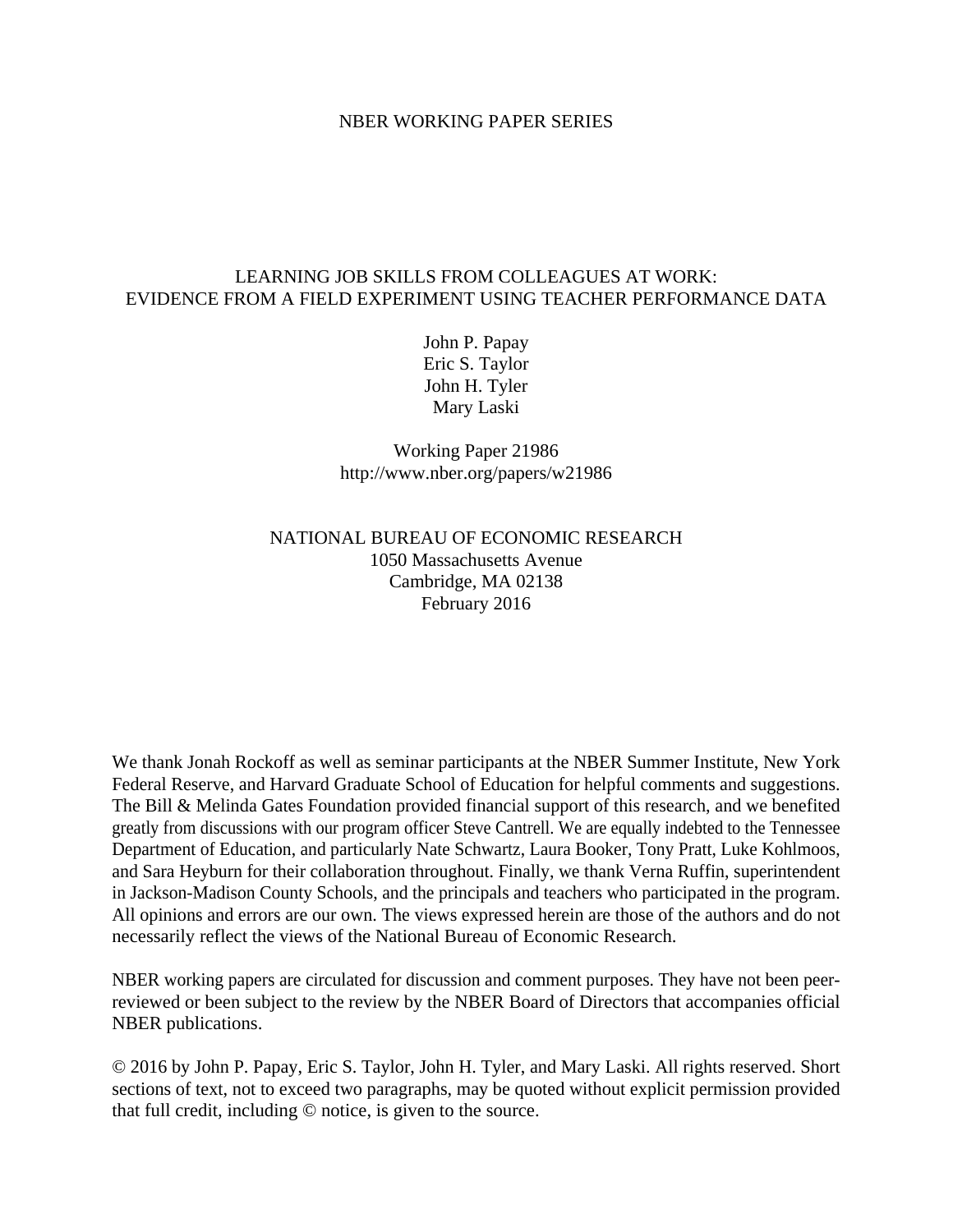Learning Job Skills from Colleagues at Work: Evidence from a Field Experiment Using Teacher Performance Data John P. Papay, Eric S. Taylor, John H. Tyler, and Mary Laski NBER Working Paper No. 21986 February 2016 JEL No. I2,J24,M53

## **ABSTRACT**

We study on-the-job learning among classroom teachers, especially learning skills from coworkers. Using data from a new field experiment, we document meaningful improvements in teacher job performance when high- and low-performing teachers working at the same school are paired and asked to work together on improving the low-performer's skills. In particular, pairs are asked to focus on specific skills identified in the low-performer's prior performance evaluations. In the classrooms of low-performing teachers treated by the intervention, students scored 0.12 standard deviations higher than students in control classrooms. These improvements in teacher performance persisted, and perhaps grew, in the year after treatment. Empirical tests suggest the improvements are likely the result of low-performing teachers learning skills from their partner.

John P. Papay Box 1938 340 Brook Street Brown University Providence, RI 02912 john\_papay@brown.edu

Eric S. Taylor Harvard Graduate School of Education Gutman Library 469 6 Appian Way Cambridge, MA 02138 eric\_taylor@gse.harvard.edu

John H. Tyler Box 1938 340 Brook Street Brown University Providence, RI 02912 and NBER john\_tyler@brown.edu

Mary Laski Box 1938 340 Brook Street Brown University Providence, RI 02912 Mary\_Laski@brown.edu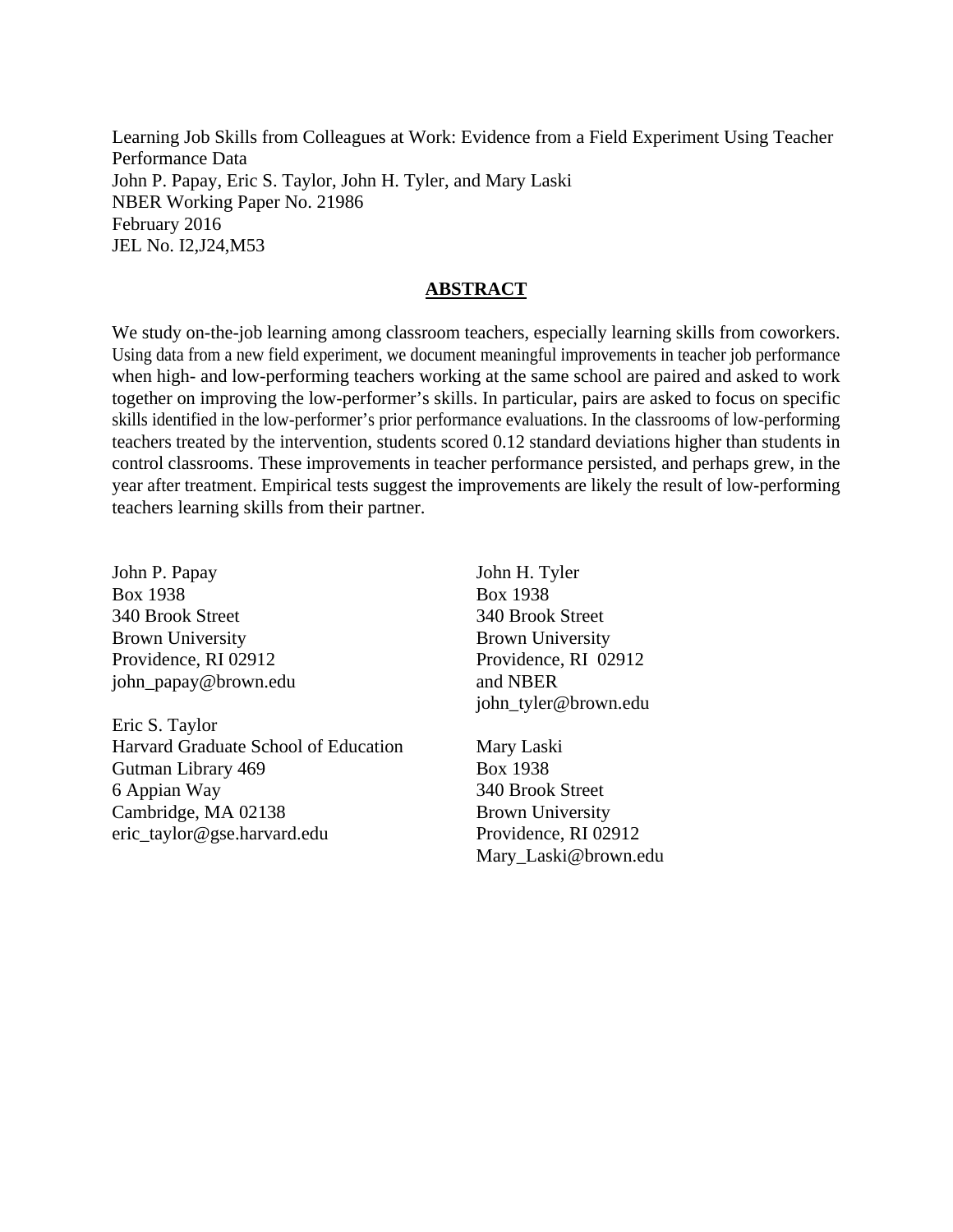# *"Some types of knowledge can be mastered better if simultaneously related to a practical problem." Gary Becker (1962)*

Can employees learn job skills from their coworkers? Whether and how peers contribute to on-the-job learning, and at what costs, are practical questions for personnel management. Economists' interest in these questions dates to at least Alfred Marshall (1890) and, more recently, Gary Becker (1962) and Robert Lucas (1988). Yet, despite the intuitive role for coworkers in human capital development, empirical evidence of learning from coworkers is scarce.<sup>[2](#page-2-0)</sup> In this paper we present new evidence from a random-assignment field experiment in U.S. public schools: low-performing classroom teachers in treatment schools were each matched to a high-performing colleague in their school, and pairs were encouraged to work together on improving their teaching skills. We report positive treatment effects on teacher productivity, as measured by contributions to student achievement growth, particularly for low-performing teachers. We then test empirical predictions consistent with peer learning and other potential mechanisms.

While there is limited evidence on learning from coworkers specifically, there is a growing literature on productivity spillovers among coworkers generally. Morreti (2004) and Battu, Belfield, and Sloane (2003) document human capital spillovers broadly, using variation between firms, but without insight to mechanisms. Several other papers, each focusing on a specific firm or occupation as we do, also find spillovers; the apparent mechanisms are shared production opportunities or peer influence on effort (Ichino and Maggi 2000, Hamilton, Nickerson and Owan 2003, Bandiera, Barankay and Rasul 2005, Mas and Moretti 2009, Azoulay, Graff Zivin, and Wang 2010). Moreover, these spillovers may be substantial. Lucas

<span id="page-2-0"></span><sup>&</sup>lt;sup>2</sup> We are focused in this paper on coworker peers and learning on-the-job. A large literature examines the role of peers in classroom learning and other formal education settings (for a review see Sacerdote 2010).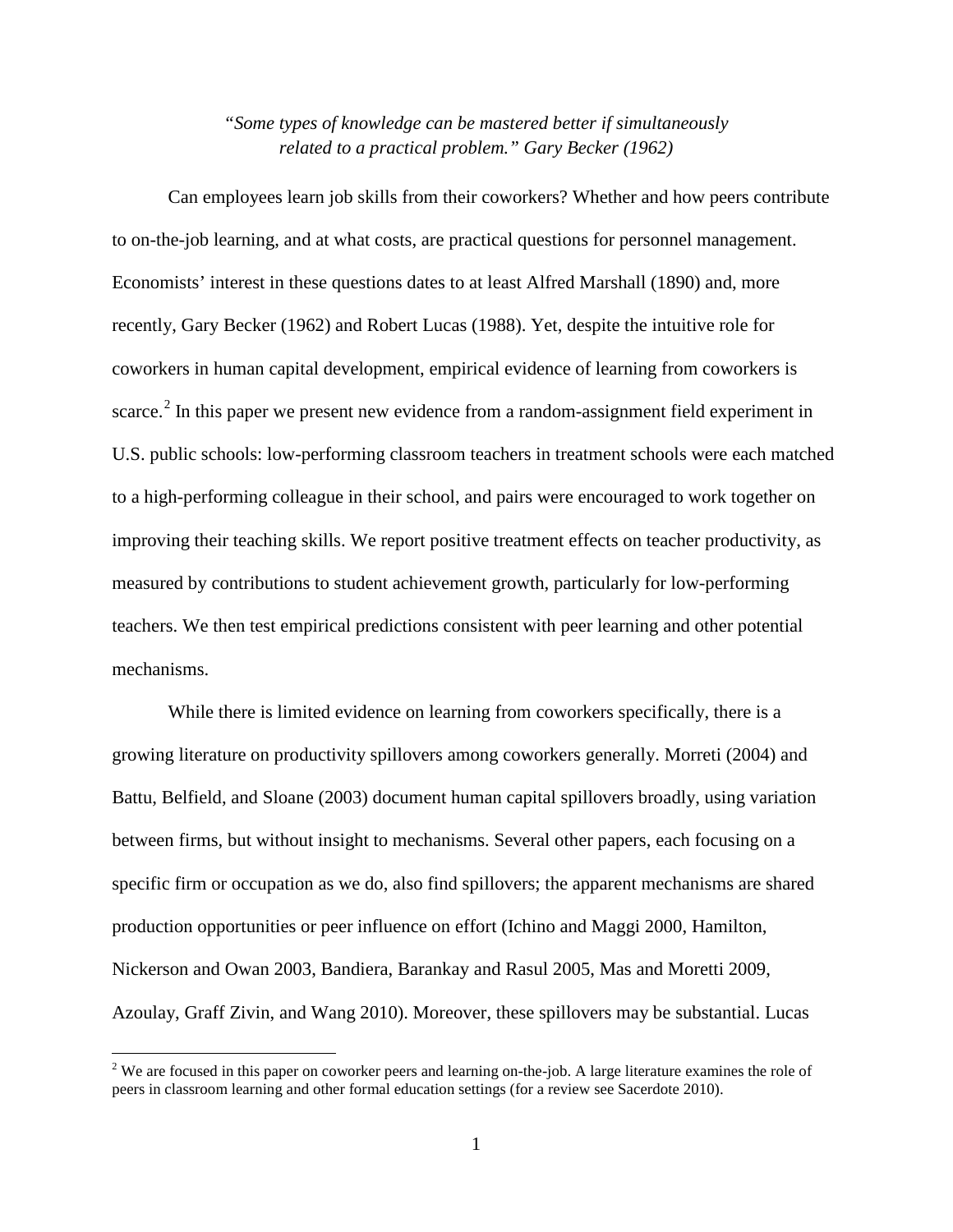(1988) suggests human capital spillovers, broadly speaking, could explain between-country differences in income.

One empirical example of learning from coworkers comes from the study of classroom teachers. Jackson and Bruegmann (2009) find a teacher's productivity, as measured by contribution to her students' test score growth, improves when a new higher-performing colleague arrives at her school; then, consistent with peer learning, the improvements persist after she is no longer working with the same colleague (i.e., teaching the same grade in the same school). The authors estimate that prior coworker effectiveness explains about one-fifth of the variation in teacher performance.

In this paper we also focus on classroom teachers. While we believe the paper makes an important general contribution, a better understanding of on-the-job learning among teachers specifically has sizable potential value for students and economies. Classroom teaching represents a substantial investment of resources: one out of ten college-educated workers in the U.S. is a public school teacher, and public schools spend \$285 billion annually on teacher wages and benefits (U.S. Census Bureau 2015, Table 6).<sup>[3](#page-3-0)</sup> And there is substantial variability in teacher job performance: measured both in the short-run with students' test scores (see Jackson, Rockoff, and Staiger 2014 for a review) and the long-run with students' economic and social success years later as adults (Chetty, Friedman, and Rockoff 2014). One seemingly consistent source of differences in teacher performance is experience on the job (Rockoff 2004, Harris and Sass 2011, Papay and Kraft 2015). Estimated differences due to experience are much larger than differences in formal pre-service or in-service training (Jackson, Rockoff, and Staiger 2014).

<span id="page-3-0"></span> $3$  Authors' calculations of workforce share from Current Population Survey 1990-2010.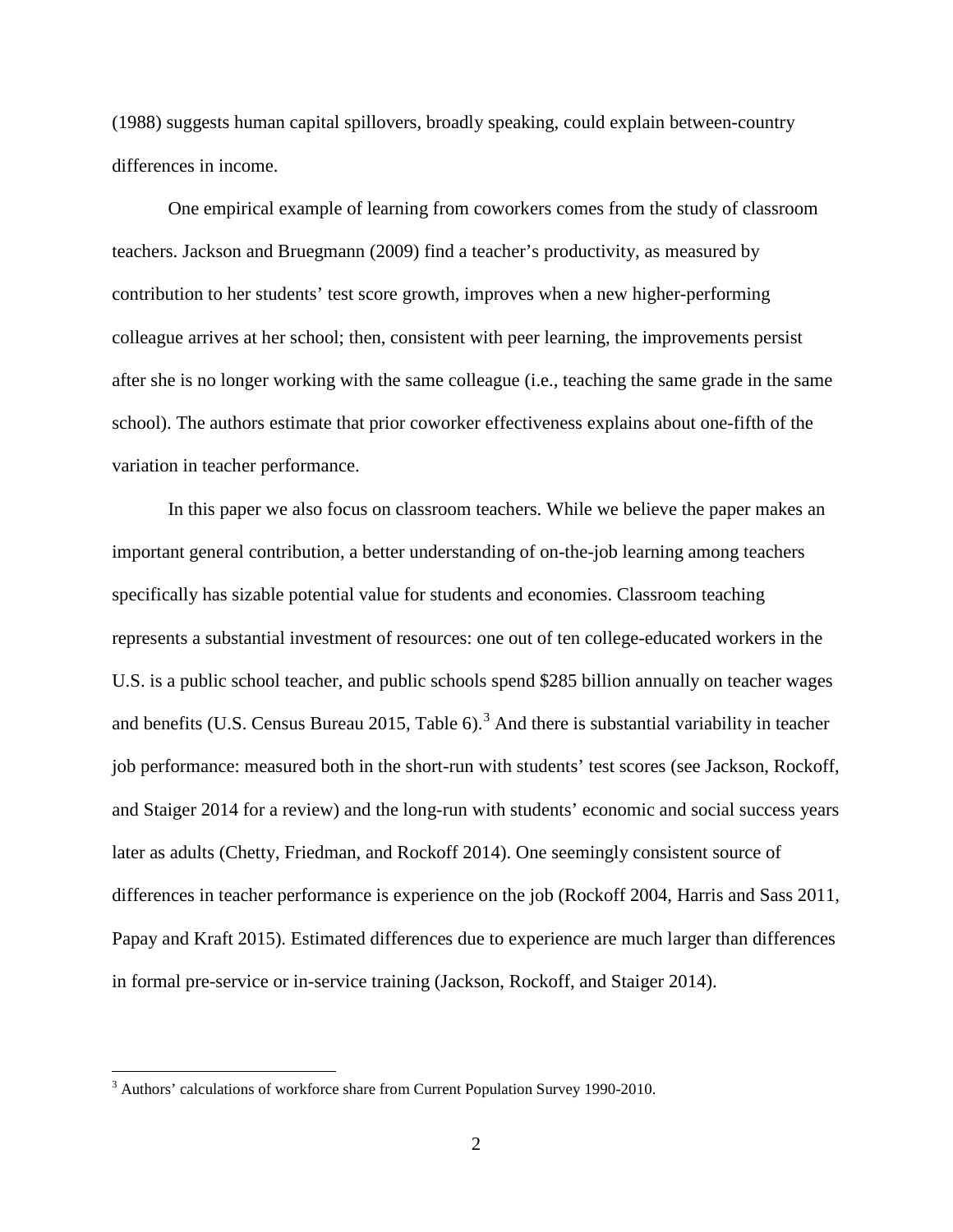We report here on a field experiment in Tennessee designed to study on-the-job, peer learning between teachers who work at the same school. Schools were randomly assigned to either treatment or a business-as-usual control. In treatment schools, low-performing teachers were each matched to a high-performing partner using detailed micro-data from prior performance evaluations. In Tennessee, teachers are observed in the classroom multiple times per year and scored in 19 specific skills (e.g., "questioning," "lesson structure and pacing," "managing student behavior"). Each low-performing "target" teacher was identified as such because his prior evaluation scores were particularly low in one or more of the 19 skill areas. Then his high-performing "partner" was chosen because she had high scores in (many of) the same skill areas. Each pair of teachers was encouraged by their principal to work together during the school year on improving teaching skills identified by evaluation data. Thus the topics and skills teachers worked on were specific to each pair and varied between pairs. More generally, pairs were encouraged to examine each other's evaluation results, observe each other teaching in the classroom, discuss strategies for improvement, and follow-up with each other's commitments throughout the school year. $4$ 

We find that treatment—pairing classroom teachers to work together on improving skills—improves teachers' job performance, as measured by their students' test score growth. At the end of the school year, the average student in a treatment school scores 0.06σ (student standard deviations) higher on standardized math and reading/language arts tests than she would have in a control school, regardless of whether her teacher participated in a partnership. The gains are concentrated among "target" teachers; in target teachers' classrooms students score 0.12σ higher. These are meaningful gains. One standard deviation in teacher performance is

<span id="page-4-0"></span><sup>&</sup>lt;sup>4</sup> The treatment was designed in a collaboration between the research team and several people at the Tennessee Department of Education. TNDOE also played key roles in carrying out the experiment and collecting data.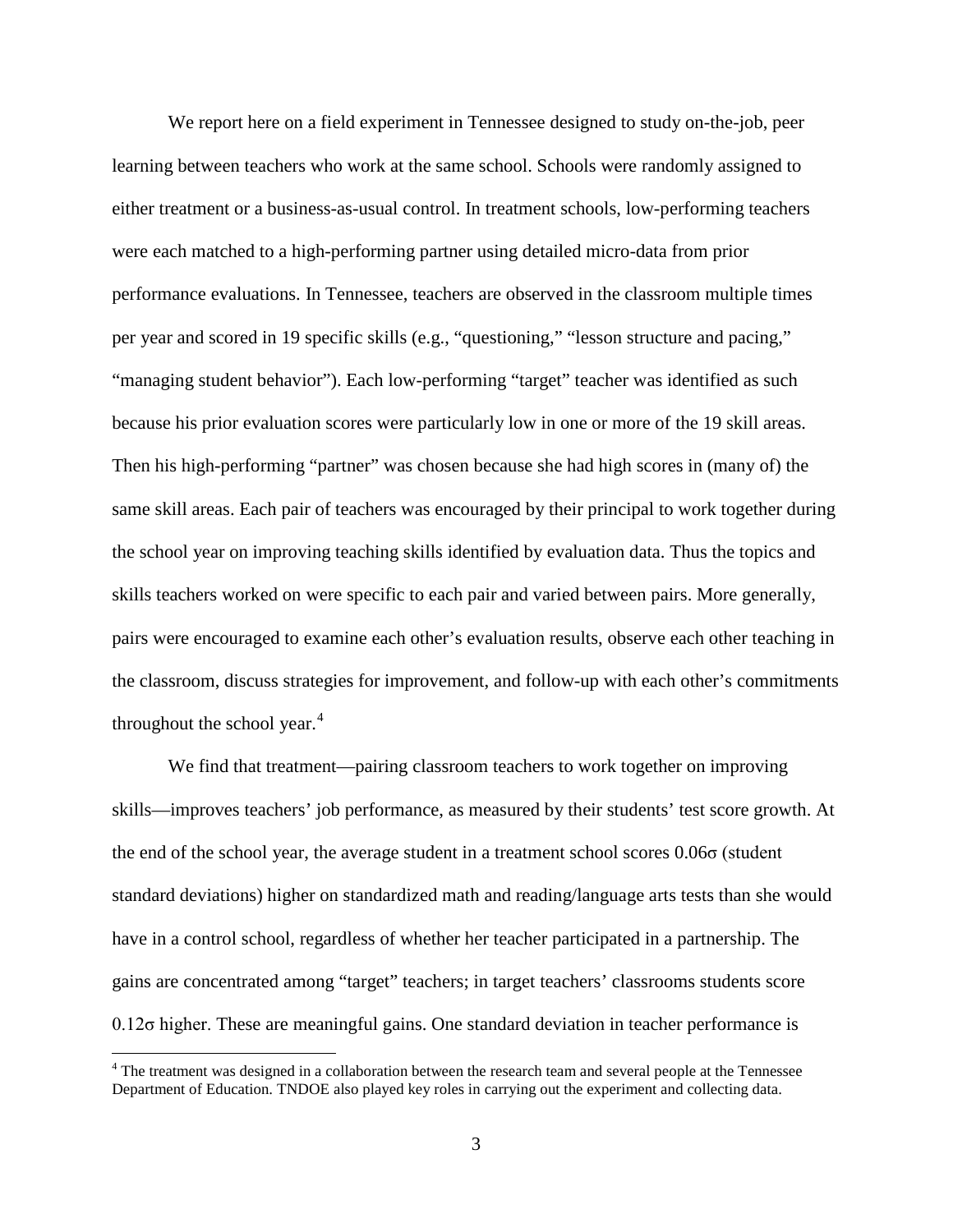typically estimated to be 0.15-0.20σ (Hanushek and Rivkin 2010). In other words, a gain of 0.12σ is roughly equivalent to the difference between being assigned to a median teacher instead of a bottom quartile teacher. These improvements in teacher performance persist, and perhaps grow, in the school year following treatment; in year two the effect for target teachers is a marginally significant 0.25σ.

Interpreting these differences as causal effects of treatment rests mainly on the random assignment of schools. While the "target" and "partner" roles were not randomly assigned, the roles were assigned by algorithm for both treatment and control schools prior to randomization, as we detail in Section 1. The estimates in the previous paragraph are intent-to-treat estimates based on algorithm-assigned roles.

After documenting average treatment effects, we turn to examining mechanisms. In particular we ask: Can the performance improvements be attributed to growth in teachers' skills from peer learning, or are other changes in behavior or effort behind the estimated effects? Larger effects for target teachers, effects which persist over time, are highly suggestive of skill growth, but could also result if partnering increased target teachers' motivation or effort, or provided new opportunities to share resources or tasks (Jackson and Bruegmann 2009). In Section 3, we test a number of empirical predictions motivated by these potential mechanisms. If the underlying mechanism is skill growth, we would predict larger treatment effects for target teachers when the high-performing partner's skill strengths match more of the target teacher's weak areas. We would also predict larger improvements in classroom observation scores for the skills matched, but smaller or no improvements in the skills left unmatched. Both predictions are true empirically. If, however, the mechanism is shared production or resources, we would predict larger effects when teacher pairs teach similar grade-levels or subjects. If the mechanism is effort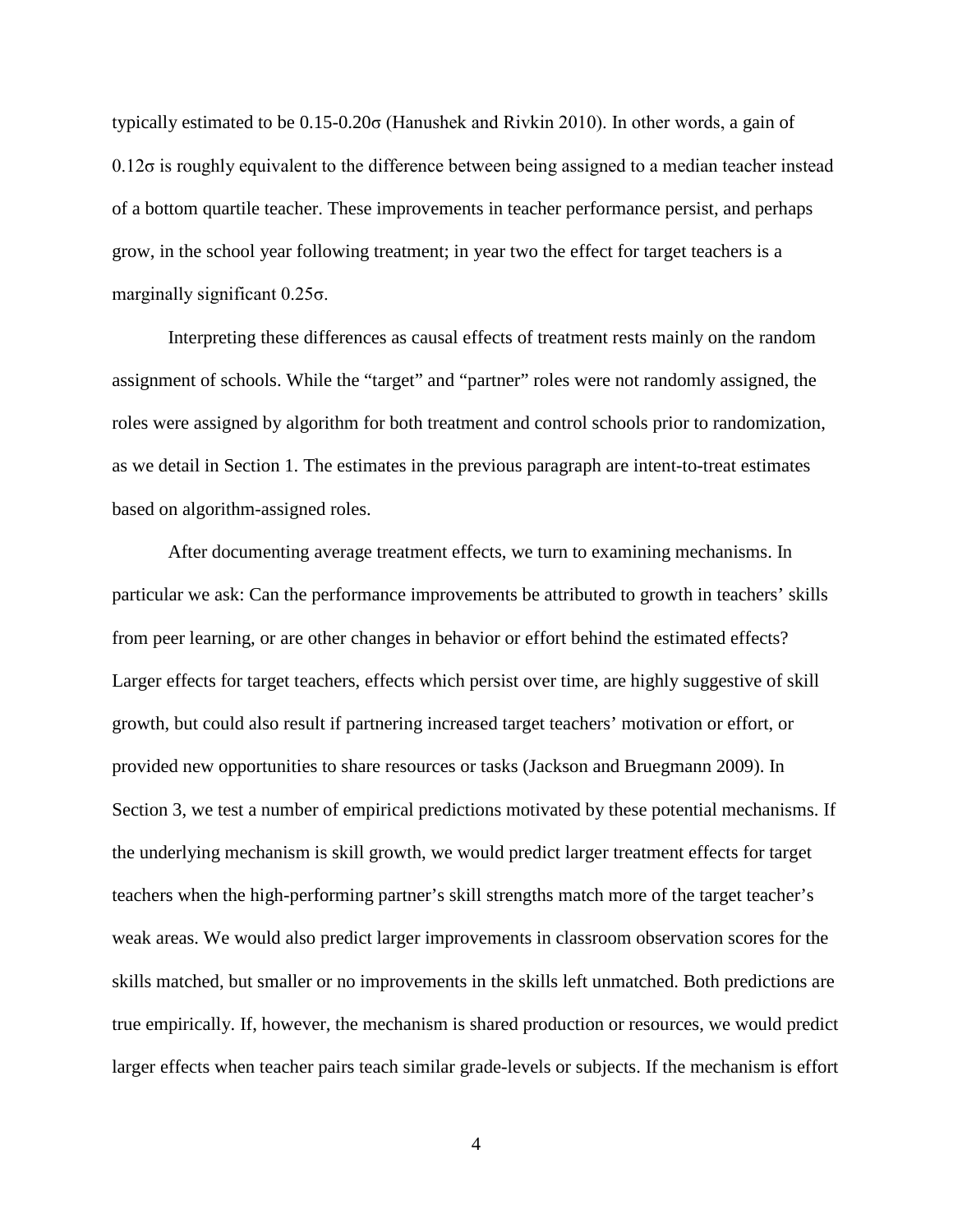or motivation, we would predict larger effects when there were larger gaps in prior performance between paired teachers, on the assumption that the comparison of performance induces greater effort (as in Mas and Moretti 2009). Neither of these latter predictions is borne out in the data. In short, the available data suggest target teachers learned new skills from their partner.

One contextual feature of the experiment is also important to interpreting these results. The detailed micro-data with which teachers were paired are taken from the state's performance evaluation system for public school teachers, which the Tennessee Department of Education introduced in 2011. Locally the treatment was known as the "Evaluation Partnership Program." These connections to formal evaluation, and its stakes, likely influenced principals' and teachers' willingness to participate and the nature of their participation.<sup>[5](#page-6-0)</sup> The evaluation context also affects the counterfactual behavior of control schools and teachers. This context may partly explain why we find positive effects in this case while other research dose not consistently find effects of formal mentoring or formal on-the-job training for teachers (see reviews by Jackson, Rockoff, and Staiger 2014, and Yoon et al. 2007).<sup>[6](#page-6-1)</sup> More generally, this paper also belongs to a small literature on how evaluation programs affect teacher performance (Taylor and Tyler 2012, Steinberg and Sartain 2015, Bergman and Hill 2015, Dee and Wyckoff 2015). Taylor and Tyler (2012) study veteran teachers who were evaluated by and received feedback from experienced, high-performing teachers; the resulting improvements in teacher productivity persisted for years after the peer evaluation ended.

The performance improvements documented in this paper suggest teachers can learn job skills from their colleagues—empirical evidence of the intuitive benefit of skilled coworkers in

<span id="page-6-0"></span><sup>&</sup>lt;sup>5</sup> In one-on-one interviews, some participating teachers said they were willing to participate because teacher pairs were matched based on specific skills and not on a holistic measure of performance.

<span id="page-6-1"></span><sup>&</sup>lt;sup>6</sup> Exceptions include an example of mentoring studied by Rockoff (2008) and an example of training studied by Angrist and Lavy (2001).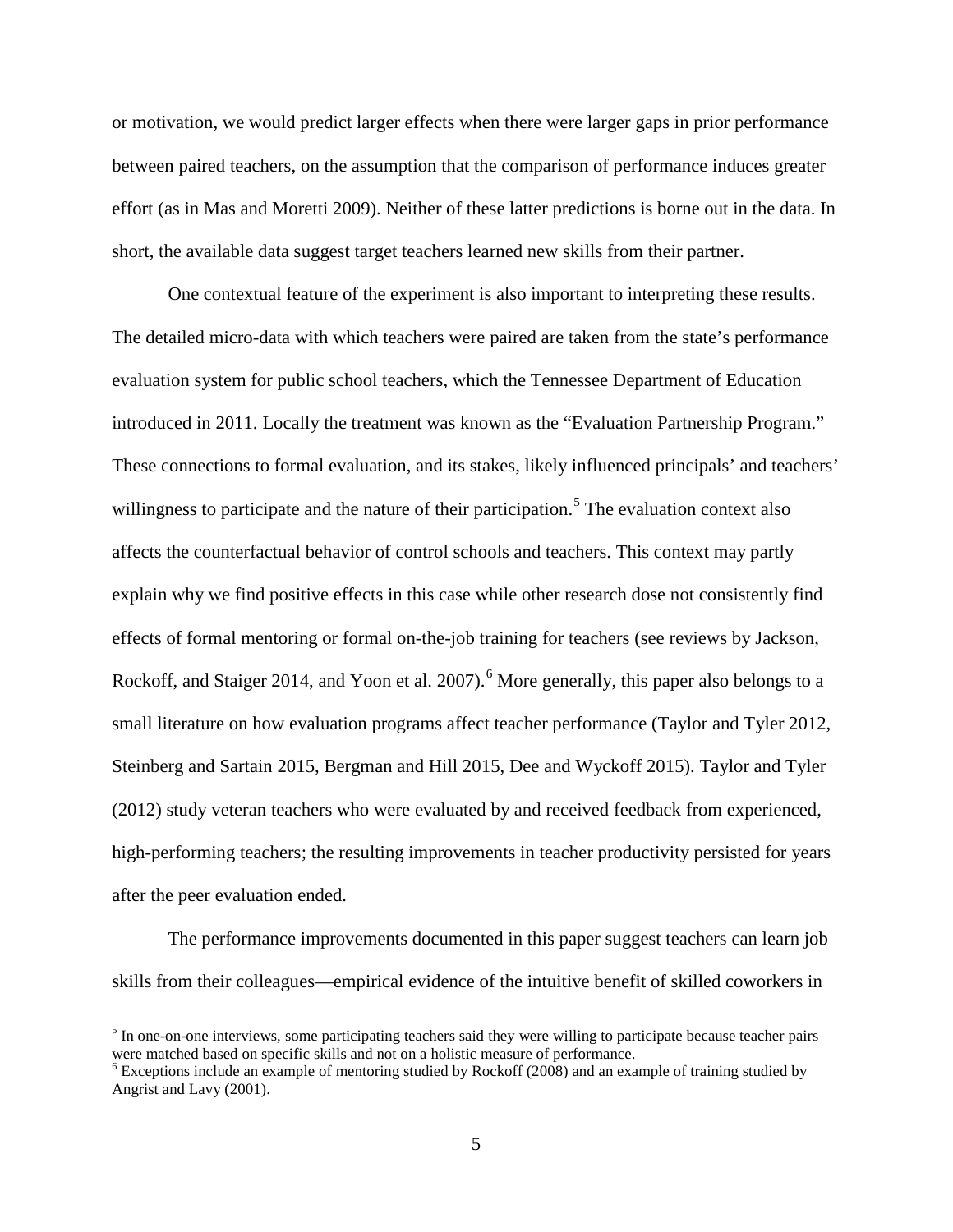human capital development. The magnitude of those improvements suggests peer learning may be as important as on-the-job experience in teacher skill development (Rockoff 2004, Papay and Kraft forthcoming); indeed, peer learning may be a key contributor to the oft-cited estimates of returns to experience in teaching. Most practically, the treatment and results suggest promising ideas for managing the sizable teacher workforce.

 Next, in Section 1, we describe the treatment in detail, along with other features of the experimental setting and data. In Section 2 we describe the average treatment effects and treatment effects by teachers' assigned partnership role. Section 3 discusses potential mechanisms and presents tests of empirical predictions related to those mechanisms. We conclude in Section 4 with some further discussion of the results.

#### **1. Treatment, Setting, and Data**

#### *1.1 Treatment*

We report on a field experiment designed to study on-the-job, peer learning between teachers who work at the same school. At schools randomly assigned to the treatment condition—known in the schools as the "Evaluation Partnership Program"—low-performing "target" teachers were paired with a high-performing "partner" teacher, and each pair was encouraged to work together on improving each other's teaching skills over the course of the school year. Importantly, teachers were matched using micro-data from state-mandated performance evaluations. As described further in the next section, these prior evaluations include separate performance ratings for many specific instructional skills (e.g., "questioning," "lesson structure and pacing," "managing student behavior"). Each target teacher was identified as such because he had low scores in one or more specific skill areas; his matched partner was selected

6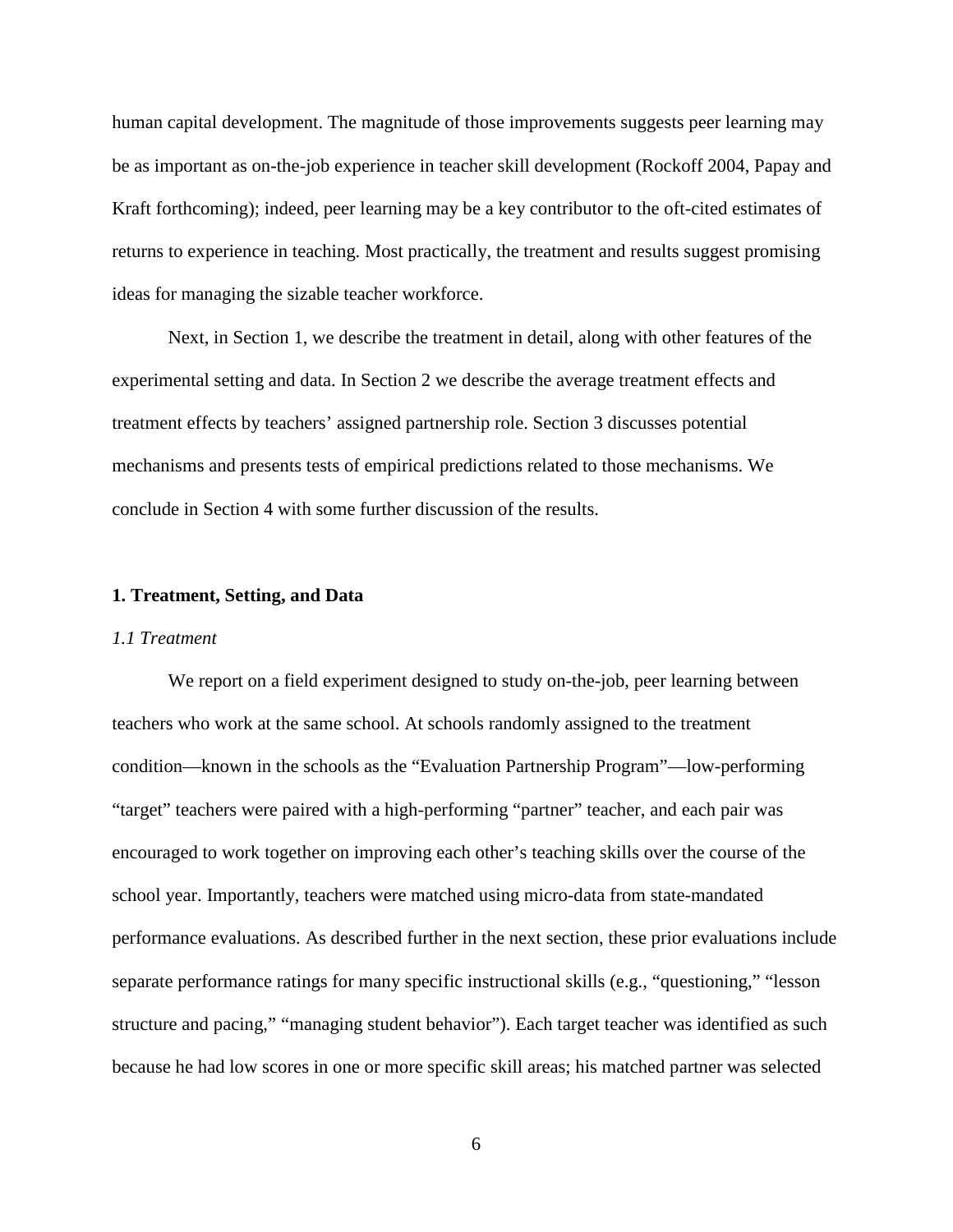because she had high scores in (many of) the same skill areas. Pairs were approached by their school principal and asked to work together for the year focusing on the strength-matched-toweakness skill areas, with the goal of improving instructional skills. Thus the topics and skills teachers worked on were specific to each pair and varied between pairs. More generally, pairs were encouraged to scrutinize each other's evaluation results, observe each other teaching in the classroom, discuss strategies for improvement, and follow-up with each other's commitments throughout the school year.

While individual teacher pairings were the focus of the intervention, treatment was assigned at the school level. Thus the success of individual pairs may have been influenced by the principal's role or support, or influenced by other teacher pairs in the school working in the same kinds of ways. Certainly the extensive margin of treatment take-up was in the hands of the school principal, as described below.

### *1.1.1 Teacher Evaluation in Tennessee*

 All public school teachers in Tennessee are evaluated annually. Beginning in the 2011-12 school year, the state introduced new, more-intensive requirements for teacher evaluation. The new evaluations include both (i) direct assessments of teaching skills in classroom observations, and (ii) measures of teachers' contributions to student achievement. We focus in this section on the classroom observation scores because they are the micro-data used in matching target and partner pairs, and the motivation for each pair's work together.

Each teacher is observed while teaching and scored multiple times during the course of the school year, typically by the school principal or vice-principal. Observations and scores are structured around a rubric known as the "TEAM rubric" which measures 19 different instructional skill areas or "indicators" which are grouped into three categories: instruction,

7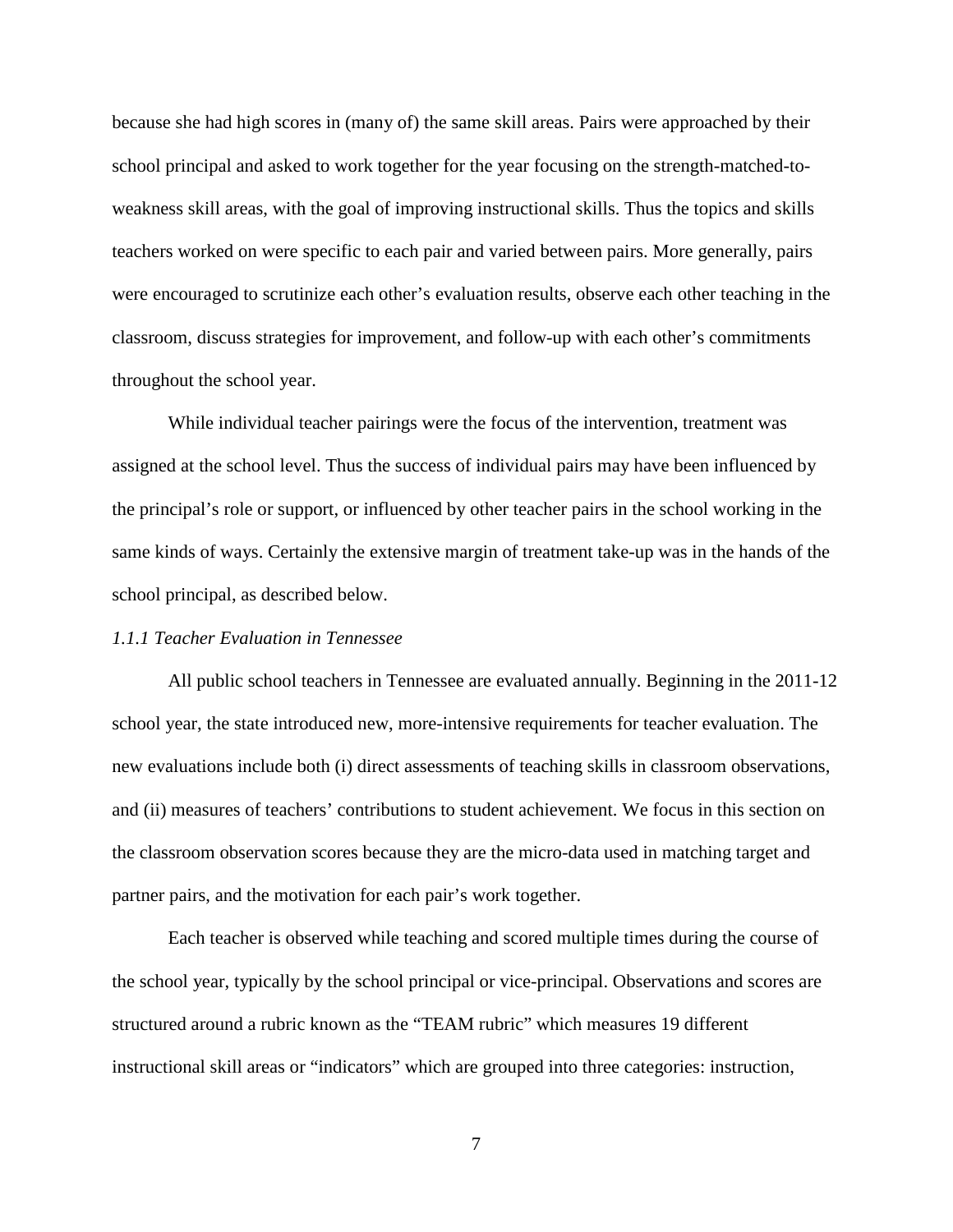planning, and classroom environment.<sup>[7](#page-9-0)</sup> The rubric is based in part of the work of Charlotte Danielson (1996). Skill areas include things like "managing student behavior," "instructional plans," "teacher content knowledge," and many others. As an example, Figure 1 reproduces the rubric for "Questioning." Teachers are scored from 1-5 on each skill area: 1 significantly below expectations, 2 below expectations, 3 at expectations, 4 above expectations, 5 significantly above expectations. As the Figure 1 example suggests, the rubric language describes relatively specific skills and behaviors, not vague general assessments of teaching effectiveness. As described in the next section, we use these micro-data on 19 different skill areas to match high- and lowperforming teachers in working pairs.

Table 1 lists all 19 skills and provides summary statistics for teachers' scores in the year prior to the experiment. Teachers score lowest in "problem solving" and highest in "content knowledge." Scores for classroom environment skills are most variable, especially "managing student behavior." Table 1 draws on teachers in the treatment and control schools, but these statistics are similar when calculated using all Tennessee schools.

At the end of the school year, the classroom observation micro-data are aggregated to produce a final, overall, univariate observation evaluation for each teacher. In the 2012-13 school year, the second under the state's new requirements, teachers in our sample scored quite high in classroom observations: more than four-fifths received an overall average rating of 3 or higher (Table 1 Column 3), while just 1.2 percent scored 2 or lower. $8$  Critically for this study, however, there was substantial variation between and within teachers at the 19-skill micro-data level as

<span id="page-9-0"></span> $7$  TEAM stands for Tennessee Educator Acceleration Model. Most Tennessee districts, including the district where this paper's data were collected, use the TEAM rubric. Some districts use alternative rubrics. The full TEAM rubric is available at: [http://team-tn.org/wp-content/uploads/2013/08/TEAM-General-Educator-Rubric.pdf.](http://team-tn.org/wp-content/uploads/2013/08/TEAM-General-Educator-Rubric.pdf)

<span id="page-9-1"></span><sup>&</sup>lt;sup>8</sup> The small percentage of "low" final overall scores is not a-typical, even after the revisions in teacher evaluation programs in recent years (Wiesberg 2009, New York Times, March 30, 2013)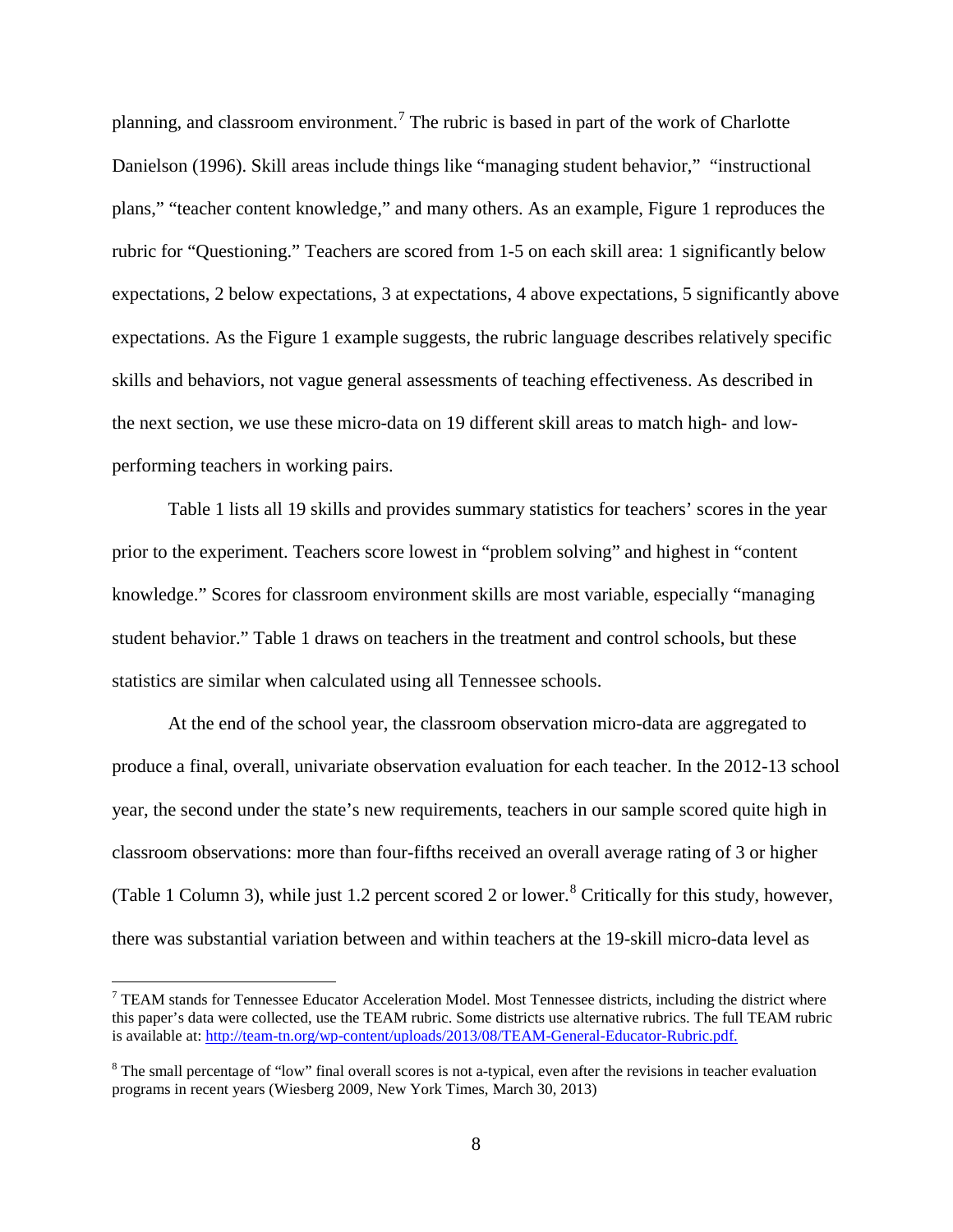detailed in Table 1. Two out of five teachers received a score lower than 3 in at least one of the 19 skill areas; and, among that 41 percent, the average number of skills with a score below 3 is 5.8. (The threshold of below 3 was used to identify skills for matching pairs, as described in the next section.) In the state evaluation process, the overall observation rating is combined with student achievement data to produce a summative score for each teacher. It is important to note that, while certainly used in the state's formal evaluation scores, student achievement data were not used in the matching of teachers or communication with teachers about the goals of the teacher partnerships.

### *1.1.2 Identifying and Matching High- and Low-Performing Teachers*

 $\overline{a}$ 

 For the purposes of this experiment, a teacher was identified as a "low-performing" or "target" if he had a score less than 3 in one or more of the 19 skill areas. Similarly, a teacher was identified as a "high-performing" *potential* "partner" if she had a score of 4 or higher in one or more skill area. Both the set of target and the set of potential partners were identified based on pre-experiment evaluation scores: the average of a teacher's scores from the prior school year 2012-13 and, when available, the first observation of 2013-14.<sup>[9](#page-10-0)</sup>

Our matching algorithm followed these steps and rules: (1) Consider each possible pairing of a target and a partner teacher who work in the same school, and calculate the total number of skill areas (out of 19 possible) where there is a strength-to-weakness skill match for that pairing. A strength-to-weakness match occurs when the target teacher has a score less than 3

<span id="page-10-0"></span> $9$  If a teacher was identified as both a "target" and "partner" by these rules, the teacher was included only on the target list. Additionally, any potential "target" teacher with an *overall* observation rating of "above expectation" (4) or "significantly above expectations" (5) was excluded from the target teacher list.

Two schools had few or no teachers identified as "target" by these rules. In those two cases, after random assignment, we used a threshold of less than or equal to 3, instead of strictly less than 3. One school had many teachers identified as "target." In that school we limited the set of target teachers to those with 8 or more skill areas (out of 19) with a score less than 3. While these adjustments aided in the practical implementation of the program, our ITT estimates use only the original assignments of teachers, not the assignments after these school-specific adjustments.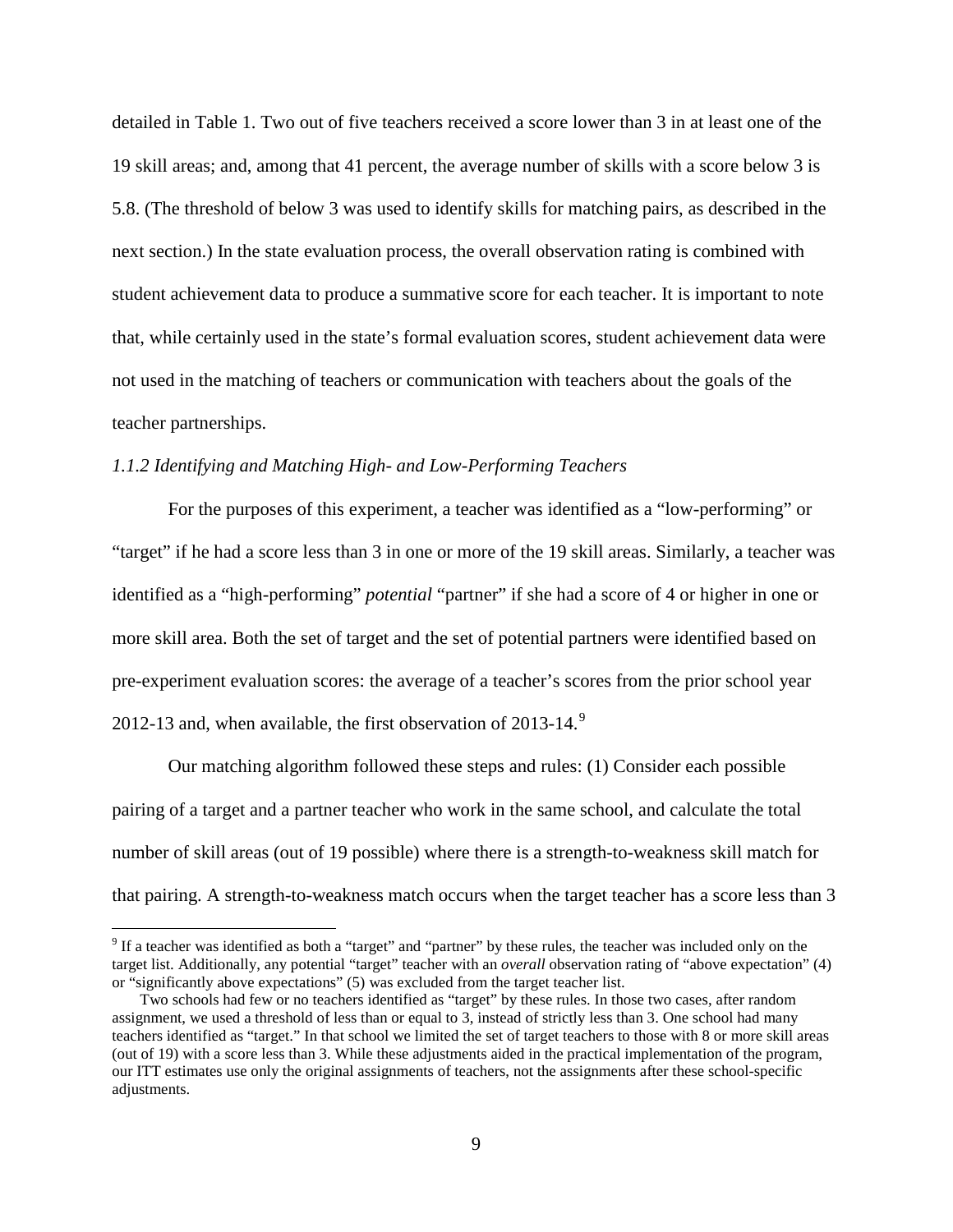in a given skill, and the partner has a score of 4 or higher in the same skill. (2) For each school, list all possible configurations of pairings where each potential partner is matched to just one target teacher. (3) Choose the set of pairings which maximizes the number of strength-toweakness matches (out of 19  $*$  T possible, where T is the number of target teachers).<sup>[10](#page-11-0)</sup> This algorithm produced a set of "recommended" matches for each school. We created recommended match lists for both treatment and control schools pre-experiment, but the lists were only provided to principals in the treatment schools. $^{11}$  $^{11}$  $^{11}$ 

 The principal in each treatment school was responsible for introducing each targetpartner pair, explaining why the two had been paired, and encouraging the pair in their work together. Each teacher, target or partner, ultimately decided to what extent she would participate and, in that sense, the experiment can be thought of as an encouragement-style design. Additionally, principals were encouraged to review the recommended list of matches and make changes as they saw fit. This latitude for principals was intended to help improve matches using local knowledge not observed in the evaluation data; for example, a recommended match may have paired two individuals known to not work well together. To encourage data-informed adjustments, we provided principals with a list of additional potential matches for each target teacher. These additional matches were the five potential partners with the highest strength-toweakness scores from step (1) above, regardless of the optimization and constraints in steps (2) and (3). Principals received a spreadsheet listing the 19 skill areas for each teacher to show where target and potential partner teachers matched. An example is shown in Figure 2. We

<span id="page-11-1"></span><span id="page-11-0"></span><sup>&</sup>lt;sup>10</sup> The core of this matching approach is sometimes called the Hungarian Algorithm or Method.<br><sup>11</sup> We can say definitively that no control school received a list of target teachers and proposed partners. However, we discussed the idea of the program with all principals, and we cannot ensure that the kernel of the idea was not adopted by principals in the control schools. Because principals conduct the observations, they had on hand all of the information necessary to conduct such pairings. Our discussions with district officials, though, suggest that principals in control schools did not undertake such a program. Any such activities would bias downward our estimated average treatment effects.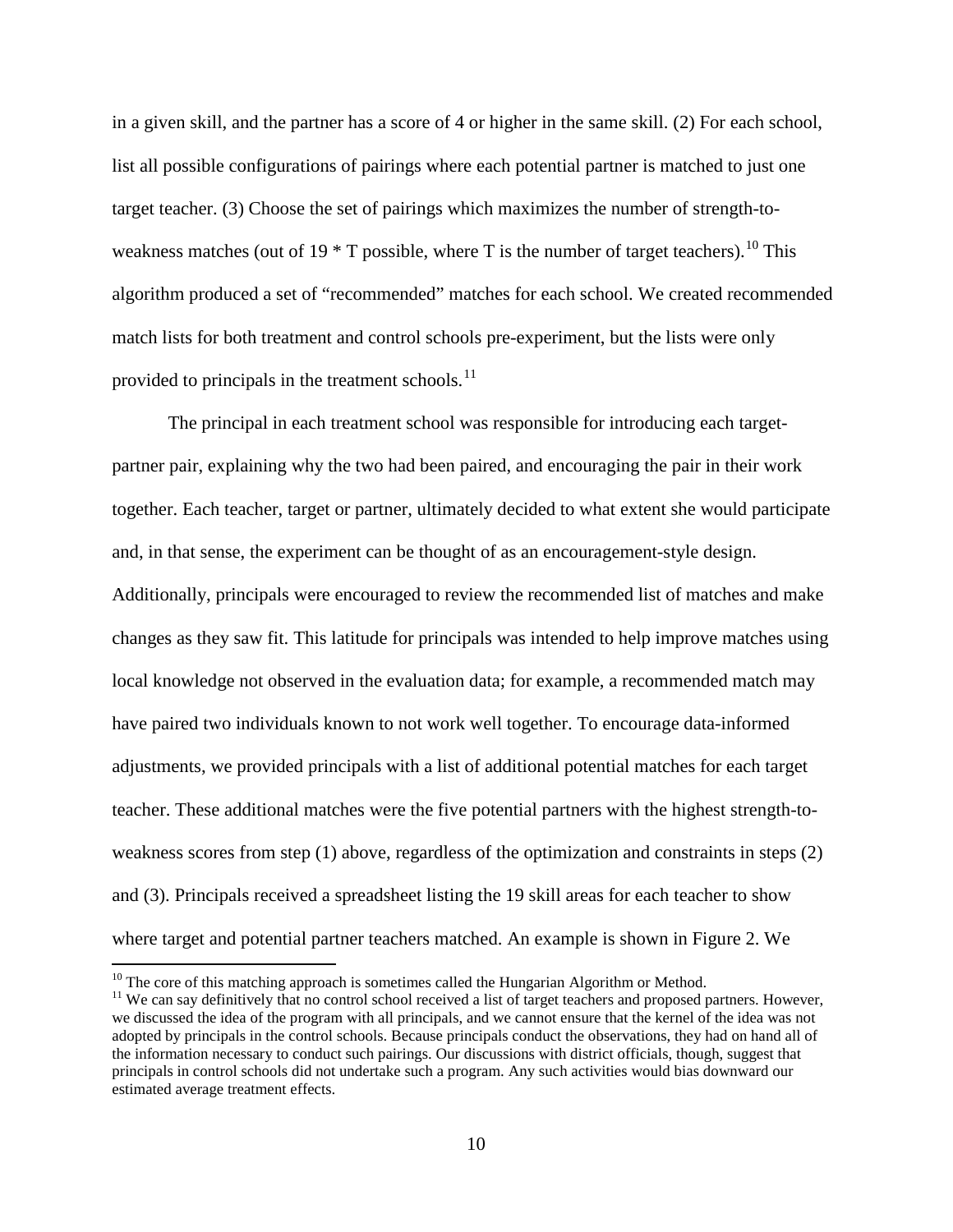provided the proposed matches and information for participating principals and teachers to principals in early November 2013.<sup>[12](#page-12-0)</sup>

### *1.2 Sample and Random Assignment*

 $\overline{a}$ 

The experiment was conducted at 14 elementary and middle schools (7 treatment, 7 control) in a medium-sized district in Tennessee. The district, Jackson-Madison County School System, is the 12th largest in the state enrolling approximately 13,000 students. Across the district, 77 percent of students are economically disadvantaged, 61 percent are African-American, 32 percent are white, and 7 percent are Hispanic. The district spends about \$9,750 per pupil annually. In 2013-14, the state of Tennessee's measure of student test score growth ranked Jackson-Madison as a Level 1 district, the lowest-performing category in the state.

 In the summer of 2013, principals from all 21 of the district's elementary and middle schools were briefed on the Evaluation Partnership Program and 14 agreed to participate in the study. We blocked the 14 schools in seven pairs based on level (elementary or middle) and student enrollment, and randomly assigned one to treatment within each pair.<sup>[13](#page-12-1)</sup>

 During the experiment year 2013-14, the 14 schools enrolled nearly 3,000 students in grades 4 through 8 with at least 136 teachers in mathematics and reading/language arts. We focus on grades 4 through 8 because these are the grades where we observe pre- and post-experiment student achievement measured by state tests. Descriptive information on the students and teachers is provided in Table 2.

<span id="page-12-0"></span> $12$  Participating principals and teachers mainly communicated directly with the research team. The exception is that lists of proposed matches were emailed to principals by the TNDOE. The research team prepared the match reports using de-identified data, where teachers were only known by randomly generated ID numbers. The TNDOE then replaced the random IDs with actual names and sent the reports to principals.

<span id="page-12-1"></span><sup>&</sup>lt;sup>13</sup> This paper focuses on elementary and middle schools where we have data on student achievement test scores. We also recruited the district's high schools and pre-kindergarten schools. Two high schools and one pre-k school agreed to participate, were randomized, and participated in the program.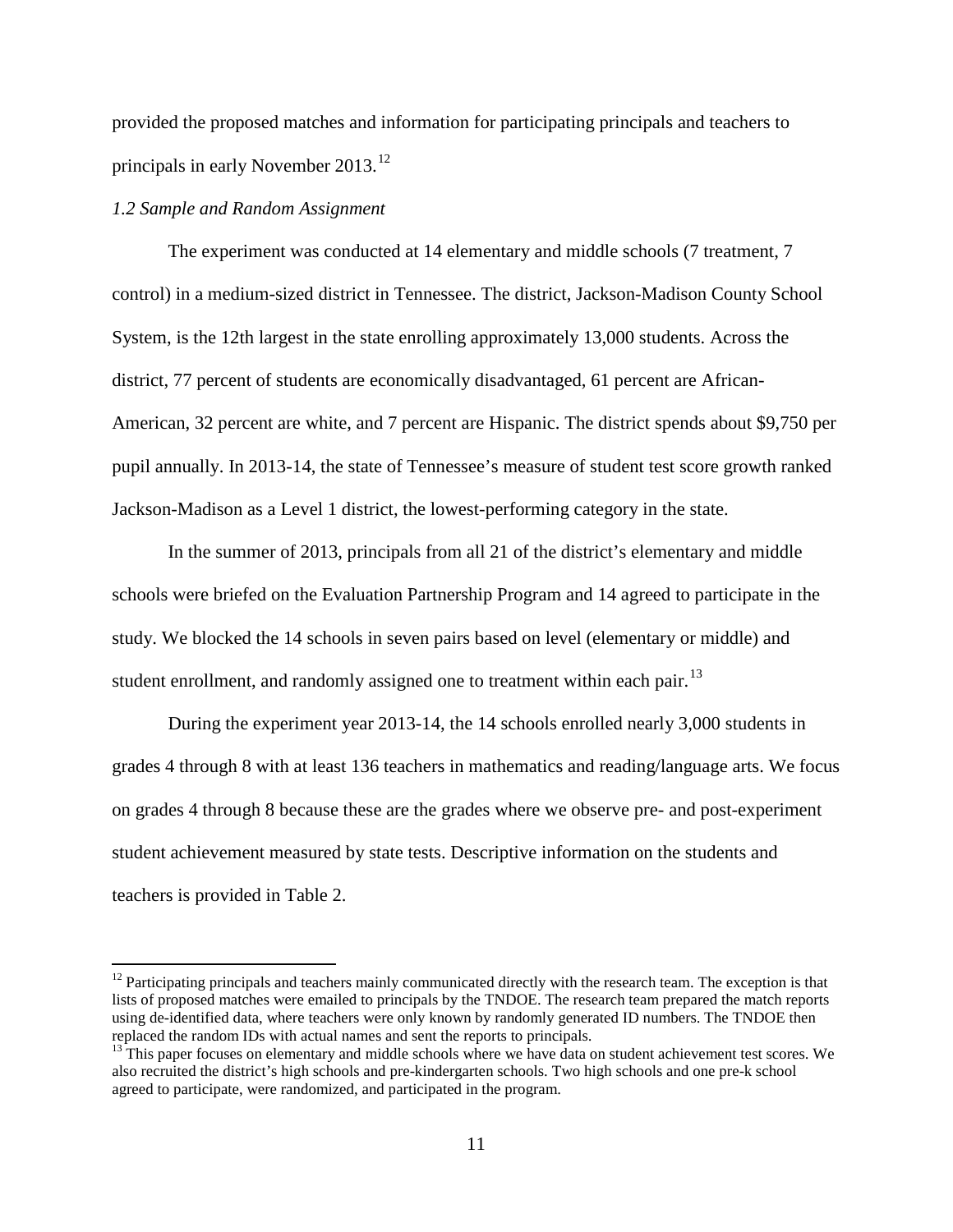Interpreting the results of this experiment as causal effects rests largely on the success of randomly assigning schools to treatment and control conditions. Table 2 reports the traditional test of randomization, comparing pre-treatment characteristics of students, teachers, and teacher pairs. These tests include fixed effects for the randomization block pairs. We read the results as evidence of successful randomization. Most differences are substantively quite small.<sup>14</sup> Only 2 of the 20 characteristics show a statistically significant difference between treatment and control means: the proportion of English language learner students, and the difference in baseline observation scores for teacher pairs. Additionally, in Appendix Table A1, we check for covariate balance separately for teachers in each assigned program role: low-performing target teachers, high-performing partners, and teachers not assigned a role. The results are similar.

## *1.3 Data*

 $\overline{a}$ 

The Tennessee Department of Education provided two primary sources of data for this paper. First, we use the teacher evaluation micro-data described above for the years 2012-13 through 2014-15. The pre-randomization evaluation data are used in matching target and partner teachers; the post-randomization evaluation data are used as outcome measures of observed teacher job performance. Second, we use state administrative records for the years 2012-13 through 2014-15 that include (i) student scores from annual state standardized tests in math and reading/language-arts in grades 3 through 8, (ii) information on student demographics and special educational programs, (iii) records linking each student to her assigned teacher(s) for each subject each year, (iv) and information about teacher experience and prior performance. We standardize all test scores (mean zero, standard deviation one) within year-grade-subject cells

<span id="page-13-0"></span><sup>&</sup>lt;sup>14</sup> Note that the teacher value-added scores are in teacher standard deviation units, not student standard deviations as is often the case. In student standard deviations the differences are roughly one-tenth to one-fifth the magnitudes in Tables 2 and A1.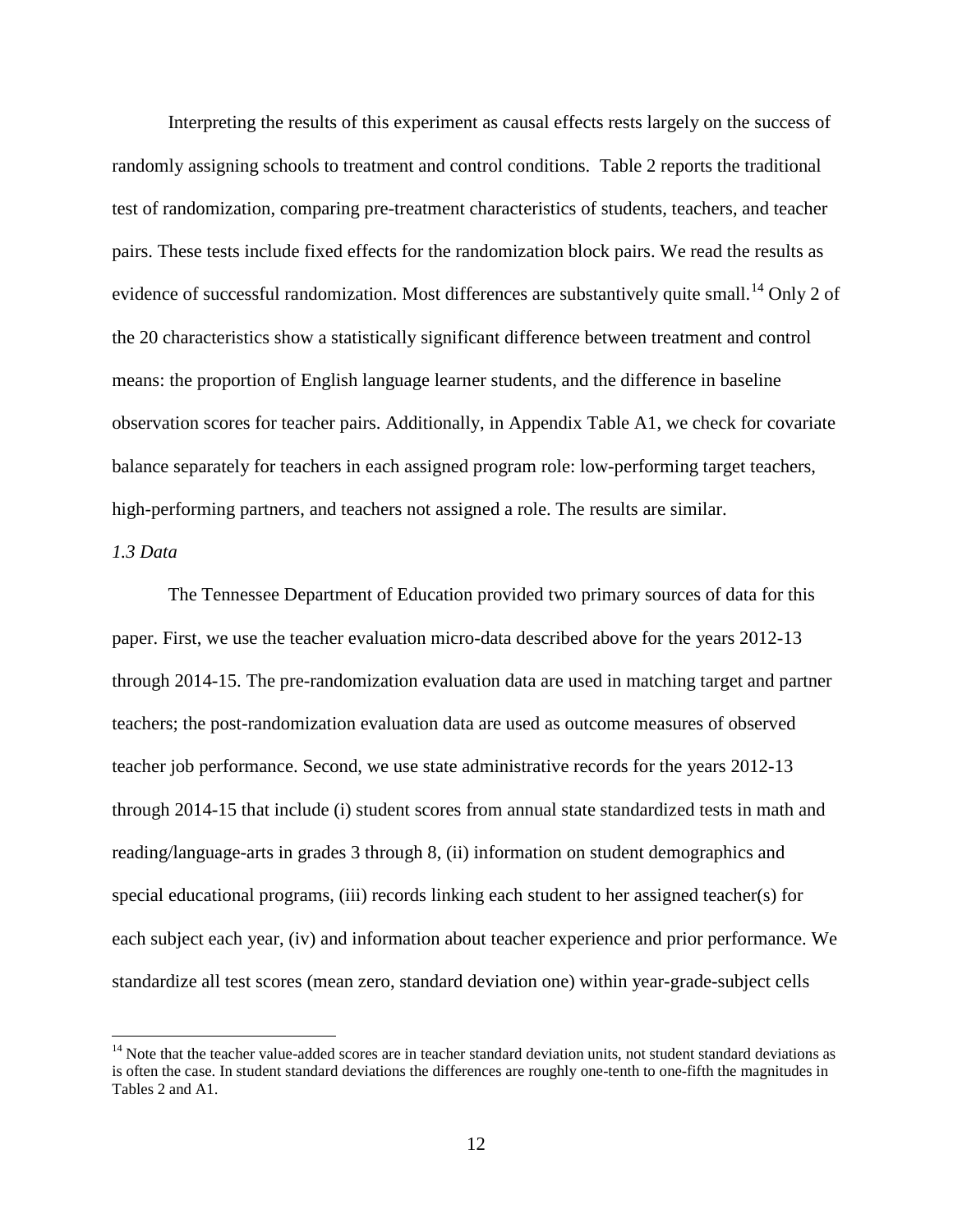using the statewide distribution (as opposed to the district specific mean and standard deviation). Additionally, TDOE provided data on where each teacher was working at the beginning of the 2015-16 school year.

### **2. Effects on Student Achievement**

In this paper, we ask two primary empirical questions: First, did the treatment—pairing classroom teachers to work together on improving skills—benefit (harm) teacher performance? Second, if there were improvements, is there evidence that those improvements are the result of growth in teachers' skills from peer learning?

Our primary measure of teacher performance is growth in student achievement test scores. Student learning that is measurable in standardized tests is, to be certain, only one aspect of a teacher's job responsibilities. Nevertheless, existing empirical evidence suggests student test scores capture important variation in teacher performance (Jackson, Staiger, and Rockoff 2014 provide a review of the literature).

#### *2.1 Average Treatment Effects on Student Achievement*

Our most straightforward treatment effect estimates simply compare mean test scores in treatment and control schools. The treatment-control difference in means,  $\delta$ , is estimated by fitting the regression specification

$$
A_{ijkt} = \delta EPP_{s(j)} + X_i\beta + \pi_{b(s)} + \varepsilon_{ijkt}
$$
\n(1)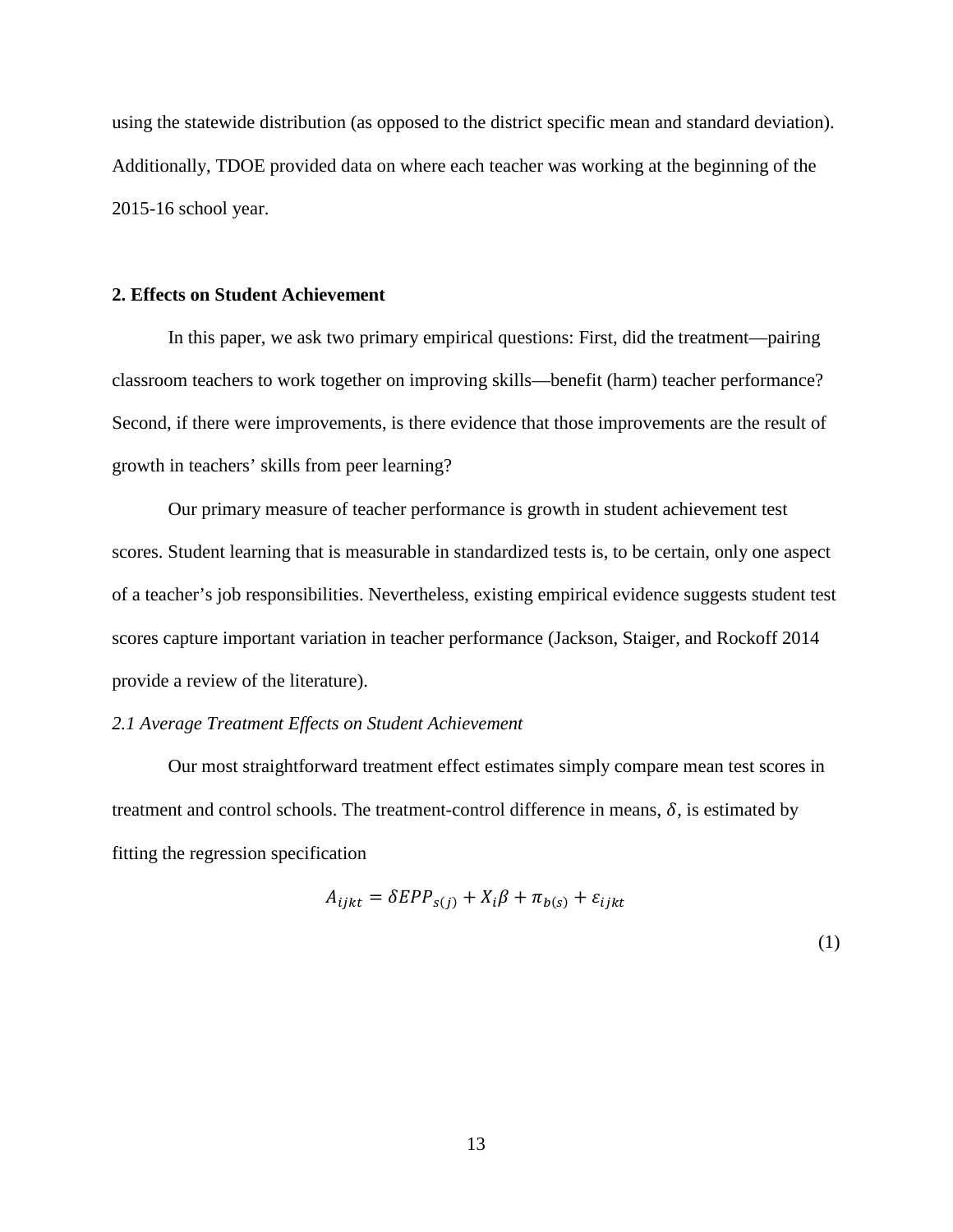where  $A_{i j k t}$  is the end-of-year  $t$  (the experiment year) test score in subject  $k$  (math or reading) for student *i* assigned to teacher *j* in school  $s$ .<sup>[15](#page-15-0)</sup> The treatment indicator,  $EPP_{s(j)}$ , varies only at the school-level s. All estimates in the paper include randomization block fixed effects,  $\pi_{h(s)}$ .

Throughout the paper, all statistical inferences account for error clustering within schools. We report p-values obtained by the wild cluster bootstrap-t method suggested by Cameron, Gelbach, and Miller (2008). This approach provides asymptotic refinement when the number of clusters is small, as in our setting with 14 clusters. Cameron and coauthors show that rejection rates can be as high as 10 percent for a nominally  $\alpha = 0.05$  test using conventional clustering methods; using the wild cluster bootstrap-t method rejection rates approach 5 percent. However, in this setting inference using conventional cluster-robust standard errors (as implemented in Stata) turns out to be quite similar.<sup>[16](#page-15-1)</sup>

We report  $\hat{\delta}$  without and with additional covariates  $X_i$ , which are included to improve precision. The additional covariates include student 's prior achievement—measured with the average of student i's math and reading scores from the prior school year  $(t - 1)$ —as well as her gender, race/ethnicity, English language learner status, and special education status.<sup>[17](#page-15-2)</sup> The vector  $X_i$  also includes a pre-experiment "value added" measure of teacher *j*'s contributions to student test scores in subject  $k$ ; this measure comes from that state's TVAAS system for 2011-12 and

<span id="page-15-0"></span> $15$  The student-teacher link records allow students to be linked to more than one teacher for a given subject, though three-quarters in our sample are linked to just one teacher. When a student has more than one teacher, the state assigns a "percent responsibility" to each teacher. When a student has two or more teachers, we include one observation for each student-by-teacher pairing and weight by the "percent responsibility." But our results are robust

<span id="page-15-1"></span> $16$  Errors may also be correlated within a group of students taught by the same teacher. In our setting teachers are nested within schools. Thus, clustering errors at the school level is equivalent to clustering at both the school and teacher levels simultaneously (Cameron, Gelbach, and Miller 2011).

<span id="page-15-2"></span> $17$  While the field experiment occurred only in one district, we observe student test scores throughout the state. As a result we have very little missing data in  $X_i$ , for example, less than 4 percent of students are missing baseline achievement. When baseline achievement or another given covariate is missing, we replace it with a value of zero and include an indicator  $= 1$  for all students missing the given covariate. Our results are robust to excluding these approximately 4 percent of students.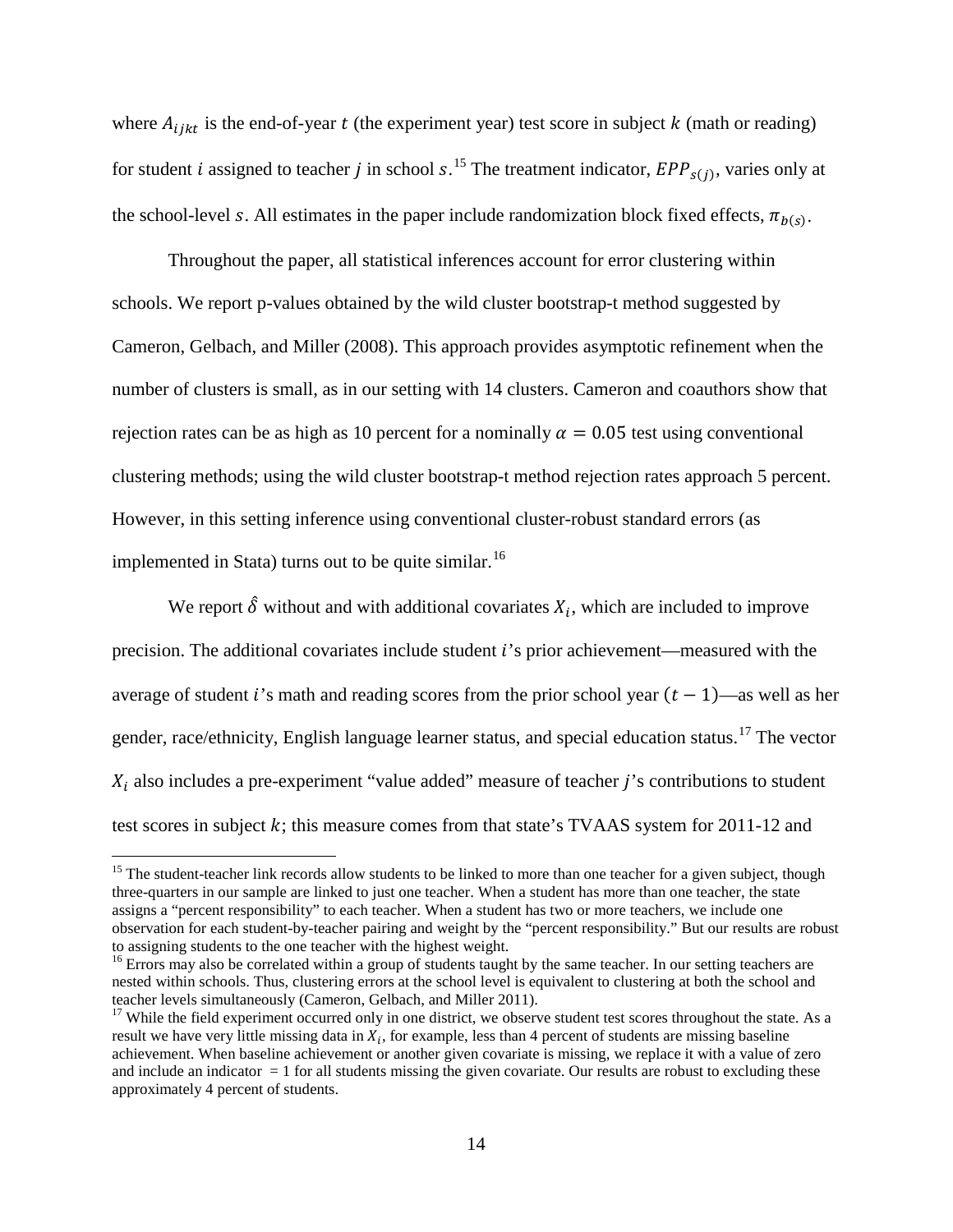2012-13. Last,  $X_i$  includes grade-by-subject fixed effects and we allow the slope on prior achievement score to differ by subject and grade.

Estimates of the average treatment effect on student achievement,  $\delta$  in Equation 1, are reported in Table 3 Panel A. These are school-level intent-to-treat effects, and do not use any variation in assigned teacher roles or treatment take-up.<sup>[18](#page-16-0)</sup> Students in treatment schools score about 0.06σ (student standard deviations) higher than their peers in control schools, on average pooling math and reading outcomes. The difference is marginally statistically significant  $(p = 0.08)$  when we control for pre-treatment covariates.

The estimated average treatment effect is somewhat larger when we focus on math achievement alone (0.07 $\sigma$ ;  $p = 0.040$ ) and somewhat smaller for reading and language arts alone (0.05 $\sigma$ ;  $p = 0.072$ ). This is consistent with the typical pattern in empirical research on schooling: most general interventions affect reading achievement less than math achievement. Additionally, the reading estimates are more sensitive to the inclusion of pre-treatment covariates, though we cannot reject that the reading estimates in Column 1 and 2 are equivalent statistically.

These average differences in student achievement can be interpreted as causal effects of treatment under the traditional experimental design assumption: At the beginning of the experiment, there was no difference in potential outcomes—student achievement growth, teacher or school performance, etc.—between treatment and control samples. This assumption rests

<span id="page-16-0"></span> $18$  We focus the paper's discussion on ITT estimates. Only one of the seven treatment schools did not participate at all in the Evaluation Partnership Program. The non-participating treatment school received the partnership match lists and program materials just as the other six schools did, but chose not to move forward. Thus the implied firststage for a school-level TOT estimate would be about 0.86, suggesting the TOT estimates would be about 15 percent larger than the numbers reported in Table 3 Panel A.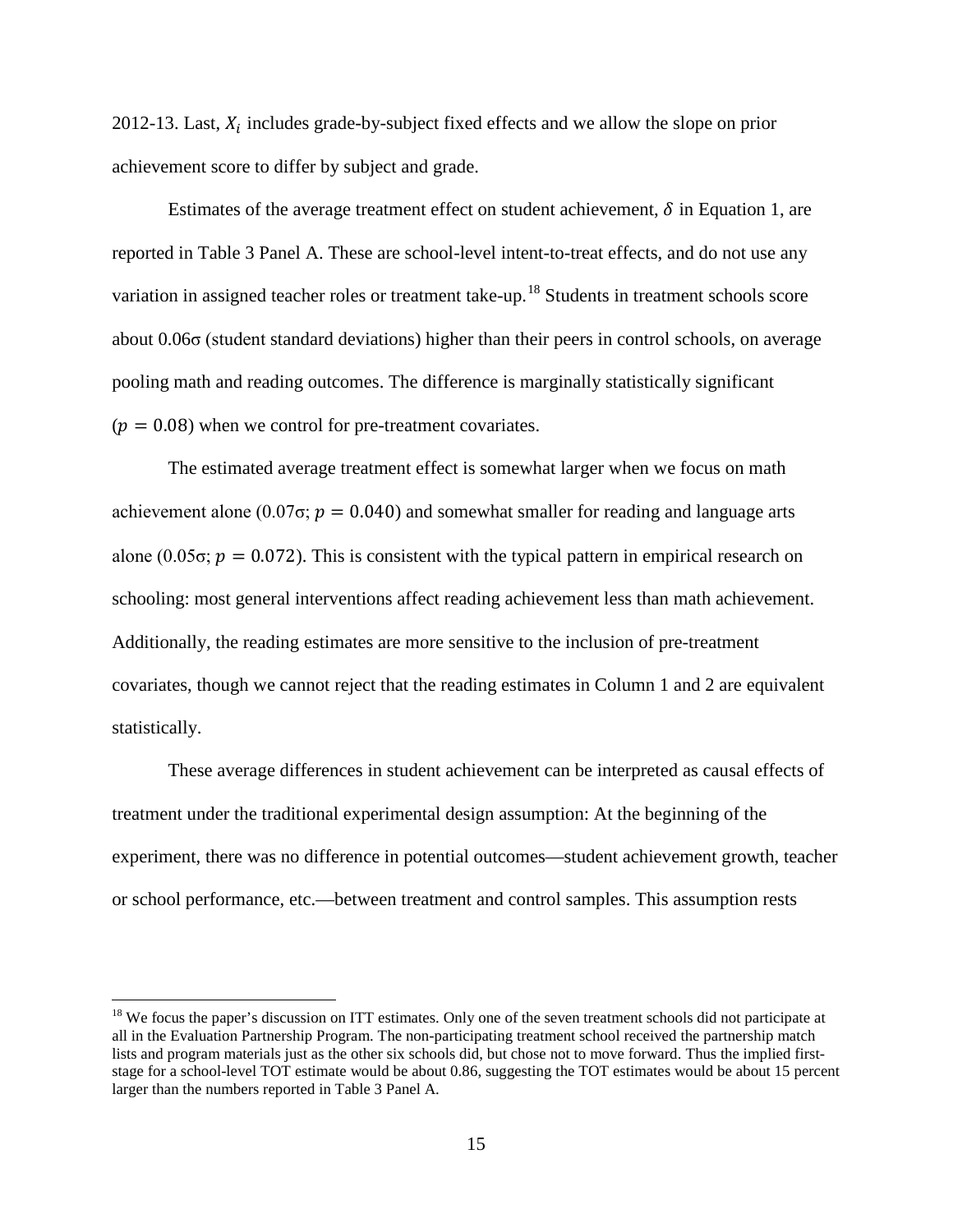largely on the success of random assignment; evidence in support of successful random assignment is presented in Table 2.

These positive average treatment effects are educationally and economically meaningful. Gains of 0.06σ represent roughly one-third of a standard deviation in teacher performance, which is typically estimated at 0.15-0.20σ in math and somewhat smaller in reading (Hanushek and Rivkin 2010, Jackson, Staiger, and Rockoff 2014). Put differently, the 0.06σ difference is roughly equivalent to the difference between being assigned to a median teacher and a 63rd percentile teacher. Additionally, these average treatment effects are also roughly one-quarter the estimated gain from reducing class size by 30 percent in elementary grades (Kruger 1999), or the estimated gain from doubling the amount of class time middle and high school students spend in math (Taylor 2014, Cortes, Goodman, and Nomi 2015). However, unlike reducing class size or increasing class time, the current treatment—pairing classroom teachers to work together on improving skills—does not require any meaningful increase in teacher salary expenditures. *2.2 Treatment Effects for Target Teachers and Other Teachers* 

Next we estimate treatment effects separately for teachers with different roles in the partnership program. The experiment was designed first to improve the job performance of lowperforming "target" teachers; thus, the estimates in the top panel of Table 3 may mask important heterogeneity by role. Teachers were assigned to one of three roles: (i) low-performing target teachers, (ii) high-performing potential partner teachers, and (iii) all other teachers who were not assigned a role in partnerships.

Building on Specification 1, we estimate the following regression to test for differences by assigned teacher role:

16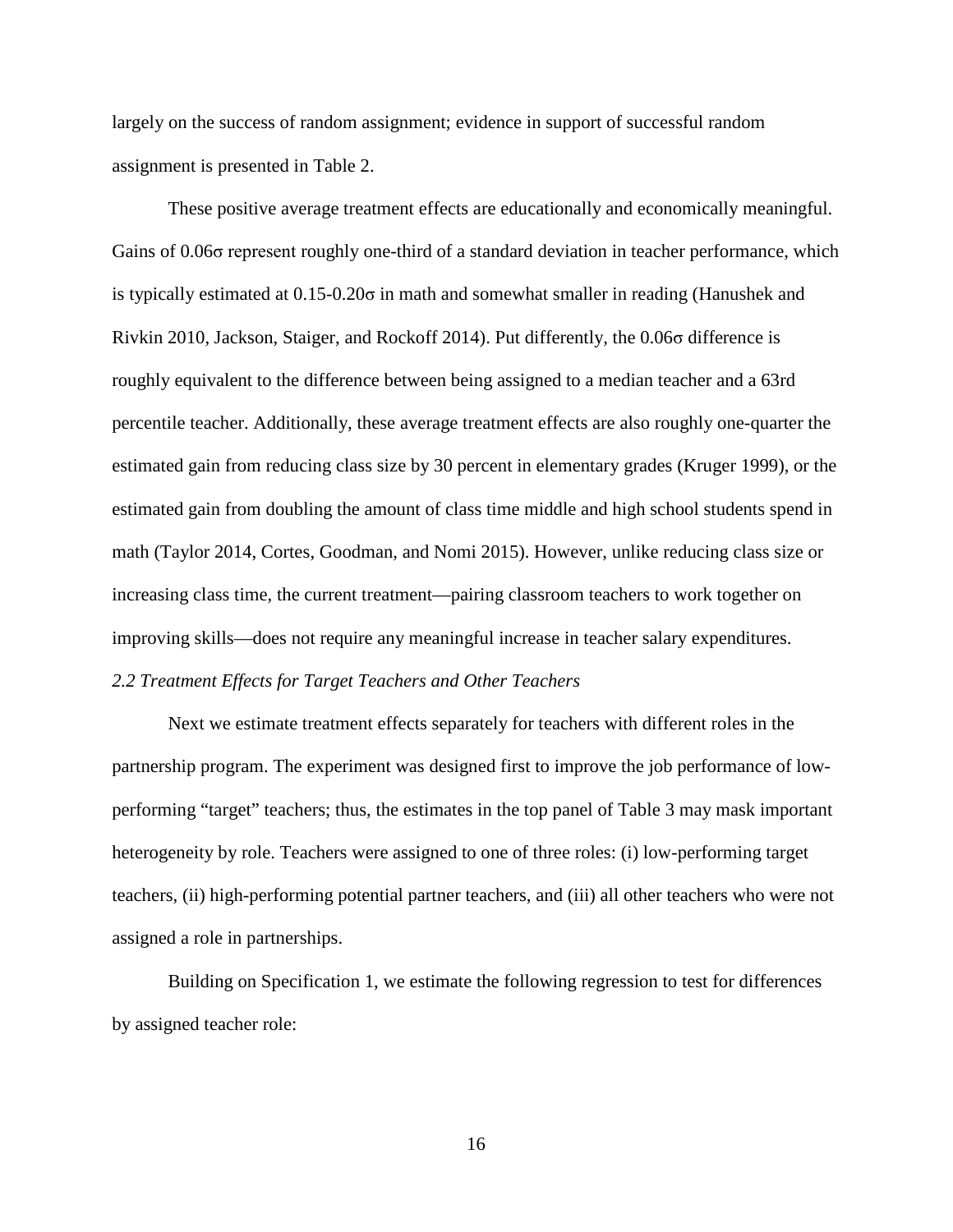$$
A_{ijkt} = \delta^T (EPP_{s(j)} * Target_{j(i)}) + \delta^P (EPP_{s(j)} * Partner_{j(i)}) + \delta^N (EPP_{s(j)} * NoRole_{j(i)})
$$

$$
+ \alpha^P Partner_{j(i)} + +\alpha^N NoRole_{j(i)} + X_i\beta + \pi_{b(s)} + \varepsilon_{ijkt}
$$
\n(2)

where  $Target_i$ ,  $Patterner_i$ , and  $NoRole_i$  are a set of mutually-exclusive and exhaustive indicator variables varying between teachers. This specification is algebraically equivalent to a more conventional specification with a main effect of treatment and interactions with two of the three teacher roles.  $Target_i = 1$  if teacher j was listed as a low-performing target teacher on the principal's Evaluation Partnership Program report. Recall that the report was created for both treatment and control schools, but only provided to treatment schools. Similarly,  $Partner_i = 1$  if teacher  $j$  was listed as a high-performing potential partner (either in the recommended pairings list or list of other potential partners). All other teachers have  $NoRole<sub>j</sub> = 1$ , and were not listed on the principal's report. The estimates from Specification 2 are best interpreted as intent-to-treat because the role indicators are based on the original reports created by the research team, and not based on any post-randomization endogenous decisions by principals or teachers. All other details of estimation are the same as for Specification 1.

Treatment effects are largest for low-performing target teachers. As reported in the bottom panel of Table 3, treatment leads to test-score gains of 0.12σ in target teachers' classrooms (compared to students of teachers who would have been target teachers in control schools, pooling math and reading). The estimates for high-performing partner teachers are positive, but much smaller and not statistically significant. Indeed the estimates for partner teachers are quite similar to the estimates for teachers who were not assigned a role in the program.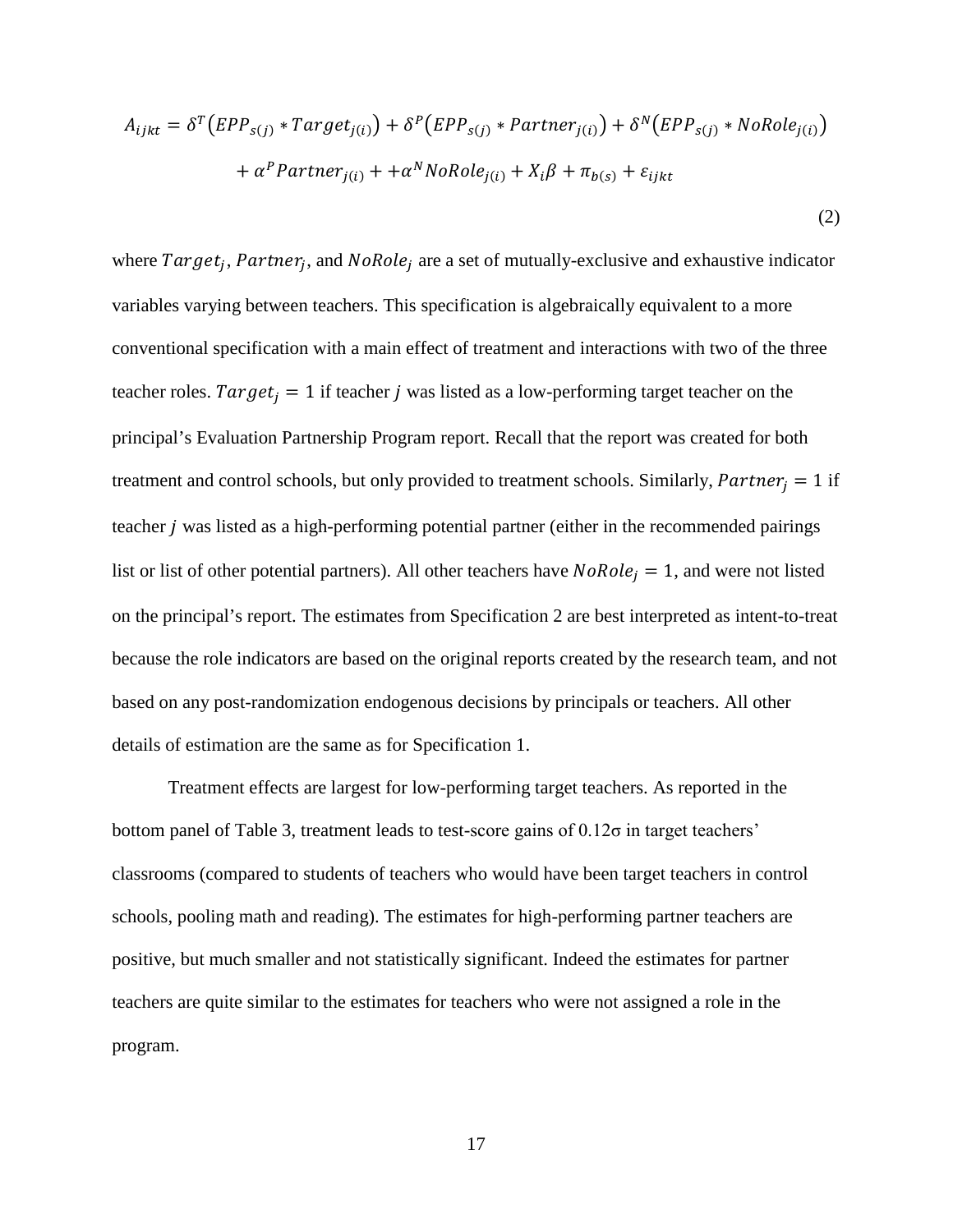Again, these improvements are meaningful. A gain of  $0.12\sigma$  is roughly equivalent to the difference between being assigned to a median teacher instead of a bottom quartile teacher. A gain of 0.12σ is also at least as large as the difference in performance between a novice teacher and a 5 to 10 year veteran (Rockoff 2004, Papay and Kraft 2015). However, the gains for target teachers are not necessarily substituting for experience gains. Later in the paper we examine heterogeneity of treatment effects by experience.

Moreover,  $0.12\sigma$  likely underestimates the effect of treatment on teachers who actually participate in the program. Table 4 reports estimates of program take-up by teacher role (the first stage results from a traditional 2SLS estimate of TOT).<sup>[19](#page-19-0)</sup> Among treatment teachers assigned by the research team to the target role, 61 percent participated in the program in the target role, suggesting a treatment-on-the-treated estimate of about  $0.20\sigma$  (= 0.12/0.61). These improvements are large but similar to the gains documented by Taylor and Tyler (2012) studying a program of evaluation and feedback, especially the gains Taylor and Tyler estimate for the exante lowest performing teachers.

#### *2.3 Treatment Effects After Two Years*

 $\overline{a}$ 

Last we estimate treatment effects one year after treatment. Table 5 shows estimates of Specifications 1 and 2 using test score data for students taught by treatment and control teachers in [20](#page-19-1)14-15.<sup>20</sup> The improvements in teacher performance persist, and perhaps grow, in the year after treatment. The estimated effect for low-performing target teachers is 0.25σ, and marginally

<span id="page-19-0"></span><sup>&</sup>lt;sup>19</sup> The sample and specification are identical to Table 3 Panel B Column 1 following Equation 2, except that the dependent variables are indicators for participation in a specific role.

<span id="page-19-1"></span> $\frac{20}{20}$  Some of the 136 teachers in the sample switched schools between 2013-14 and 2014-15. As long as a teacher is working in a Tennessee public school teaching grades 4-8 we include her in the sample. In these cases "school", *s*, in Specifications 1 and 2 for purposes of estimation is her school during 2013-14. For all teachers "role" is her program role during 2013-14.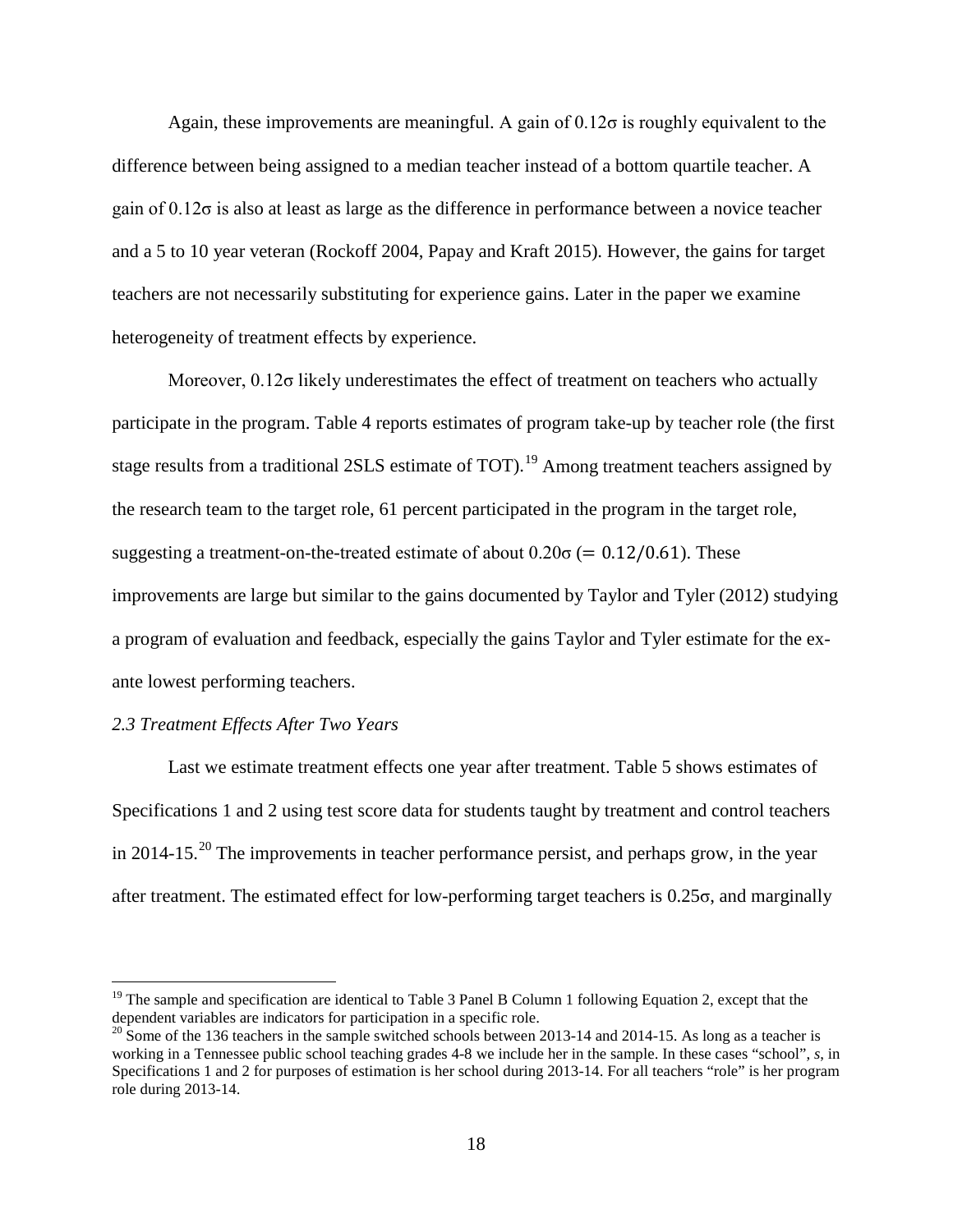significant ( $p = 0.068$ , Column 1 Panel B). The estimated average treatment effect is also larger at  $0.11\sigma$ , though the p-value is  $0.22$  (Column 1 Panel A).

Two considerations are important in interpreting these second-year results. The first consideration is attrition. The sample for Table 5 Column 1 includes 96 of the original 136 treatment and control teachers. Some teachers were not working in Tennessee public schools; others switched to teaching non-tested grades or subjects.<sup>21</sup> To assess the potential influence of this attrition, Columns 2 and 3 provide bounds for the treatment effect following the approach described by Lee (2011).<sup>22</sup> Bounds for the average treatment effect are  $0.05\sigma$  and  $0.14\sigma$ . Bounds for the effect among low-performing teacher teachers are 0.21σ and 0.34σ (with p-values of 0.052 and 0.040 respectively). In short, the continued performance improvement among target teachers is robust to attrition, in part, perhaps, because attrition was relatively well balanced.

The second consideration is teachers who were target teachers in 2013-14 and again in 2014-15. In 2014-15 the treatment schools continued to use the Evaluation Partnership Program, and teacher roles and partnerships were re-assigned based on evaluations from 2013-14. Two teachers were recommended as target teachers in both years. These repeat target teachers may have an outsized influence on the estimated year-two effect if the effect is increasing in the dose of treatment, or if the improvement in performance only occurs in years when a teacher is

 $\overline{a}$ 

<span id="page-20-1"></span> $^{22}$  Our setting requires one modification to the standard Lee bounds procedure. We are concerned about attrition at the teacher level, but have outcome data at the student level. Thus determining which teachers to "trim" is not a simple function of an observed variable. To determine which teachers to trim we follow these steps: (i) Estimate the number of teachers who should be trimmed separately by role. The answer turns out to be trim one control target, one treatment partner, and three control teachers with no role. (ii) Repeatedly estimate  $\hat{\delta}^T$  in Specification 2 excluding one control target teacher in each iteration. Identify the control target teacher  $j$  whose exclusion minimizes  $\hat{\delta}^T$ . (iii) Repeat step (ii) excluding partner teachers to find the exclusion which minimizes  $\hat{\delta}^P$ . (iv) Repeat step (ii) excluding no-role teachers to find the exclusions which minimize  $\hat{\delta}^N$ . In this case each iteration excludes a unique combination of three control no-role teachers. (v) The five teachers identified in steps (ii)-(iv) are the teachers we trim to estimate the lower bound estimate. (vi) Repeat steps (ii)-(iv), this time maximizing each  $\delta$ , to identify the five upper-bound teachers.

<span id="page-20-0"></span><sup>&</sup>lt;sup>21</sup> We find no statistically significant treatment effects on the probability that teachers leaving their school or stop teaching altogether (at least in Tennessee public schools, results in Appendix Table A3).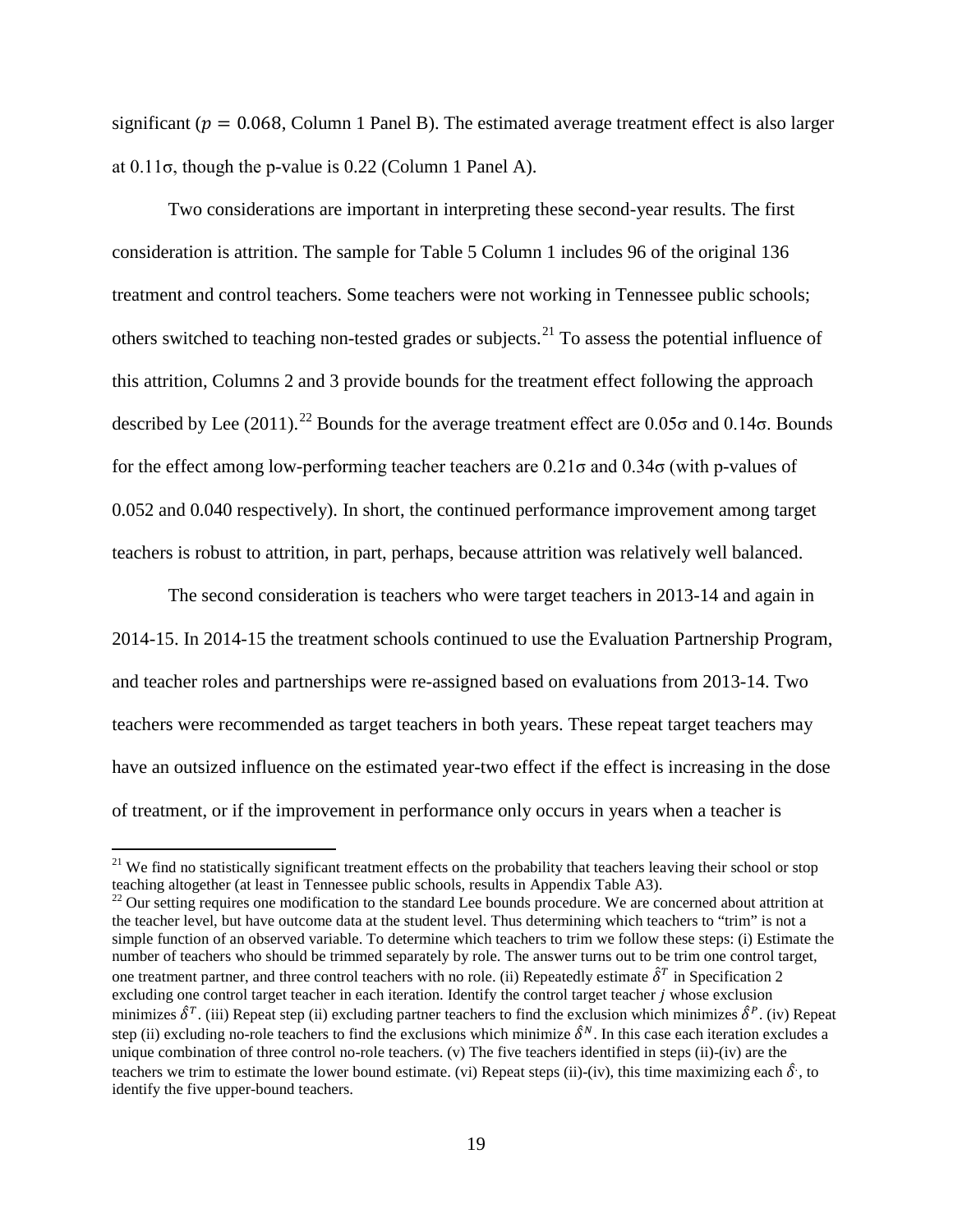actively participating in a partnership. In Table 5 Column 4 we report estimates from a specification identical to Column 1, except that treatment effect for target teachers is interacted with an indicator  $= 1$  if teacher *i* was a target teacher in both years. Column 4 does not provide causal estimates of one versus two years of treatment; being treated a second year is endogenous. Column 4 does provide evidence consistent with improvements in job performance for target teachers persist, perhaps grow, after treatment ends. The 0.25σ improvement holds for teachers who were targets just one year, though it is not statistically significant.

#### **3. Growth in Teachers' Skills and Other Potential Mechanisms**

While the previous section documents educationally meaningful and economically significant impacts, the average effect estimates do not shed light on the mechanisms through which the peer pairings influence productivity. We now move on to our second empirical question: Can the improvements in student learning—the positive average treatment effects—be attributed to growth in teachers' skills from peer learning? Or are other changes in behavior or effort behind the treatment effects?

 In treatment schools, low-performing teachers were paired with a high-performing partner, and each pair was explicitly asked to work together on improving teaching skills. Thus our first hypothesized mechanism is teacher skill growth. Nevertheless, there are at least two other potential mechanisms that could contribute to the treatment effects: changes in teachers' motivation or effort, and changes in shared tasks (joint production) or resources. These three categories of mechanism are not mutually exclusive; all three could be contributing, to varying extents, to the average treatment effects. Jackson and Bruegmann (2009) describe how these three categories of teacher spillovers likely affect performance in a typical school context. Our

20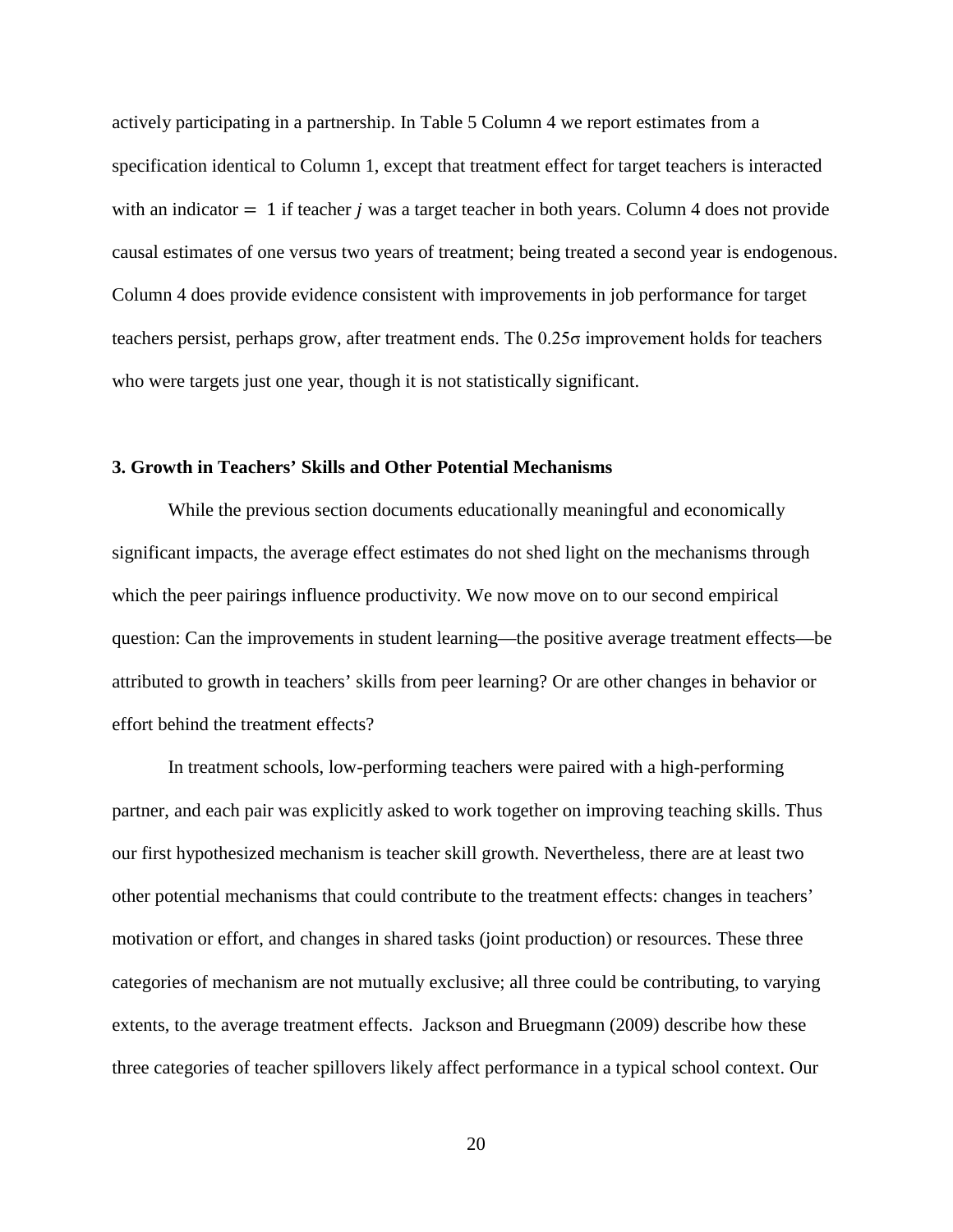discussion of these three mechanisms focuses on how the treatment's pairing of teachers may have changed that typical context. The experimental setting and control counterfactual rule out many first-order features of these mechanisms as we highlight in the next paragraphs. Later we present empirical tests of predictions from these three hypothesized mechanisms. We cannot test all predictions empirically, especially in the case of the effort or motivation hypothesis, and thus the analysis is not definitive. However, the tests we can conduct are a step toward sorting out the relative contributions of different mechanisms.

 While the stated purpose (to participating teachers) of the intervention was to improve teacher instructional skills, a second potential mechanism is that program participation could result in changes in teachers' motivation or effort. Asking a low-performing teacher to spend more time with a high-performing colleague, and talk together about performance explicitly, may have made her more optimistic or enthusiastic about work or made her more embarrassed about her poor performance. Similarly, treatment teachers may have felt more accountability to their new partner. These interactions may, in turn, lead to increased effort—either transitory increases in effort (e.g., motivated by specific accountability to ones' partner or direct monitoring by ones' partner) or lasting increases in effort (e.g., finding a new preferred equilibrium level of effort as a result of interacting with ones' partner). There is evidence for coworker effects on effort outside the education sector (for example, Mas and Moretti 2009). However, the scope for changes in optimism, embarrassment, or accountability is limited in the current experimental comparison: the treatment likely increased the degree of interaction with one coworker, but the mix of coworkers and typical coworker interactions were the same in treatment and control schools. Furthermore, teachers (and particularly low-performing teachers) in Tennessee already face fairly strong extrinsic incentives to increase their performance, as their schools are under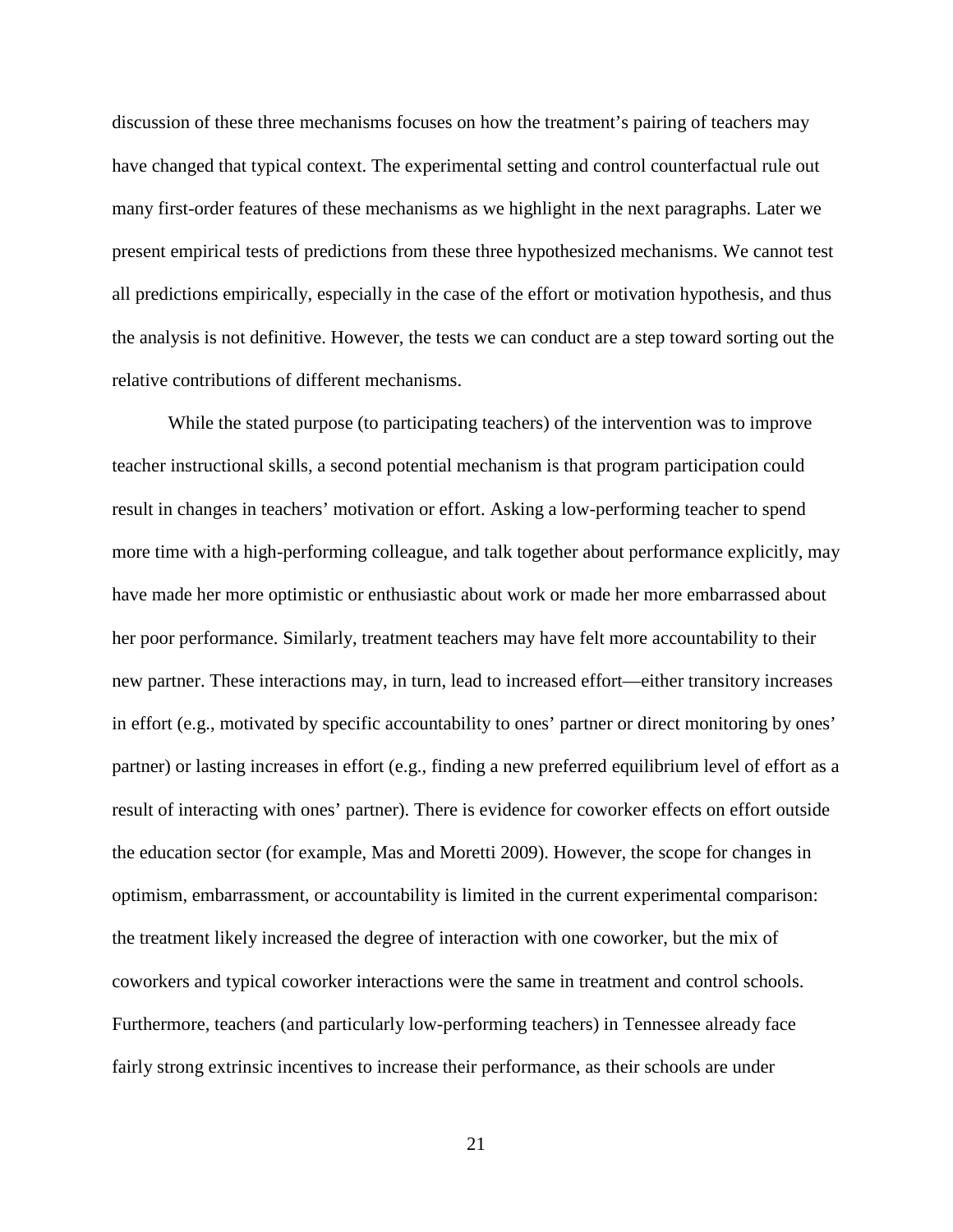substantial test-based accountability pressures and as individuals they are at risk of losing their jobs for low evaluation ratings. The effect of any marginal accountability to one's partner is likely to be small.

The third potential mechanism to consider is changes in teachers' opportunities to share resources or production tasks. Teacher partnerships formed by the treatment program may have expanded to activities outside the original program scope. For example, teachers paired by the treatment may have been more likely to share existing lesson plans or cooperate in creating new lessons in ways that benefited productivity. Again, the control counterfactual rules out the typical, first-order resource or task sharing among teachers within a school. For example, teachers in treatment and control schools could exchange lessons and have group collaboration time; thus, to explain treatment effects, the shared production must be a specific result of the new partnership.

Our objective in this section is to present empirical evidence to help discriminate among these three potential mechanisms. We have already seen two important empirical results that are consistent with teacher skill growth. First, improvements in performance are largest for the lowperforming target teachers; the average effect was perhaps entirely driven by target teacher improvements. Second, the performance improvements persisted, and perhaps even grew, in the year after treatment ended. However, the pattern of larger effects for target teachers could result from an asymmetric change in teachers' motivation or effort, or an asymmetric change in resource or tasks sharing as a result of treatment. Such changes might then persist after the partnership has formally ended. In the remainder of this section, we present several additional empirical tests. In short, we examine whether treatment effects vary with the characteristics of

22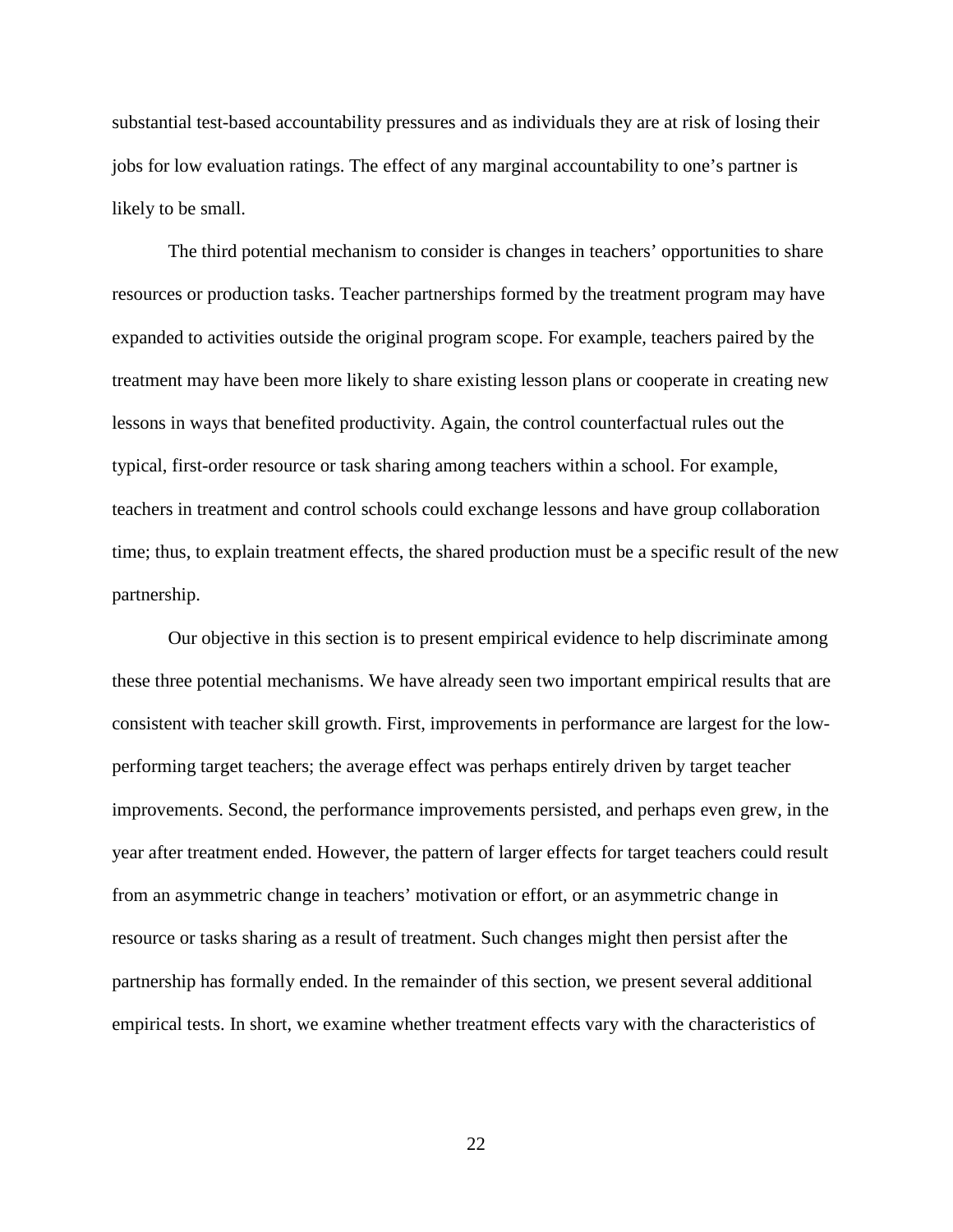teacher pairings in ways that are most consistent with skill growth or with either of the other two potential mechanisms.

#### *3.1 Learning Skills*

 $\overline{a}$ 

First, if low-performing target teachers did learn new skills from their high-performing partner, we would expect larger treatment effects when the partner teacher's specific skill strengths matched the target teacher's specific weaknesses. In Table 6 Columns 2 through 5 we test this prediction. (For ease of comparison, we reproduce our main results from Table 3 in Column 1.) In Column 2, for the target teachers, we interact the treatment indicator with the proportion of teacher *j*'s weak skill areas matched by her recommended partner's strong skill areas.<sup>[23](#page-24-0)</sup> The "proportion skills matched" measure is based on the one-to-one pairings recommended in the original principal reports (in the spirit, again, of intent-to-treat estimates). We have standardized the "proportion skills matched" (mean 0, s.d. 1) for comparison with other measures of pair characteristics in Table 6. Consistent with peer learning, the coefficient is positive and statistically significant ( $p = 0.052$ ). Student achievement gains are larger in pairs where the high-performing teacher is better suited to teach new skills to her low-performing partner.

Moreover, the result for "proportion skills matched" is not driven by target teachers who simply have more weak skills to match on. In Column 3 we replace "proportion skills matched" with "number of skills attempted to match", and in Column 4 we include both simultaneously. The target teacher's number of weak skills does not itself predict a larger treatment effect; the

<span id="page-24-0"></span><sup>&</sup>lt;sup>23</sup> Recall that proposed pairings were determined algorithmically based on matches in 19 specific skill areas measured in each teacher's prior evaluation micro-data. We count up the number of skill areas in which there is a match: the target teacher has a score less than 3 and the recommended partner has a score of 4 or greater (see Section 1). Then, we divide the number of matches by the number of areas in which the target teacher scored less than 3.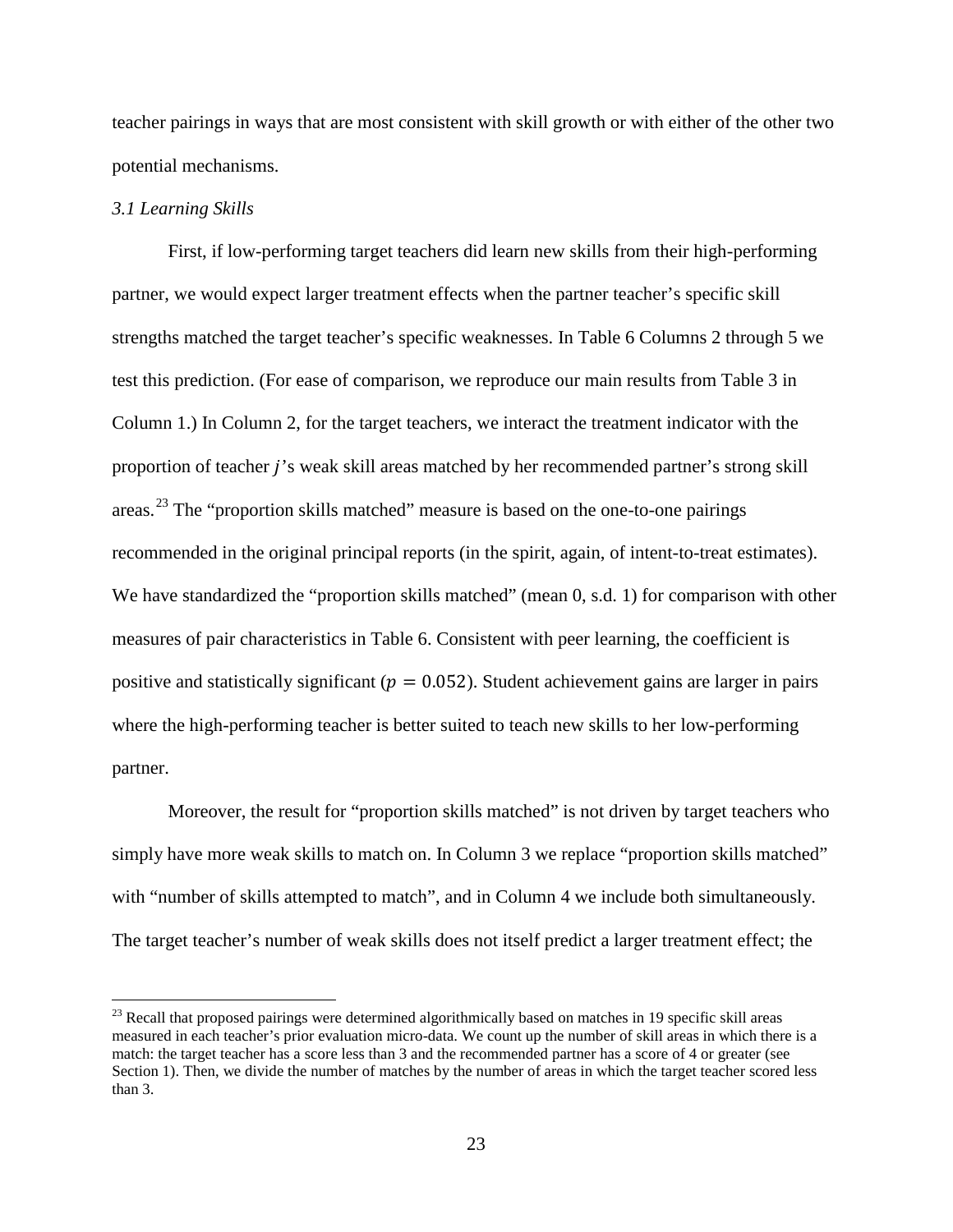effect is larger only when weak skills are matched. By contrast, if attention to low skill scores, by the program or by the partnership, generated a change in teacher effort, we would have expected a positive coefficient on "number of skills attempted to match."

In Column 5 we replace the continuous proportion matched with an indicator  $= 1$  if the proportion skills matched is above the pair median (about 0.5). This less-parametric approach also shows larger performance improvements when target and partner teachers are better matched on skills, and the estimates are more precise. In fact, the treatment effects appear concentrated among target teachers who were better matched to partners with relevant skills to share. By contrast, if low-performing target teachers' motivation, effort, or joint production behavior changed, we would likely see positive treatment effects even when there are few or no strength-to-weakness skill matches. This is apparently not the case. The estimated treatment effect when the proportion skills matched is below median (Column 5 Row 1) is positive  $(0.036\sigma; p = 0.340)$ , but not statistically significant and similar in size to the point estimates for partner and no assigned role teachers.

Evidence for skill growth is also apparent when we examine other aspects of teacher performance. To this point we have focused on performance as measured by student test score growth. Table 7 reports treatment effects for a second measure of teacher performance: evaluation scores from direct, in-class observations of teaching practices. (These are observation scores from teachers' formal evaluations described in Section 1.) In Column 1 the outcome is teacher  $j$ 's average score across all 19 skills and all classroom observations.<sup>[24](#page-25-0)</sup> All outcome variables are standardized (mean 0, s.d. 1). As measured in direct observations, target teachers'

<span id="page-25-0"></span> $24$  As described in Section 1, teachers are scored on 19 skills multiple times per year. We first calculate an average score for each skill, standardize the skill scores, and then average the skill scores to obtain the overall average. We use all post-randomization scores from 2013-14 and 2014-15. We regress each outcome on a treatment indicator, randomization block fixed effects, and controls for teacher experience to improve precision.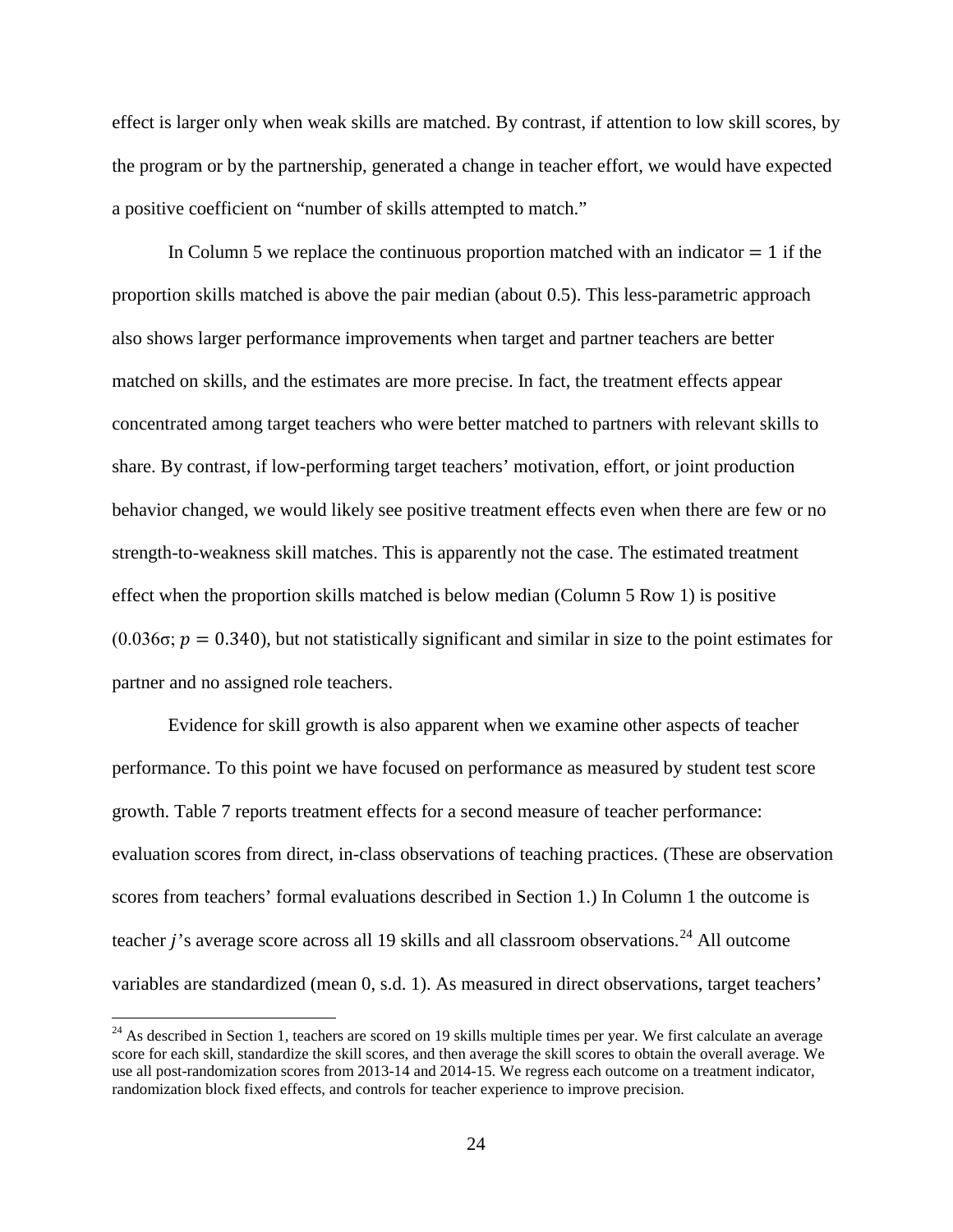skills improve on average by a marginally significant 0.05 teacher standard deviations. The coefficients for partner teachers are similar in magnitude, but estimates for both partner and norole teachers have very wide (implicit) confidence intervals.

Consistent with the skill growth mechanism, notably, target teachers' improvements are concentrated in skills where there was a match—a match between the target's weak skills and her partner's strong skills. We examine treatment effects separately (Column 2) for the subset of skills where was a match—the target scored less than 3 and her partner scored 4 or higher—and (Column 3) the subset of skills where the target was weak—she scored less than 3—but there was no match. We also report (Column 4) the effect for skill areas where we did not attempt to match because the target scored 3 or higher.<sup>25</sup> In matched skills target teachers improved 0.27 teacher standard deviations. But, by contrast, target teachers improved much less, if at all, in weak skill areas where there was no match with a partner strength. In summary, performance gains are larger in skill areas where the high-performing teacher is better suited to teach new skills to her low-performing partner.<sup>[26](#page-26-1)</sup>

# *3.2 Motivation or Effort*

 $\overline{a}$ 

The evidence presented above is largely consistent with teachers building skills, rather than simply increasing motivation or effort. Here, we present additional evidence to differentiate between these mechanisms. If changes in effort contributed to the treatment effects, we might expect the treatment effect to be positively correlated with the size of the gap between the target

<span id="page-26-0"></span> $25$  For any individual teacher these three categories are mutually exclusive. Each of the 19 skills must belong to one and only one of matched, no matched, or not attempted to match.

<span id="page-26-1"></span><sup>&</sup>lt;sup>26</sup> One note of caution in interpreting these classroom observation results. Many of the observations are conducted by the school principal who, in treatment schools, was certainly aware of the program and its goals of improved practices and improved evaluation scores. Treatment principals may have, consciously or unconsciously, inflated observations scores to recognize participation in the program; or, alternatively, principals may have been more critical or more aware of low-performance as a result of the program. However, to produce the results in Table 7, the principals would have had to differentially score target teachers on the matched skills specifically.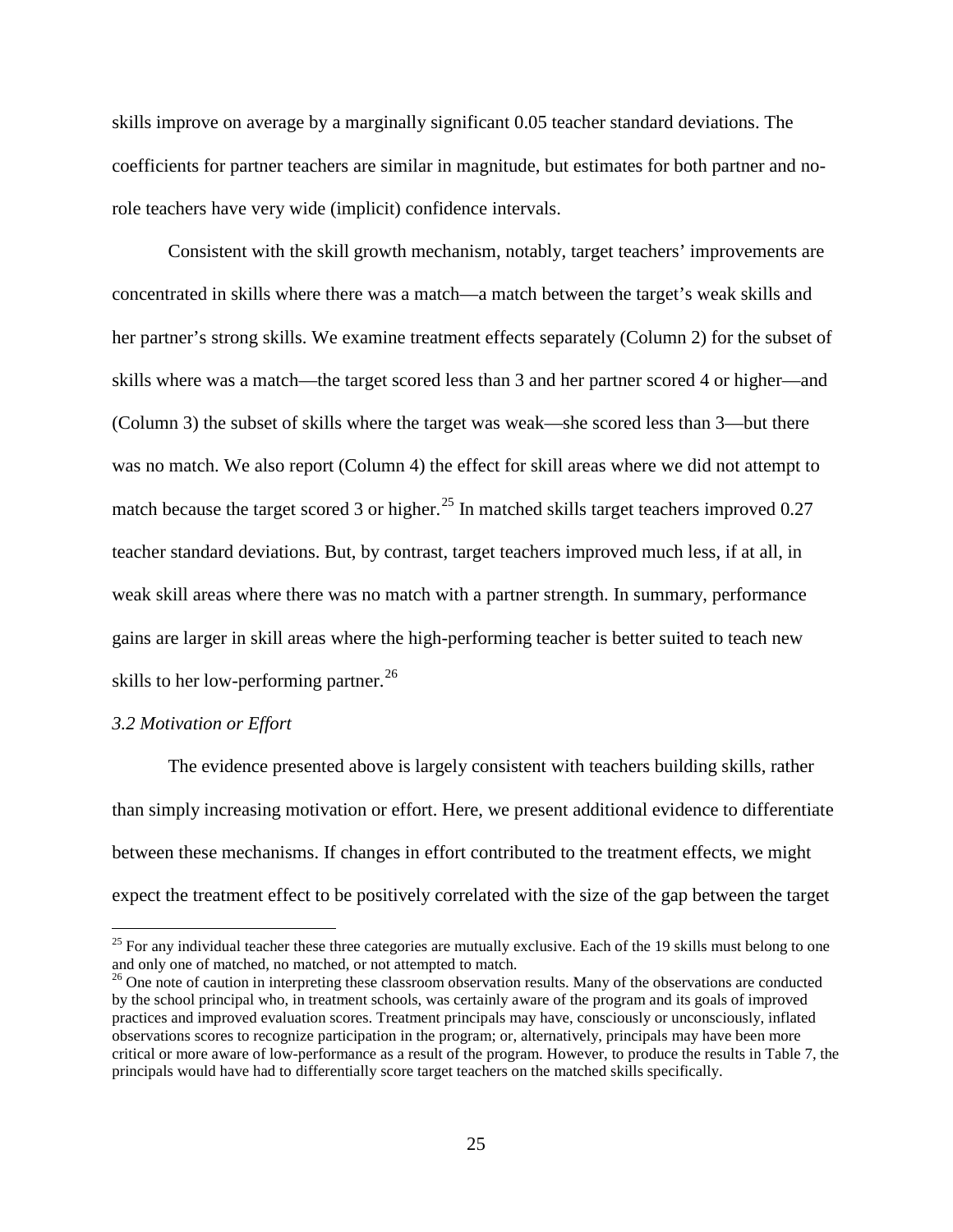teacher's baseline job performance and her partner's baseline performance. For example, Mas and Moretti (2009) find that low-performing grocery check-out clerks increase their work effort when a higher-performing peer works at the same time and can observe the low-performer's effort; but high-performers are not affected by other high-performers. We test this prediction in Table 6 Columns 6-9, interacting the treatment indicator with the difference in prior-year skill measures. Note that while a positive correlation would be consistent with motivation, it might also be consistent with peer learning. A larger gap in skills may indicate a pair where the highperformer has more things to teach her partner.

Looking across the estimates in these columns, we do not find evidence of such a positive correlation. In fact, the imprecise point estimates are all negative. In Column 6, we examine differences in prior-year classroom observation scores (partner teacher minus target teacher). These observation scores are the rubric scores gathered in the formal evaluation process described in Section 1. The point estimate is small, negative, and not statistically significant. In Column 7 we include interactions for both difference in observation scores (possibly indicative of effort) and proportion skills matched (indicative of learning). Both measures have been standardized (mean 0, s.d. 1 throughout Table 6) to facilitate comparisons like Column 7. If anything, the coefficient on proportion skills matched is more positive than in Column 2, and the coefficient on observation scores more negative than in Column 6.

In Columns 8 and 9 we use an alternative measure of the gap between the target and partner baseline performance: the difference in prior "value added scores".<sup>[27](#page-27-0)</sup> Value added scores are designed to measure each individual teacher's contribution to student test score growth. The

<span id="page-27-0"></span> $27$  We use value added scores provided by the state's TVAAS evaluation system. We calculate an overall value added score for each teacher by averaging all her subject-by-year value added scores from 2011-12 and 2012-13.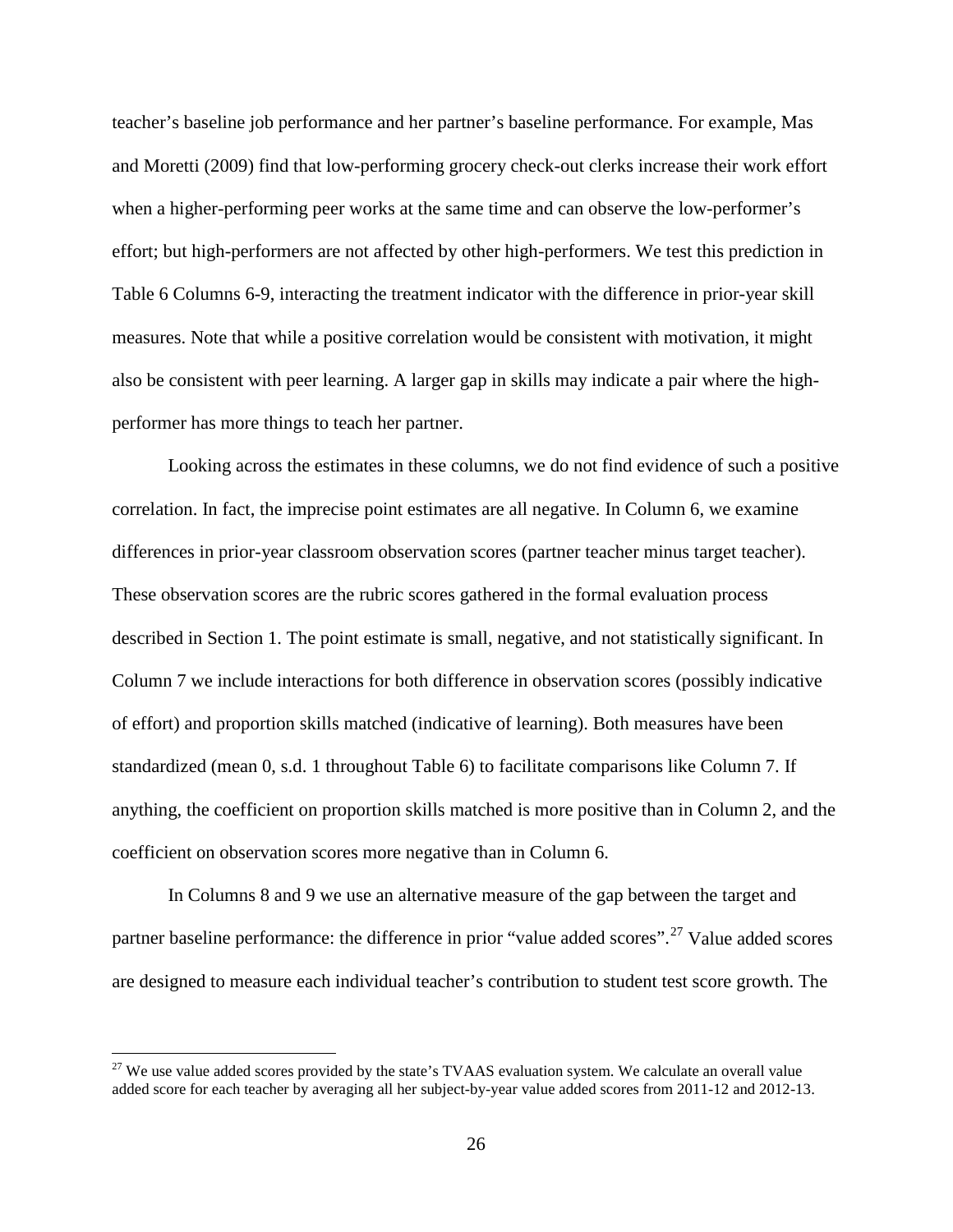pattern for difference in value added is quite similar to the pattern for difference in observation scores.

### *3.3 Sharing Resources or Tasks*

 $\overline{a}$ 

The third mechanism category concerns new opportunities to share productive resources or job tasks. Being paired with another teacher may foster willingness or opportunities to collaborate at work in ways that improve performance even if the target teacher's skills do not change. Under this hypothesis we would expect the treatment effect to be greater when teacher pairs teach the same grade-level or subject area. The assumption motivating this test is that, even absent the treatment, shared production activities are easier or higher-return when teachers teach the same grade-level or subject. Sharing lesson plans is a simple concrete example: for a 6th grade mathematics teacher, sharing plans with another 6th grade math teacher would be more helpful than with an 8th grade teacher or a social studies teacher. To test this mechanism, in Column 10, we interact the target treatment effect with an indicator  $= 1$  if the target and partner teachers are both teaching the subject  $k$ . In Column 11, we interact the effect with an indicator  $= 1$  if the target and partner are both teaching the same grade level(s).<sup>28</sup> In both cases the point estimate is positive, which would be consistent with this third mechanism. But in both cases the estimates are small and (implicit) confidence intervals are quite wide—we could not reject large negative effects inconsistent with this mechanism. Furthermore, the estimated treatment effects for teachers in non-matched grades and subjects remains large, statistically significant, and of approximately the same magnitude as in Column 1. And, as above, this effect could derive in

<span id="page-28-0"></span> $28$  In practice teachers often teach more than one grade level, especially in middle and high school. We calculate the student-weighted average of grade level for each teacher. The indicator is  $= 1$  if the difference in that average grade level is less than one.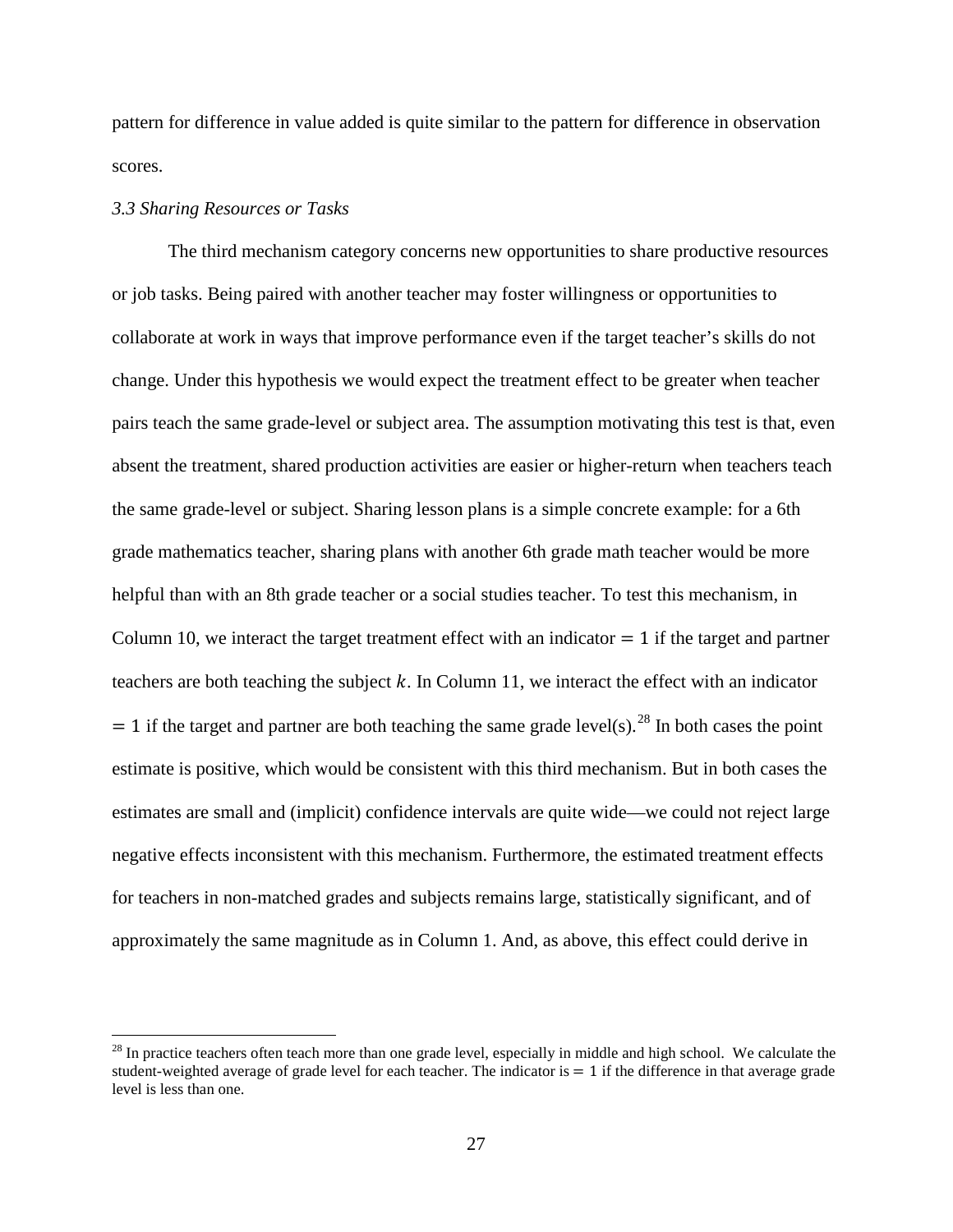part because peer learning is facilitated by shared subject or grade level. In short, we do not find strong evidence for a shared production mechanism.

To summarize the results across the three mechanism categories, first, we find evidence consistent with the hypothesis that low-performing target teachers learn new skills from their high-performing partner. Namely, improvements in performance, as measured by student test scores, are concentrated among target teachers; improvements are larger when more deficient skills are matched by the partner's skills; and improvements persist, perhaps grow, in the year following treatment. Additionally, improvements, as measured in classroom observations, are concentrated in matched skills. By contrast, predictions for other mechanisms are not borne out in our data. We do not find evidence consistent with a motivation or effort hypothesis, nor a shared resources or task hypothesis. Our empirical tests are partial and the three mechanisms are not mutually exclusive, so we cannot rule out any of these mechanisms. However, the available evidence suggests skill growth accounts for part of, perhaps much of, the average treatment effect.

### **4. Discussion and Conclusion**

 In this paper we study on-the-job learning among classroom teachers, especially learning skills from coworkers, in a field experiment. We document meaningful improvements in job performance among treatment teachers, and the patterns of performance gains suggest teachers learned job skills from their colleagues. The gains are empirical evidence of the intuitive, longtheorized benefits of coworkers in human capital development.

The relatively low-performing teachers targeted by our intervention—and ultimately their students—benefited substantially from partnering with a higher-performing colleague at their

28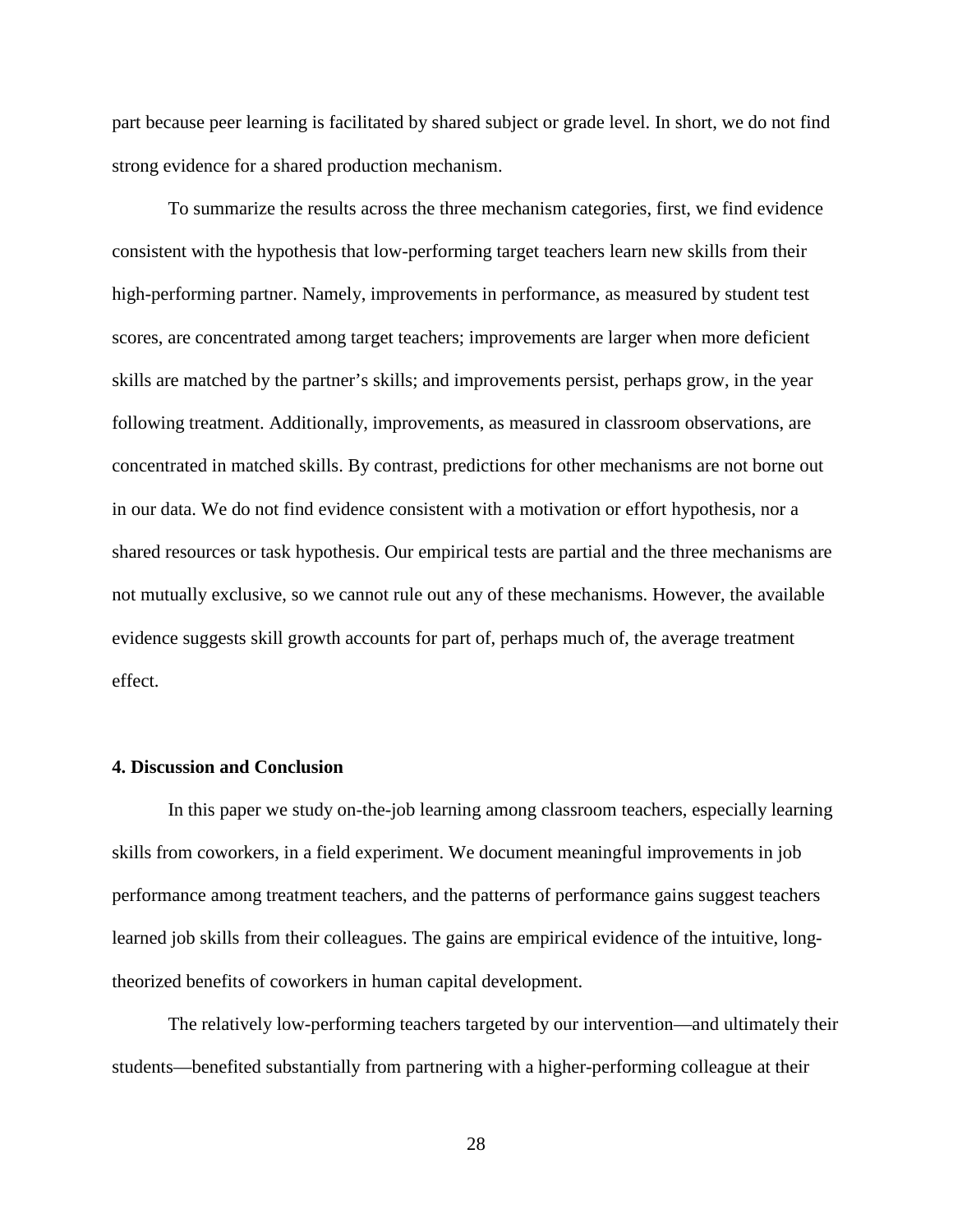school. Target teachers' performance improved 0.12 student standard deviations in the year of treatment, and perhaps double that much in the following year. These performance improvements were larger when teacher partnerships were better matched on strong and weak skills, but otherwise we find little evidence of heterogeneity.

Our estimates are consistent with prior evidence of learning from coworkers among teachers. Jackson and Bruegmann (2009) find that when a teacher begins working with higherperforming colleagues her own performance improves as a result. A one standard deviation increase in peer performance, as measured by prior contributions to student test score growth, generates a 0.03-0.04σ improvement in own performance, also measured with current student test scores. Importantly, Jackson and Bruegmann define "working with" as teaching in the same grade and school as the peer; the peer work we study is more direct, and the effects are larger. Taylor and Tyler (2012) find that teacher performance improves 0.05σ during a school year in which a teacher from a different school and the school principal conduct classroom-observationbased evaluations and subsequently provides feedback. Both Jackson and Bruegmann (2009) and Taylor and Tyler (2012) report that the gains in performance are sustained into the future; indeed in the latter case the effects grow from  $0.05\sigma$  during the peer evaluation year to  $0.10\sigma$  in the years after the peer evaluation year. We similarly find that performance improvements persist, perhaps grow, in the year following treatment.

Particularly notable, the treatment effects for target teachers appear to hold for both experienced and inexperienced teachers. In other words, the treatment is not simply substituting for the returns to experience. If anything, the treatment effect was 0.03σ larger for target teachers with more than ten years of experience, though the result is far from statistically significant (Appendix Table A2). Performance growth for experienced teachers is rare in the literature, but

29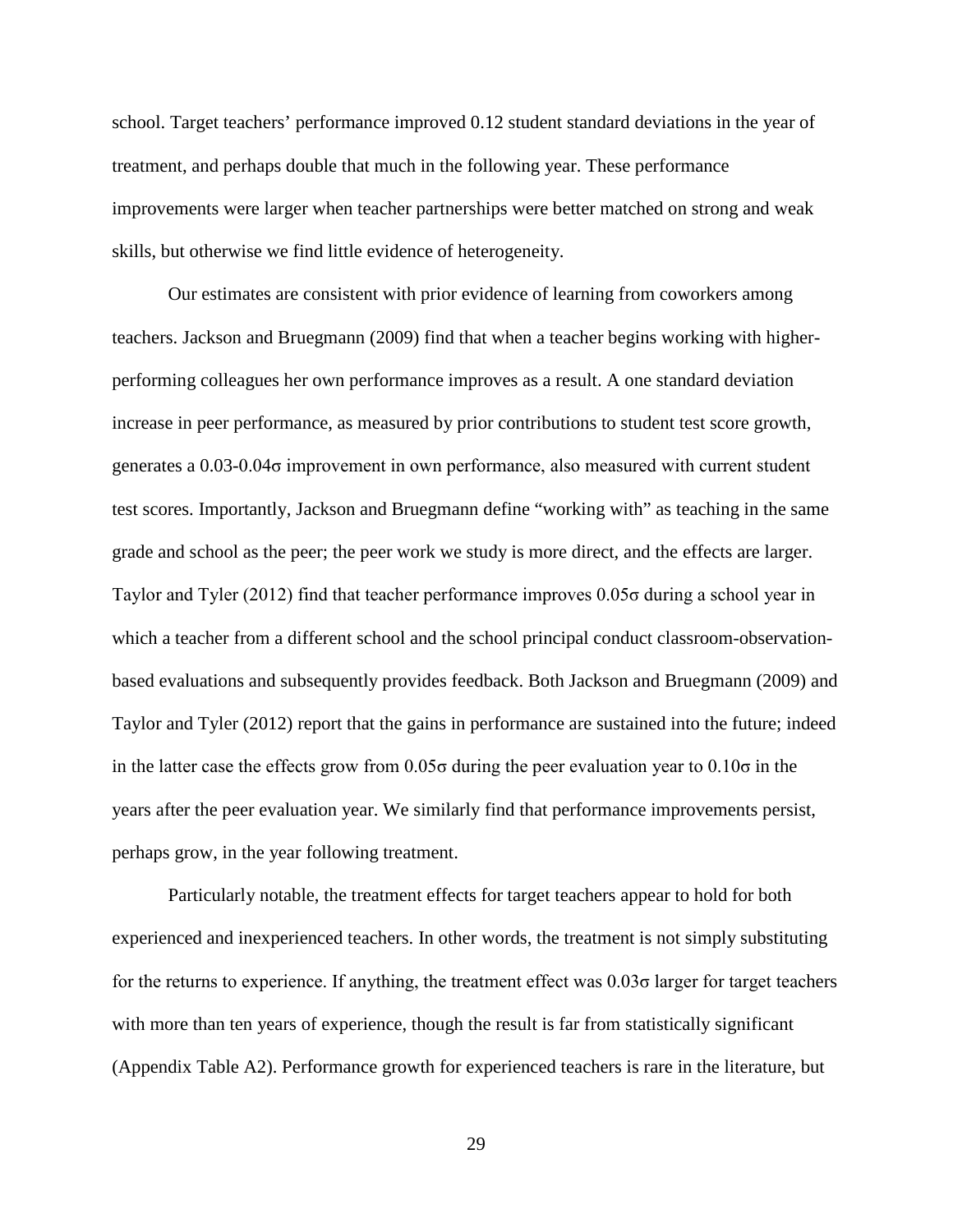this result is consistent with results in Taylor and Tyler (2012). In Appendix Table A2 we examine several potential sources of heterogeneity, including teaching experience, prior performance, school level, and the difference in experience between target and partner. None show a statistically significant relationship to the treatment effect.

The experiment and results suggest practical alternatives to formal on-the-job training, especially in professional occupations. The contrast in approaches is particularly strong in the case of teachers. Formal courses, called "professional development," are today the primary approach to on-the-job training for public school teachers. Collectively K-12 schools spend about \$18 billion per year on professional development courses, of which \$3 billion is paid to external providers (Gates Foundation 2014); the average teacher spends at least 20 hours each year in "professional development".[29](#page-31-0) Despite the substantial commitment of resources, the empirical evidence suggests little effect on teacher performance (see reviews by Jackson, Rockoff, and Staiger 2014, and Yoon et al. 2007). Similarly, public school systems spend tremendous resources paying for teachers' graduate tuition, and paying higher salaries once teachers' obtain their graduate degree. There is limited evidence that such degrees significantly improve teacher effectiveness (Jackson, Rockoff, and Staiger 2014).

By contrast, the one-on-one personalized approach to on-the-job training we study in this paper is apparently much more successful and much less costly. The primary marginal cost for treatment schools was the time that target and partner teachers allocated to working with each other. The opportunity cost of that time is important, although it could plausibly substitute for the time teachers would have spent in formal professional development courses. The cost is low in part because the high-performing coworker provides the teaching expertise. There could be

<span id="page-31-0"></span> $^{29}$  Author's calculation from the Schools and Staffing Survey 2011-12.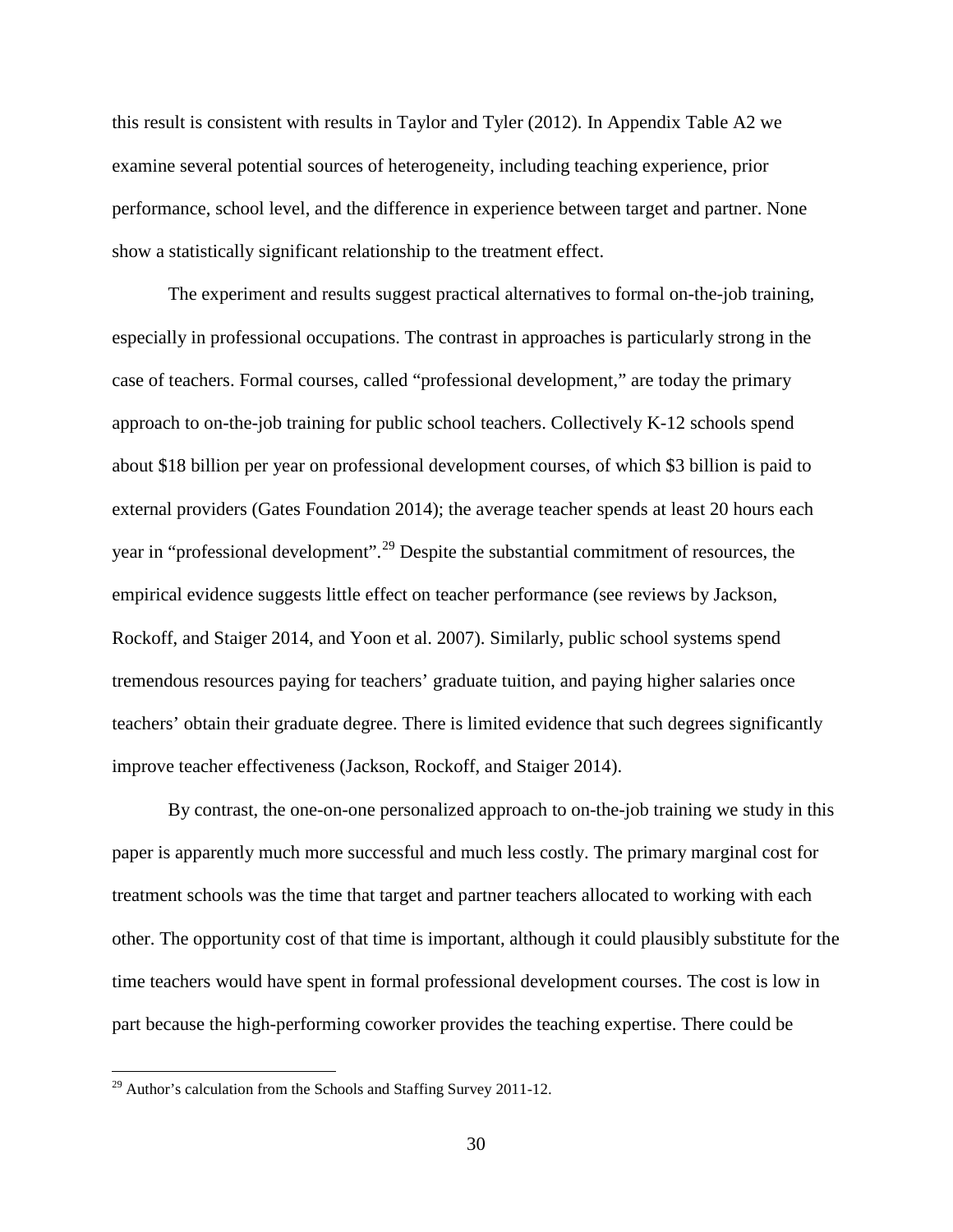additional costs if higher-performing partners substitute away from other activities, especially attention to their own students. However, we do not find evidence of reduced performance among the higher-performing partners. If anything, the high-performers may have also benefited from participating in the pairings.

One important contextual feature of the experiment is the formal teacher evaluation system. All teachers in our study—treatment and control, target and partner and no role—are subject to Tennessee's new formal performance evaluation system. Teacher pairs were identified based on prior evaluation results, and teacher pairs were encouraged, in part, to work on improving evaluation results. These connections to formal evaluation likely influenced principals' and teachers' willingness to participate, and the nature of their participation. For these reasons we think this study has contributions for the small, still-developing literature on how evaluation affects teacher performance (Taylor and Tyler 2012, Steinberg and Sartain 2015, Bergman and Hill 2015). One additional result on this subject comes from a survey of teachers at the end of the experiment. Teachers were asked a series of questions to measure their attitude toward formal evaluation, for example, "I have a favorable impression of the teacher evaluation system" rated on a six point agree/disagree scale.<sup>30</sup> Judging from survey responses, teachers in treatment schools left with more favorable opinions of evaluation: attitudes about evaluation were 0.23 standard deviations more positive, as measured by a composite of the four survey questions. However, survey response rates were lower in treatment schools (approximately 45

<span id="page-32-0"></span><sup>&</sup>lt;sup>30</sup> The other three questions on this topic were: "In general, my colleagues have a favorable impression of the teacher evaluation system" and "I receive valuable feedback and guidance through teacher evaluation that helps me improve" both rated in the six point agree/disagree scale. And "What do you feel is the primary purpose of the teacher evaluation system? To help teachers improve. To rate teachers. Some of both." Surveys were collected by the authors working directly with participating schools.

To create a composite score for evaluation attitudes we conducted a factor analysis of these questions and use the predicted first factor as our dependent variable. The factor analysis inputs were the three agree/disagree responses and separate binary indicators for "To help teachers improve" and "To rate teachers". The first factor explains nearly 100 percent of the variation in responses to these four questions.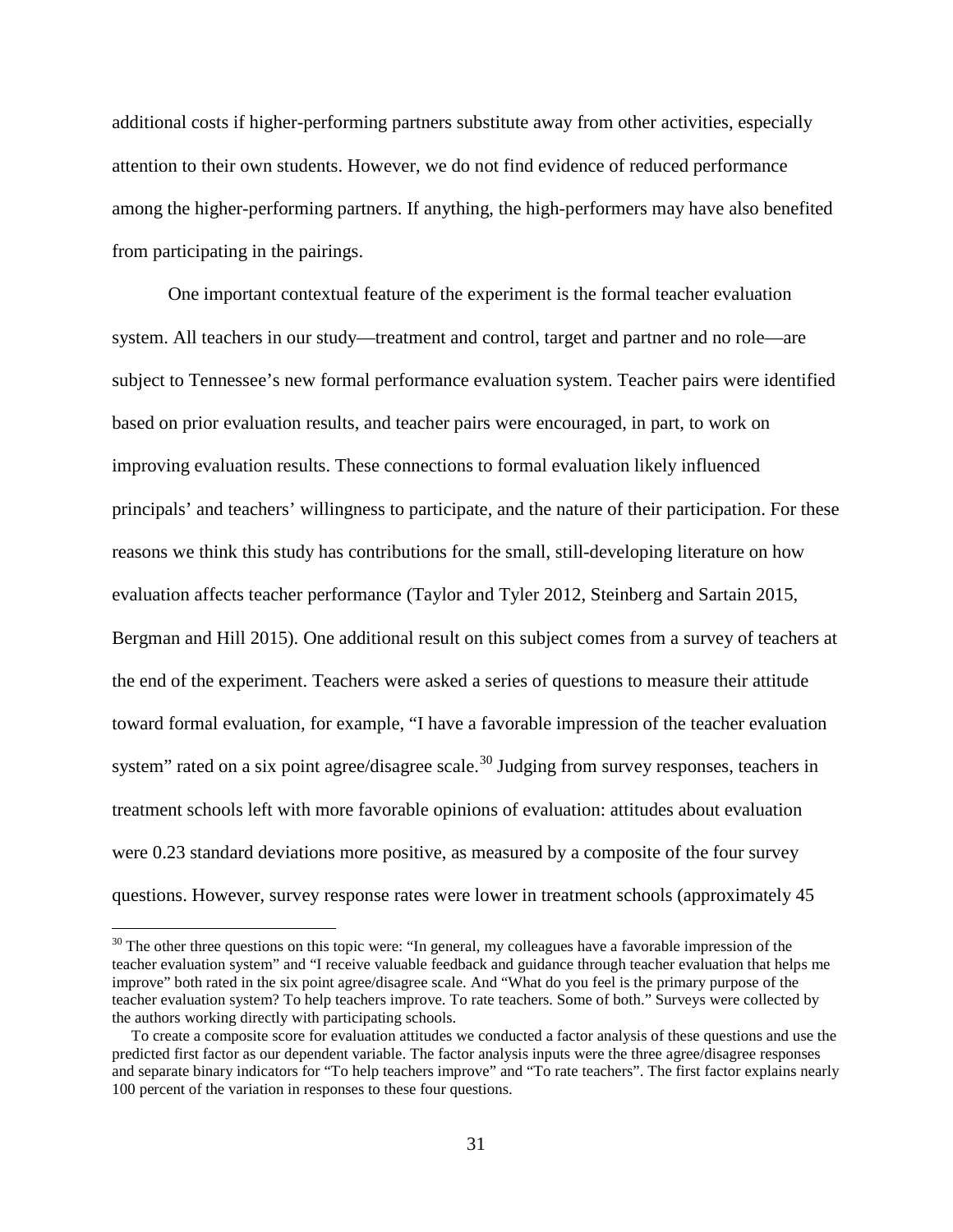percent versus 66 percent), and thus this result should be interpreted with caution. If treatment suppressed responses from teachers with negative opinions, then the treatment effect on attitudes could easily be negative, but the empirical direction of any non-response bias is not clear.

The teacher job performance improvements documented in this paper suggest learning from colleagues is at least as valuable as formal on-the-job training or the gains from experience in developing teaching skills. Indeed peer learning may be a key contributor to the oft-cited estimates of returns to experience in teaching. Most practically, the treatment and results suggest promising ideas for managing the sizable teacher workforce.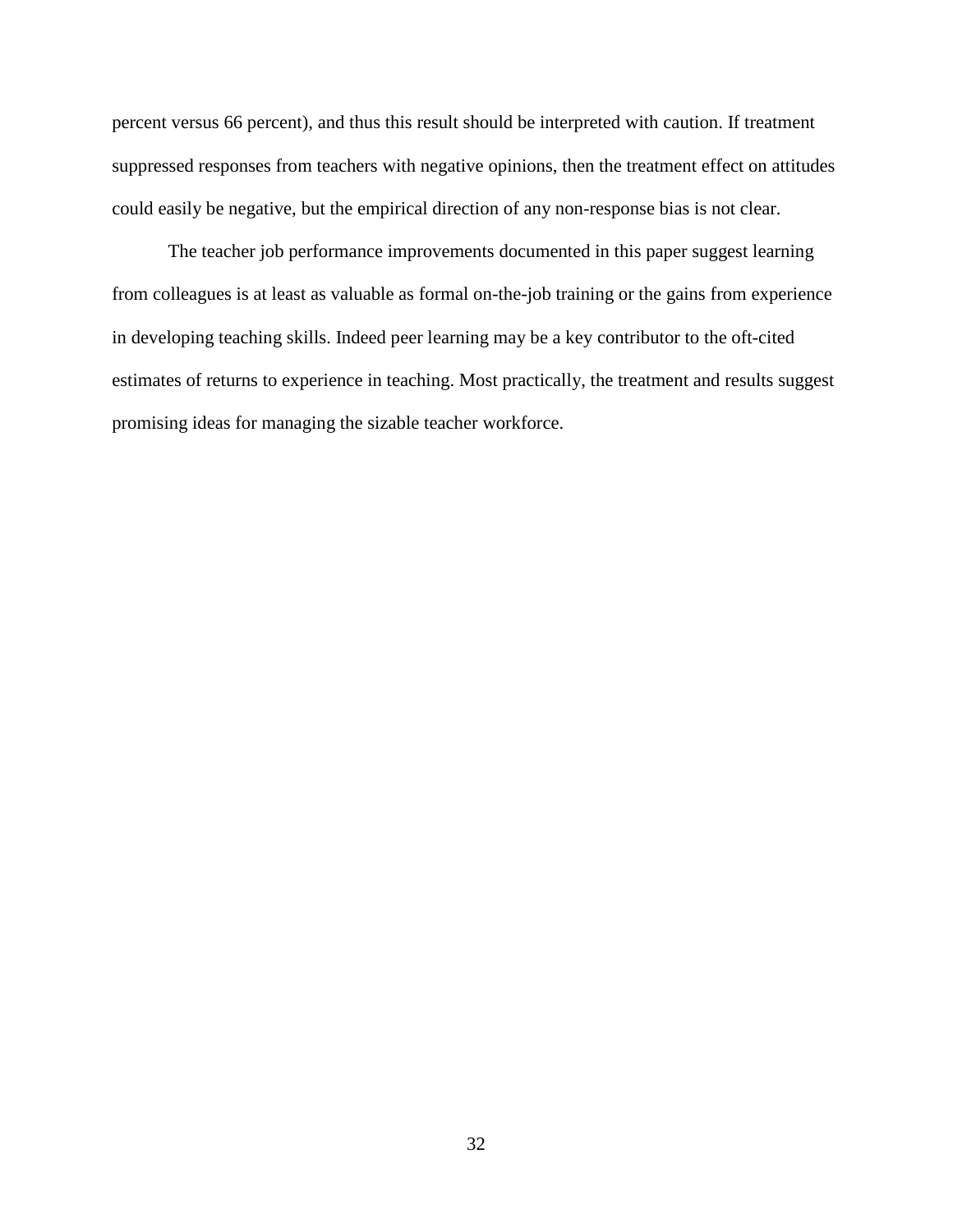### **References**

- Angrist, J. & Lavy, V. (2001). Does Teacher Training Affect Pupil Learning? Evidence from Matched Comparisons in Jerusalem Public Schools. *Journal of Labor Economics, 19*(2), 343–69.
- Azoulay, P., Zivin, J. S., & Wang, J. (2010). Superstar Extinction. *Quarterly Journal of Economics, 125*(2), 549-589.
- Bandiera, O., Barankay, I., & Rasul, I. (2005). Social Preferences and the Response to Incentives: Evidence from Personnel Data. *Quarterly Journal of Economics, 120*(3), 917- 962.
- Battu, H., Belfield, C. R., & Sloane, P. J. (2003). Human Capital Spillovers within the Workplace: Evidence for Great Britain. *Oxford Bull Econ & Stats Oxford Bulletin of Economics and Statistics, 65*(5), 575-594.
- Becker, G. S. (1962). Investment in Human Capital: A Theoretical Analysis. *Journal of Political Economy, 70*(5 part 2), 9-49.
- Bergman, P., & Hill, M. J. (2015). The Effects of Making Performance Information Public: Evidence From Los Angeles Teachers and a Regression Discontinuity Design. CESifo Working Paper 5383.
- Cameron, A. C., Gelbach, J. B., & Miller, D. L. (2008). Bootstrap-Based Improvements for Inference with Clustered Errors. *Review of Economics and Statistics, 90*(3), 414-427.
- Cameron, A. C., Gelbach, J. B., & Miller, D. L. (2011). Robust Inference with Multiway Clustering. *Journal of Business and Economic Statistics, 29*(2), 238-249.
- Chetty, R., Friedman, J. N., & Rockoff, J. E. (2014). Measuring the Impacts of Teachers II: Teacher Value-Added and Student Outcomes in Adulthood. *American Economic Review, 104*(9), 2633-2679.
- Cortes, K. E., Goodman, J. S., & Nomi, T. (2015). Intensive Math Instruction and Educational Attainment: Long-Run Impacts of Double-Dose Algebra. *Journal of Human Resources, 50*(1), 108-158.
- Danielson, C. (1996). *Enhancing Professional Practice: A Framework for Teaching*. Alexandria, VA: Association for Supervision and Curriculum Development.
- Dee, T. S., & Wyckoff, J. (2015). Incentives, Selection, and Teacher Performance: Evidence from IMPACT. *Journal of Policy Analysis and Management, 34*(2), 267-297.
- Gates Foundation. (2014). *Teachers Know Best: Teachers Views on Professional Development.* Seattle: Bill & Melinda Gates Foundation.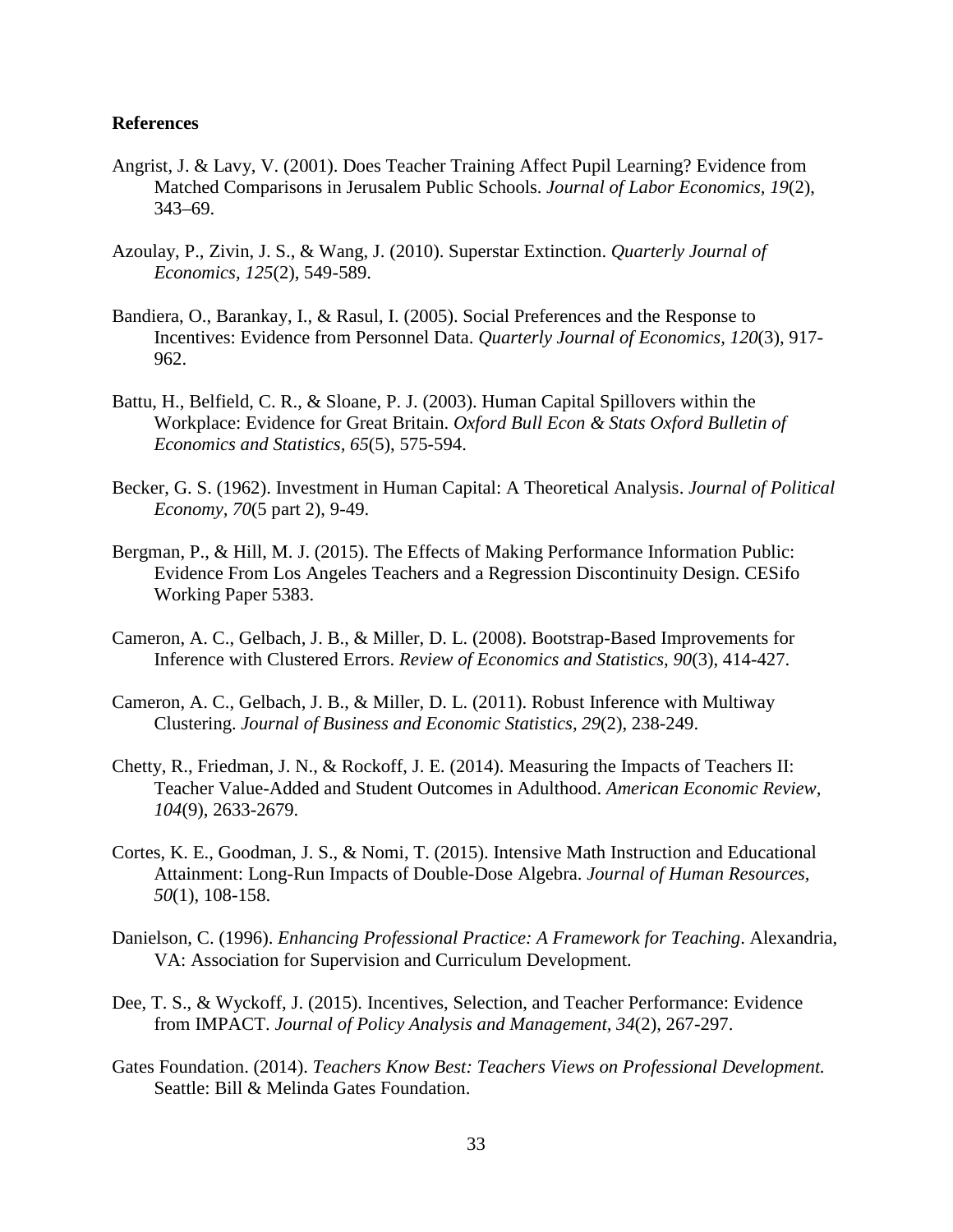- Hamilton, B. H., Nickerson, J. A., & Owan, H. (2003). Team Incentives and Worker Heterogeneity: An Empirical Analysis of the Impact of Teams on Productivity and Participation. *Journal of Political Economy, 111*(3), 465-497.
- Hanushek, E. A., & Rivkin, S. G. (2010). Generalizations about Using Value-Added Measures of Teacher Quality. *American Economic Review, 100*(2), 267-271.
- Harris, D., & Sass, T. (2011). Teacher Training, Teacher Quality, and Student Achievement. *Journal of Public Economics, 95,* 798-812.
- Ichino, A., & Maggi, G. (2000). Work Environment and Individual Background: Explaining Regional Shirking Differentials in a Large Italian Firm. *Quarterly Journal of Economics, 115*(3), 1057-1090.
- Jackson, C. K., & Bruegmann, E. (2009). Teaching Students and Teaching Each Other: The Importance of Peer Learning for Teachers. *American Economic Journal: Applied Economics, 1*(4), 85-108.
- Jackson, C. K., Rockoff, J. E., & Staiger, D. O. (2014). Teacher Effects and Teacher-Related Policies. *Annu. Rev. Econ. Annual Review of Economics, 6*(1), 801-825.
- Krueger, J. (1999). Experimental Estimates of Education Production Functions. *Quarterly Journal of Economics, 114*(2), 497-532.
- Lucas, R. E. (2988). On the Mechanics of Economic Development. *Journal of Monetary Economics, 22*(1), 3-42.
- Marshall, A. (1890). *Principles of Economics.* London: Macmillan.
- Mas, A., & Moretti, E. (2009). Peers at Work. *American Economic Review, 99*(1), 112-145.
- Moretti, E. (2004). Workers' Education, Spillovers, and Productivity: Evidence from Plant-Level Production Functions. *American Economic Review, 94*(3), 656-690.
- Kraft, M.A. & Papay, J.P. (2014). Do Supportive Professional Environments Promote Teacher Development? Explaining Heterogeneity in Returns to Teaching Experience. *Educational Evaluation and Policy Analysis, 36*(4), 476-500.
- Papay, J. P. & Kraft, M. A. (2015). Productivity Returns to Experience in the Teacher Labor Market: Methodological Challenges and New Evidence on Long-Term Career Improvement. *Journal of Public Economics*, forthcoming.
- Rockoff, J. E. (2004). The Impact of Individual Teachers on Student Achievement: Evidence from Panel Data. *American Economic Review, 94*(2), 247-252.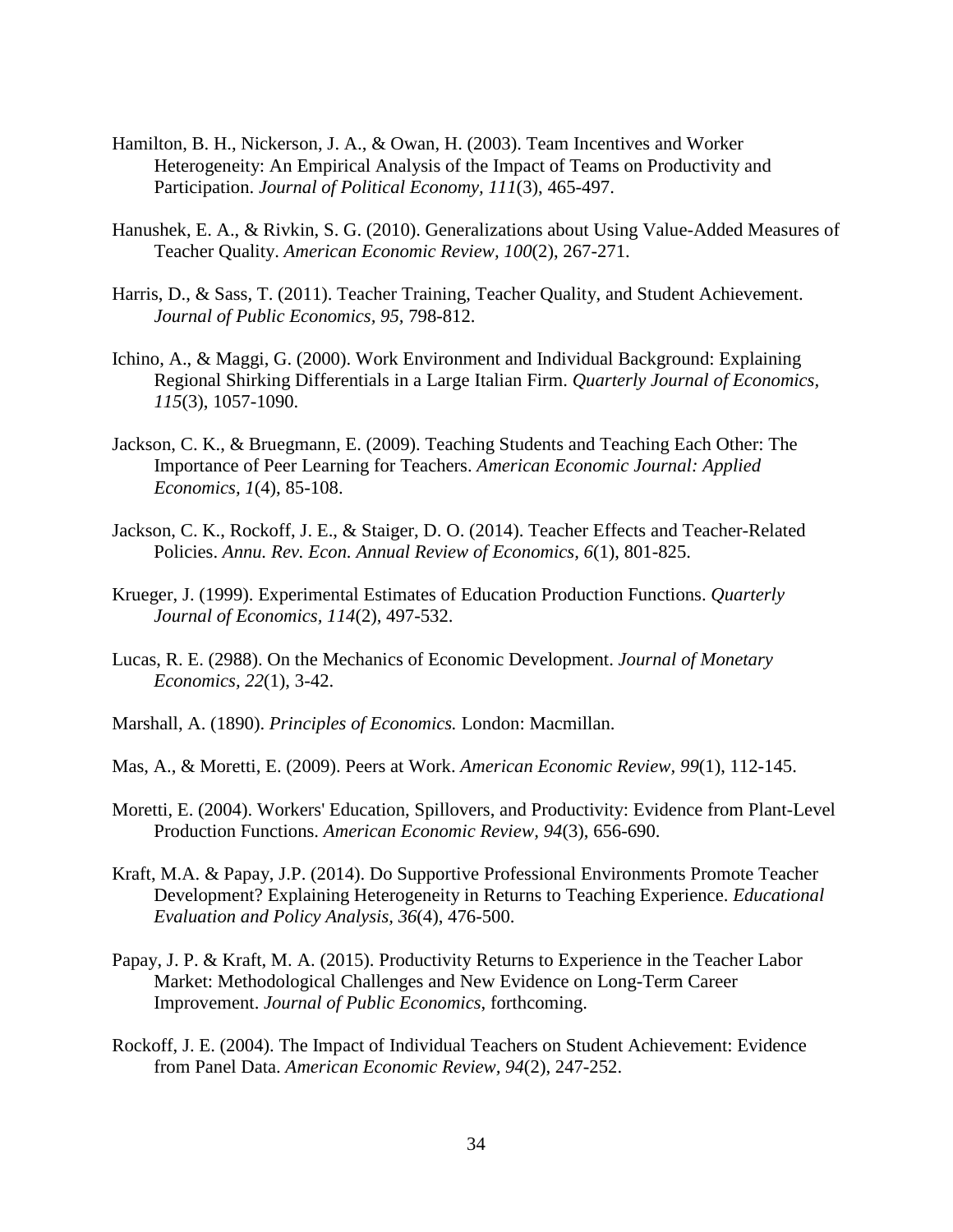- Rockoff, J. E. (2008). Does Mentoring Reduce Turnover and Improve Skills of New Employees? Evidence from Teachers in New York City. Columbia Business School Working Paper.
- Sacerdote, B. I. (2011). Peer Effects in Education: How Might They Work, How Big Are They and How Much Do We Know Thus Far? In *Handbook of Economics of Education Volume 3,* Hanushek, E. A., Machin, S., & Woessmann, L. eds. Amsterdam: North Holland.
- Steinberg, M. P., & Sartain, L. S. (2015). Does Teacher Evaluation Improve School Performance? Experimental Evidence from Chicago's Excellence in Teaching Pilot. *Education Finance and Policy*, forthcoming Winter 2015.
- Taylor, E. S. (2014). Spending More of the School Day in Math Class: Evidence from a Regression Discontinuity in Middle School. *Journal of Public Economics, 117*, 162-181.
- Taylor, E. S., & Tyler, J. H. (2012). The Effect of Evaluation on Teacher Performance. *American Economic Review, 102*(7), 3628-3651.
- U.S. Census Bureau. (2015). *Public Education Finances: 2013.* Educational Finance Branch G13-ASPEF. Washington, D.C.: United States Census Bureau
- Weisberg, D., Sexton, S., Mulhern, J., & Keeling, D. (2009). *The Widget Effect: Our National Failure to Acknowledge and Act on Teacher Effectiveness.* New York: The New Teacher Project.
- Yoon, K. S., Duncan, T., Lee, S. W., Scarloss, B., & Shapley, K. (2007). Reviewing the Evidence on How Teacher Professional Development Affects Student Achievement: Issues & Answers Report, REL 2007–No. 033. Washington, DC: US Department of Education, Institute of Education Sciences.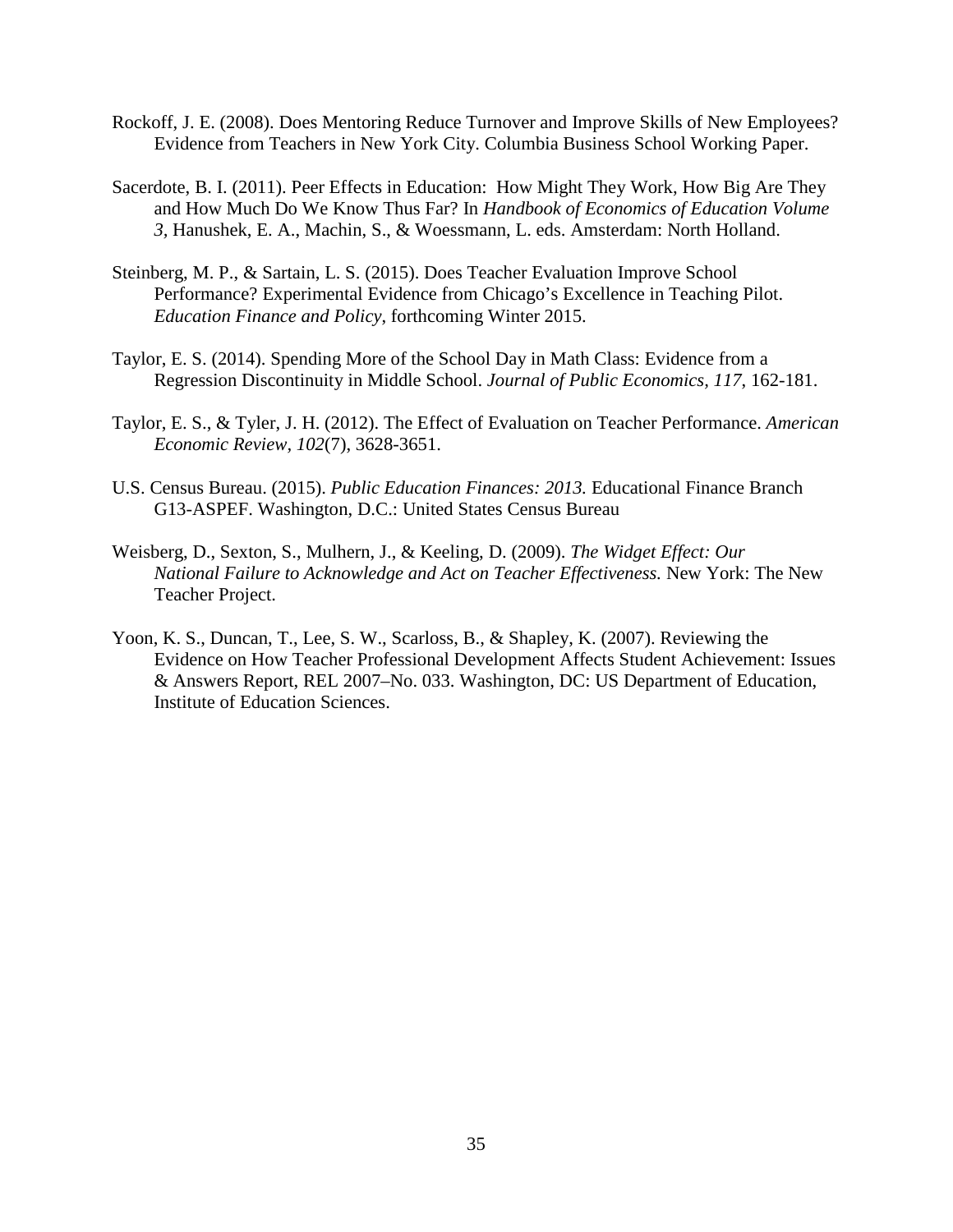| Questioning                                                                                                                                                                                                                                                                                                                                                                                                                                                                                                                                                                                                                                                                                                                                                                                                                                                                                                                                                                                                                                                                                                                                                                                                                                                                                                                                                                                                                                                                                                                                                                                                                                                                                                                                                                                                                                                                                                                                                                                                                                                                                                                                                                                                 |                                                                                                                                                                                                                                                                                                                                                                                                                                                                                                                                                                                                                                                                                                                              |
|-------------------------------------------------------------------------------------------------------------------------------------------------------------------------------------------------------------------------------------------------------------------------------------------------------------------------------------------------------------------------------------------------------------------------------------------------------------------------------------------------------------------------------------------------------------------------------------------------------------------------------------------------------------------------------------------------------------------------------------------------------------------------------------------------------------------------------------------------------------------------------------------------------------------------------------------------------------------------------------------------------------------------------------------------------------------------------------------------------------------------------------------------------------------------------------------------------------------------------------------------------------------------------------------------------------------------------------------------------------------------------------------------------------------------------------------------------------------------------------------------------------------------------------------------------------------------------------------------------------------------------------------------------------------------------------------------------------------------------------------------------------------------------------------------------------------------------------------------------------------------------------------------------------------------------------------------------------------------------------------------------------------------------------------------------------------------------------------------------------------------------------------------------------------------------------------------------------|------------------------------------------------------------------------------------------------------------------------------------------------------------------------------------------------------------------------------------------------------------------------------------------------------------------------------------------------------------------------------------------------------------------------------------------------------------------------------------------------------------------------------------------------------------------------------------------------------------------------------------------------------------------------------------------------------------------------------|
| <b>Significantly Above Expectations (5)</b><br>At Expectations (3)                                                                                                                                                                                                                                                                                                                                                                                                                                                                                                                                                                                                                                                                                                                                                                                                                                                                                                                                                                                                                                                                                                                                                                                                                                                                                                                                                                                                                                                                                                                                                                                                                                                                                                                                                                                                                                                                                                                                                                                                                                                                                                                                          | <b>Significantly Below Expectations (1)</b>                                                                                                                                                                                                                                                                                                                                                                                                                                                                                                                                                                                                                                                                                  |
| Teacher questions are varied and high-<br>Teacher questions are varied and high-<br>$\bullet$<br>$\bullet$<br>quality, providing a balanced mix of<br>quality providing for some, but not all,<br>question types:<br>question types:<br>knowledge and comprehension;<br>knowledge and comprehension;<br>$\circ$<br>$\circ$<br>application and analysis; and<br>application and analysis; and<br>O<br>$\circ$<br>creation and evaluation.<br>creation and evaluation.<br>$\circ$<br>$\circ$<br>Questions require students to regularly cite<br>Questions usually require students to cite<br>$\bullet$<br>$\bullet$<br>evidence throughout lesson.<br>evidence.<br>Questions are consistently purposeful and<br>Questions are usually purposeful and<br>$\bullet$<br>$\bullet$<br>coherent.<br>coherent.<br>A high frequency of questions is asked.<br>A moderate frequency of questions asked.<br>$\bullet$<br>$\bullet$<br>Questions are consistently sequenced with<br>Questions are sometimes sequenced with<br>$\bullet$<br>$\bullet$<br>attention to the instructional goals.<br>attention to the instructional goals.<br>Questions regularly require active<br>Questions sometimes require active<br>$\bullet$<br>$\bullet$<br>responses (e.g., whole class signaling,<br>responses (e.g., whole class signaling,<br>choral responses, written and shared<br>choral responses, or group and individual<br>responses, or group and individual<br>answers).<br>answers).<br>Wait time is sometimes provided.<br>$\bullet$<br>The teacher calls on volunteers and non-<br>Wait time (3-5 seconds) is consistently<br>$\bullet$<br>provided.<br>volunteers, and a balance of students based<br>The teacher calls on volunteers and non-<br>on ability and sex.<br>$\bullet$<br>volunteers, and a balance of students based<br>When text is involved, majority of<br>$\bullet$<br>on ability and sex.<br>questions are text based<br>Students generate questions that lead to<br>$\bullet$<br>further inquiry and self-directed learning.<br>Questions regularly assess and advance<br>$\bullet$<br>student understanding.<br>When text is involved, majority of<br>$\bullet$<br>questions are text based. | Teacher questions are inconsistent in<br>$\bullet$<br>quality and include few question types:<br>knowledge and comprehension;<br>$\circ$<br>application and analysis; and<br>$\circ$<br>creation and evaluation.<br>$\Omega$<br>Questions are random and lack coherence.<br>$\bullet$<br>A low frequency of questions is asked.<br>$\bullet$<br>Questions are rarely sequenced with<br>$\bullet$<br>attention to the instructional goals.<br>Questions rarely require active responses<br>$\bullet$<br>(e.g., whole class signaling, choral<br>responses, or group and individual<br>answers).<br>Wait time is inconsistently provided.<br>The teacher mostly calls on volunteers and<br>$\bullet$<br>high-ability students. |

Figure 1—Example from TEAM rubric, "Questioning" skills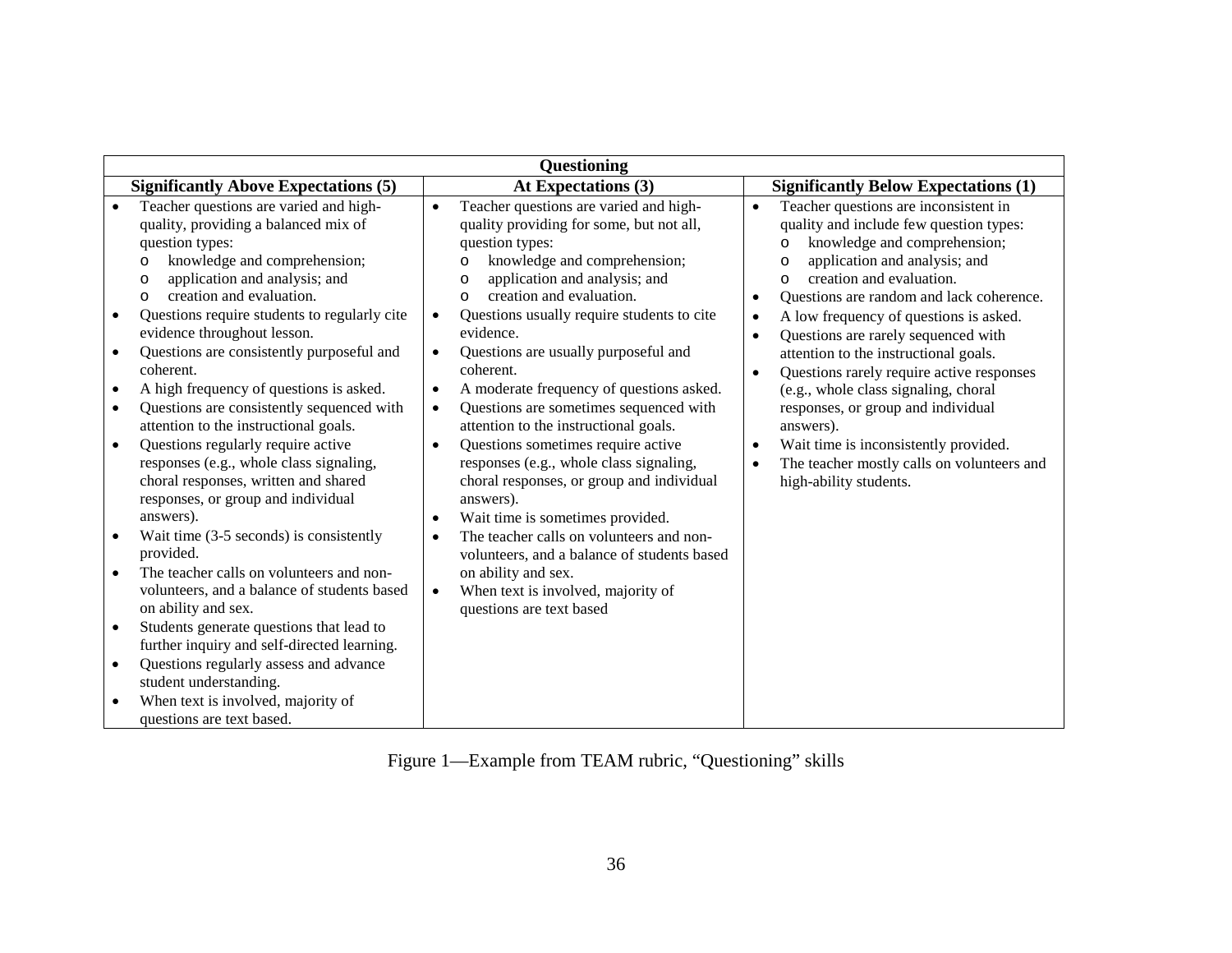| <b>Teacher Name</b> | <b>Potential Match</b><br><b>Teacher Name</b> | Instructional Plans (IP) | Student Work (SW) | Assessment (AS) | $(\text{EX})$<br>Expectations | Managing Student Behavior (MSB) | Environment (ENV) | Respectful Culture (RC)   | $\overline{SO}$<br>Standards and Objectives | Motivating Students (MS) | Presenting Instructional Content (PIC) | Lesson Structure and Pacing (LS) | Activities and Materials (ACT) | Questioning (QU) | Academic Feedback (FEED) | Grouping Students (GRP) | Teacher Content Knowledge (TCK) | Teacher Knowledge of Students (TKS) | Thinking (TH) | Solving (PS)<br>Problem |
|---------------------|-----------------------------------------------|--------------------------|-------------------|-----------------|-------------------------------|---------------------------------|-------------------|---------------------------|---------------------------------------------|--------------------------|----------------------------------------|----------------------------------|--------------------------------|------------------|--------------------------|-------------------------|---------------------------------|-------------------------------------|---------------|-------------------------|
| Jane Blue           |                                               |                          |                   | $\circ$         |                               |                                 |                   |                           | $\Omega$                                    |                          | $\circ$                                |                                  |                                | $\circ$          |                          |                         |                                 |                                     |               | 0                       |
|                     | Jane Brown                                    | X                        | X                 | X               | X                             | X                               | X                 | X                         | x                                           | X                        | X                                      | X                                | X                              | X                | $\pmb{\mathsf{x}}$       |                         | X                               | X                                   | X             | X                       |
|                     | Jane Yellow                                   | X                        | X                 | X               | X                             | X                               | $\pmb{\times}$    | X                         | X                                           | X                        | X                                      | X                                | $\pmb{\times}$                 | X                |                          | X                       | $\pmb{\times}$                  | X                                   |               |                         |
|                     | John Red                                      | X                        | X                 | X               | X                             | X                               | X                 | X                         | $\boldsymbol{\mathsf{x}}$                   | X                        | $\pmb{\times}$                         |                                  |                                | X                |                          |                         | X                               | x                                   |               |                         |
|                     | Jane Orange                                   | X                        | X                 | X               | X                             | х                               | X                 | $\boldsymbol{\mathsf{x}}$ |                                             | X                        | X                                      | X                                | X                              |                  |                          |                         | X                               | x                                   | X             |                         |
|                     | John Pink                                     | X                        |                   | X               | X                             | X                               | X                 | X                         |                                             | X                        | X                                      | X                                | X                              |                  | x                        |                         | x                               | x                                   |               |                         |
| John Green          |                                               |                          |                   |                 |                               |                                 |                   |                           | $\circ$                                     | $\mathsf{o}$             |                                        |                                  |                                |                  |                          |                         |                                 |                                     |               | $\circ$                 |
|                     | John Black                                    | X                        | X                 | X               | X                             | X                               | $\mathsf{x}$      | $\boldsymbol{\mathsf{x}}$ | $\boldsymbol{\mathsf{x}}$                   | $\pmb{\times}$           | X                                      | $\pmb{\times}$                   | $\pmb{\times}$                 | X                | X                        | X                       | X                               | X                                   | $\mathsf{x}$  | X                       |
|                     | Jane Yellow                                   | X                        | X                 | X               | X                             | X                               | X                 | X                         | X                                           | X                        | X                                      | X                                | X                              | X                |                          | x                       | X                               | x                                   |               |                         |
|                     | Jane Orange                                   | X                        | x                 | X               | X                             | X                               | X                 | X                         |                                             | X                        | X                                      | X                                | X                              |                  |                          |                         | X                               | x                                   | X             |                         |
|                     | John Pink                                     | X                        |                   | X               | X                             | x                               | X                 | X                         |                                             | X                        | X                                      | X                                | X                              |                  | X                        |                         | X                               | X                                   |               |                         |
|                     | Jane White                                    | X                        | X                 |                 | X                             | x                               | X                 | X                         |                                             | X                        | X                                      | X                                |                                |                  | X                        |                         | X                               | X                                   |               |                         |

Figure 2—Sample report for school principals showing potential partner matches for target teachers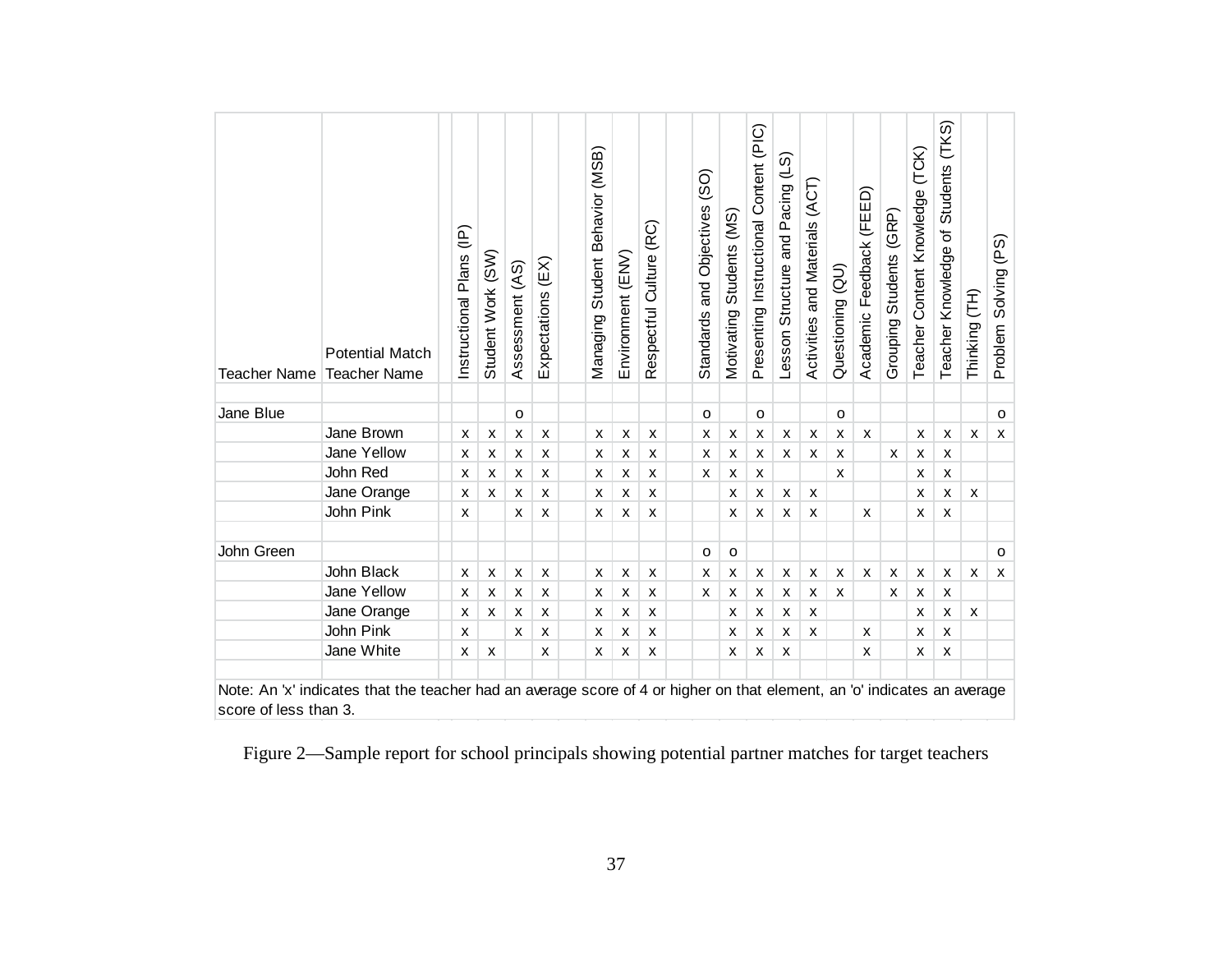|                                                        |            |          | Proportion    |
|--------------------------------------------------------|------------|----------|---------------|
|                                                        | Mean       | St. Dev. | scoring $<$ 3 |
|                                                        | (1)        | (2)      | (3)           |
| Overall average                                        | 3.66       | (0.68)   | 0.18          |
| Instruction average                                    | 3.56       | (0.69)   | 0.21          |
| Problem Solving                                        | 3.19       | (0.78)   | 0.23          |
| Thinking                                               | 3.34       | (0.75)   | 0.16          |
| Questioning                                            | 3.39       | (0.74)   | 0.17          |
| <b>Grouping Students</b>                               | 3.43       | (0.79)   | 0.16          |
| <b>Lesson Structure and Pacing</b>                     | 3.43       | (0.89)   | 0.22          |
| Academic Feedback                                      | 3.49       | (0.79)   | 0.14          |
| <b>Activities and Materials</b>                        | 3.56       | (0.80)   | 0.13          |
| <b>Standards and Objectives</b>                        | 3.59       | (0.81)   | 0.15          |
| Presenting Instructional Content                       | 3.64       | (0.86)   | 0.15          |
| Teacher Knowledge of Students                          | 3.75       | (0.88)   | 0.13          |
| <b>Motivating Students</b>                             | 3.85       | (0.81)   | 0.08          |
| <b>Teacher Content Knowledge</b>                       | 4.12       | (0.78)   | 0.05          |
| Planning average                                       | 3.62       | (0.80)   | 0.17          |
| Assessment                                             | 3.38       | (0.91)   | 0.18          |
| <b>Student Work</b>                                    | 3.66       | (0.89)   | 0.10          |
| <b>Instructional Plans</b>                             | 3.83       | (0.88)   | 0.09          |
| Environment average                                    | 3.97       | (0.82)   | 0.11          |
| Expectations                                           | 3.81       | (0.92)   | 0.10          |
| Managing Student Behavior                              | 3.94       | (0.96)   | 0.09          |
| <b>Respectful Culture</b>                              | 4.06       | (0.89)   | 0.07          |
| Environment                                            | 4.07       | (0.92)   | 0.06          |
| (B) Teachers with skill scores $<$ 3                   |            |          |               |
|                                                        | Proportion | Mean     |               |
|                                                        | (4)        | (5)      |               |
| One or more skill areas $<$ 3                          | 0.41       |          |               |
| Number of skills with score $<$ 3                      |            | 2.37     |               |
| Number of skills with score $<$ 3   at least one $<$ 3 |            | 5.84     |               |

# Table 1—Classroom observation evaluation scores characteristics, year prior to experiment

Note: Authors' calculations using 2012-13 data for treatment and control schools. Data for Tennessee as a whole are similar. Observation scores in natural units (1-5 scale).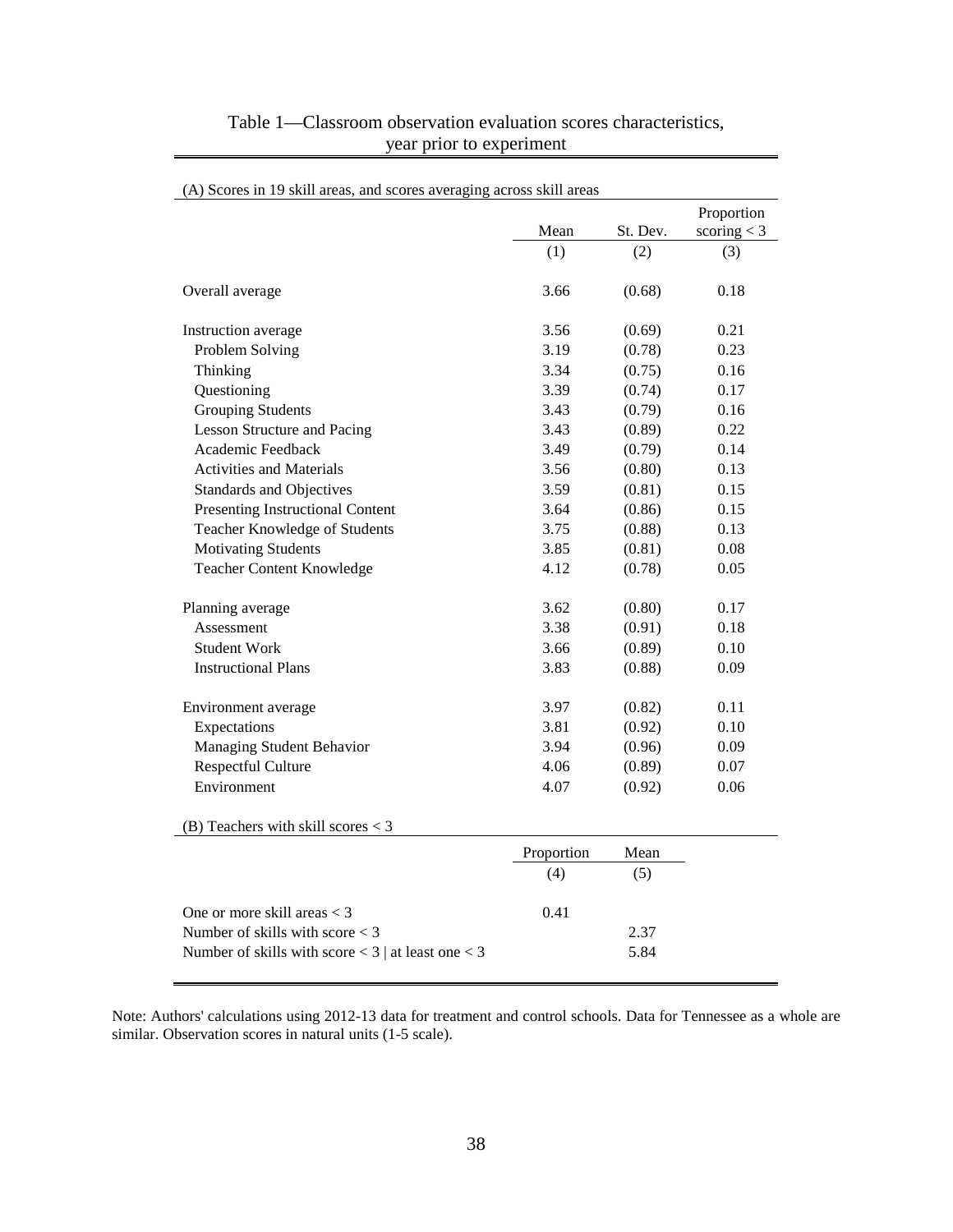|                              | Cont.              | Treat.             |                       |
|------------------------------|--------------------|--------------------|-----------------------|
|                              | mean<br>(st. dev.) | mean<br>(st. dev.) | $Diff = 0$<br>p-value |
|                              | (1)                | (2)                | (3)                   |
| Student characteristics      |                    |                    |                       |
| <b>Baseline test scores</b>  |                    |                    |                       |
| <b>Mathematics</b>           | 0.078              | 0.036              | 0.356                 |
|                              | (0.531)            | (0.658)            |                       |
| Reading/language arts        | 0.065              | 0.038              | 0.576                 |
|                              | (0.562)            | (0.668)            |                       |
| Average                      | 0.066              | 0.040              | 0.480                 |
|                              | (0.541)            | (0.646)            |                       |
| Female                       | 0.490              | 0.488              | 0.952                 |
| Race/ethnicity               |                    |                    |                       |
| White                        | 0.333              | 0.300              | 0.724                 |
| African-American             | 0.610              | 0.594              | 0.828                 |
| Latino(a)                    | 0.047              | 0.087              | 0.176                 |
| Other                        | 0.010              | 0.018              | 0.160                 |
| English language learner     | 0.015              | 0.038              | 0.004                 |
| Special education            | 0.118              | 0.126              | 0.704                 |
| Retained in grade            | 0.001              | 0.002              | 0.300                 |
| Teacher characteristics      |                    |                    |                       |
| Years of experience          | 12.151             | 13.800             | 0.220                 |
|                              | (11.92)            | (10.18)            |                       |
| Baseline job performance     |                    |                    |                       |
| Value-added                  | $-0.023$           | 0.112              | 0.472                 |
|                              | (0.720)            | (0.783)            |                       |
| Classroom observation score  | 3.656              | 3.846              | 0.364                 |
|                              | (0.595)            | (0.551)            |                       |
| Teacher pair characteristics |                    |                    |                       |
| Proportion skills matched    | 0.566              | 0.599              | 0.756                 |
| Difference in                |                    |                    |                       |
| Value-added                  | 0.123              | 0.688              | 0.172                 |
|                              | (0.561)            | (0.840)            |                       |
| Observation score            | 1.157              | 1.011              | 0.040                 |
|                              | (0.412)            | (0.440)            |                       |
| Years of experience          | 2.319              | 3.764              | 0.708                 |
|                              | (14.79)            | (12.11)            |                       |
| Teach same grade(s)          | 0.386              | 0.487              | 0.436                 |
| Teach same subject(s)        | 0.794              | 0.938              | 0.388                 |
|                              |                    |                    |                       |

# Table 2—Student, teacher, and pair characteristics, and pre-treatment balance

Note: Means and standard deviations net of randomization block fixed effects. Baseline student test scores and baseline teacher value-added standardized (mean 0 s.d. 1) using the statewide distributions for students and teachers respectively. Observation scores in natural units (1-5 scale). Column 3 reports wild cluster bootstrap-t p-values (Cameron, Gelbach, and Miller 2008) with 500 replications.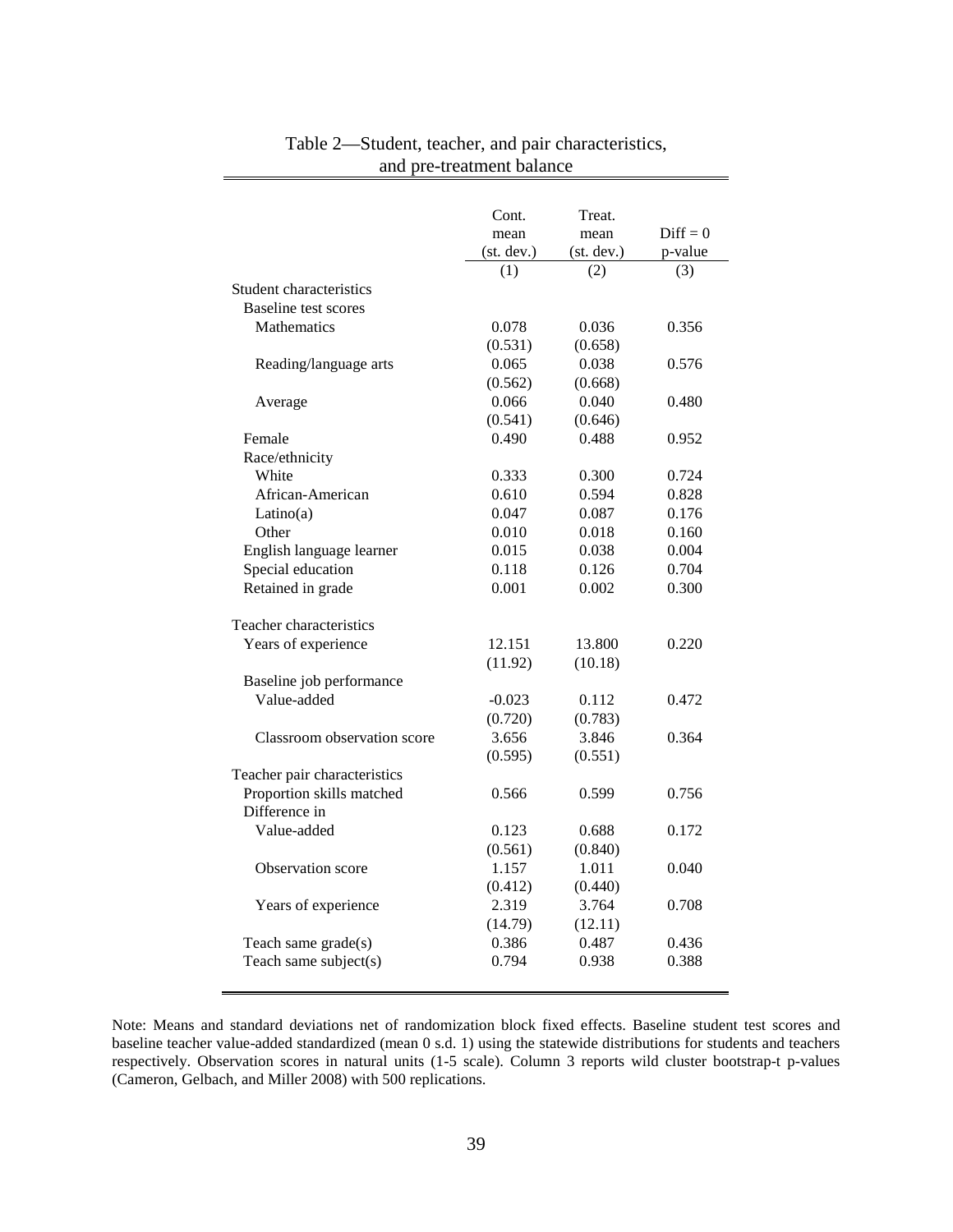|                                      |         |                  |         | <b>Observations</b> |
|--------------------------------------|---------|------------------|---------|---------------------|
|                                      |         | Treatment effect | Student | Teacher             |
|                                      | (1)     | (2)              | (3)     | (4)                 |
| (A) Average treatment effect         |         |                  |         |                     |
| Math and reading                     | 0.055   | 0.056            | 2947    | 136                 |
|                                      | [0.224] | [0.080]          |         |                     |
| Math                                 | 0.092   | 0.067            | 2874    | 86                  |
|                                      | [0.032] | [0.040]          |         |                     |
| Reading                              | 0.018   | 0.052            | 2637    | 88                  |
|                                      | [0.648] | [0.072]          |         |                     |
| (B) Treatment effect by teacher role |         |                  |         |                     |
| Math and reading                     |         |                  |         |                     |
| Low-performing target teachers       | 0.082   | 0.123            | 2947    | 136                 |
|                                      | [0.024] | [0.000]          |         |                     |
| High-performing partner teachers     | 0.039   | 0.029            |         |                     |
|                                      | [0.532] | [0.252]          |         |                     |
| No assigned role                     | 0.013   | 0.029            |         |                     |
|                                      | [0.824] | [0.468]          |         |                     |
| Pre-experiment covariates            |         | V                |         |                     |

Table 3—Treatment effect on student achievement (intent to treat)

Note: Panel A: Each cell is an estimate from a separate regression. The dependent variable is a student test score, standardized (mean 0, standard deviation 1) within subject by grade-level cells using the statewide student distribution. All regressions include randomization block fixed effects. The vector of pre-experiment covariates includes: (i) Baseline student achievement: the average of each student's prior year math and reading scores. Prior test-score slope is allowed to vary by outcome subject and grade-level. (ii) Teacher pre-experiment value-added in the outcome subject: the average of 2012-13 and 2011-12 TVASS scores. (iii) Indicators for student gender, race/ethnicity, English language learner status, special education status, and whether the student is repeating the grade. When baseline test scores or value-added are missing we set the value to zero and include an indicator = 1 for missing. If the student had two or more teachers in a given subject, we include one observation per teacher and weight each observation by the proportion of responsibility allocated by the state to the teacher. Three quarters of students had one teacher in a given subject.

 Panel B: Each column reports estimates from a separate regression. Estimation is identical to Panel A, except that the single treatment indicator is replaced with three indicators: treatment \* target teacher, treatment \* partner teacher, and treatment \* no assigned role. The specification also includes main effects for teacher role (i.e., "partner" and "no assignment" with "target" the omitted category).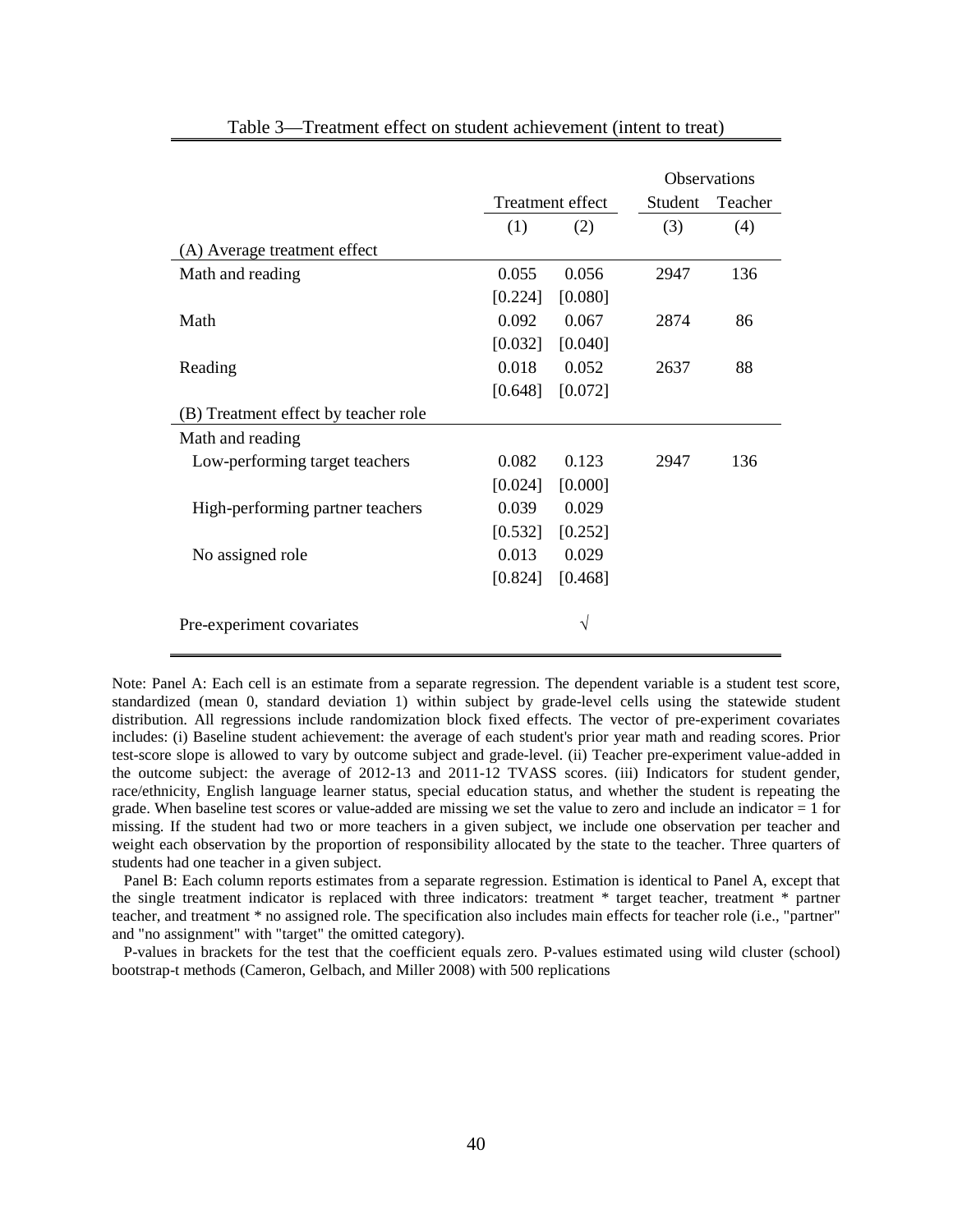|                                               | <i>participated</i> as a<br>Target | Dep. var. $= 1$ if<br>Partner |
|-----------------------------------------------|------------------------------------|-------------------------------|
|                                               | (1)                                | (2)                           |
| Treatment * <i>assigned</i> role:             |                                    |                               |
| low-performing target                         | 0.608                              | 0.154                         |
|                                               | [0.000]                            | [0.344]                       |
| high-performing partner                       | 0.070                              | 0.366                         |
|                                               | [0.140]                            | [0.000]                       |
| no assignment                                 | 0.073                              | 0.014                         |
|                                               | [0.176]                            | [0.744]                       |
| F-statistic excluded instruments jointly zero | 18.522                             | 31.520                        |

Table 4—Teacher participation

Note: Each column reports estimates from a separate LPM regression; specifically, the first stage regressions from 2SLS estimation where actual role is instrumented with assigned role. Estimation is identical to Table 3 Panel B Column 1, except that the dependent variables are indicators  $= 1$  if we observe participation in the target or partner roles respectively. The sample includes 14 schools, 2,947 students, and 136 teachers.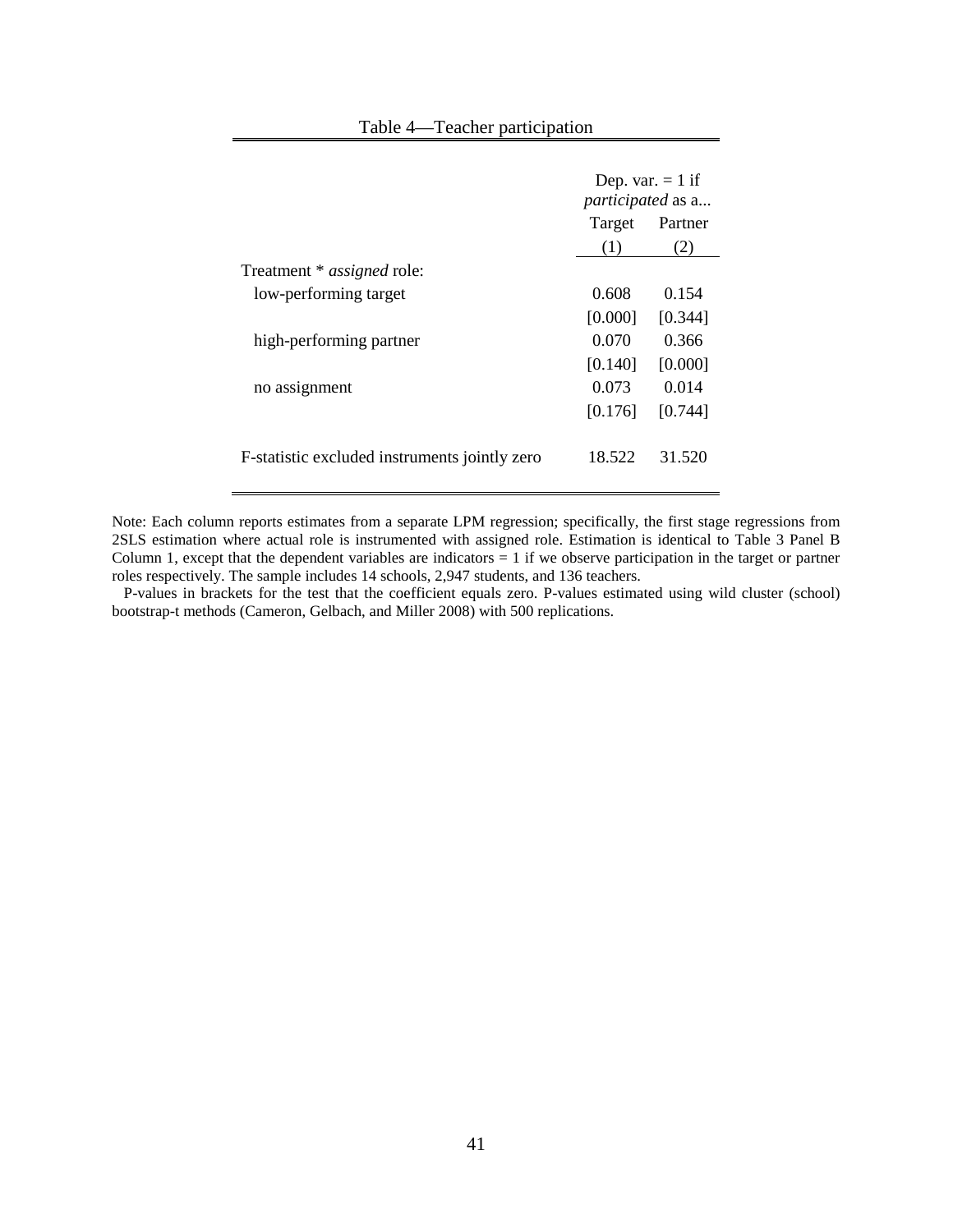|                                      |         |          | Treatment effect<br>bounds<br>(Lee bounds) |          |
|--------------------------------------|---------|----------|--------------------------------------------|----------|
|                                      |         | lower    | upper                                      |          |
|                                      | (1)     | (2)      | (3)                                        | (4)      |
| (A) Average treatment effect         |         |          |                                            |          |
| Math and reading                     | 0.106   | 0.051    | 0.141                                      |          |
|                                      | [0.220] | [0.556]  | [0.212]                                    |          |
| (B) Treatment effect by teacher role |         |          |                                            |          |
| Math and reading                     |         |          |                                            |          |
| Low-performing target teachers       | 0.252   | 0.207    | 0.340                                      | 0.252    |
|                                      | [0.068] | [0.052]  | [0.040]                                    | [0.212]  |
| Low-performing target teachers       |         |          |                                            | $-0.000$ |
| * target again in year two           |         |          |                                            | [0.988]  |
| High-performing partner teachers     | 0.056   | $-0.025$ | 0.072                                      | 0.056    |
|                                      | [0.684] | [0.776]  | [0.624]                                    | [0.688]  |
| No assigned role                     | 0.013   | 0.008    | 0.047                                      | 0.013    |
|                                      | [0.908] | [0.864]  | [0.536]                                    | [0.908]  |
|                                      |         |          |                                            |          |

### Table 5—Treatment effects on student achievement in year two Dep. var. = student math and reading test scores

Note: Each column within panels reports estimates from a separate regression. The dependent variable is a student test score from spring 2015, standardized (mean 0, s.d. 1) within subject by grade-level cells using the statewide distribution. All regressions include randomization block fixed effects, and the vector of pre-experiment covariates described in Table 3. Additionally, Panel B regressions include main effects for teacher role (i.e., "partner" and "no assignment" with "target" the omitted category). Columns 2 and 3 report lower and upper bounds on the treatment effect estimate following the approach suggested by Lee (2009). We trim at the teacher level (dropping all students assigned to the trimmed teachers) within groups defined by teacher role (target, partner, no role) as described in the text. Column 4 repeats the specification and sample in Column 1, but adds an interaction between the target treatment effect and an indicator = 1 if the teacher was a target in year two. Regressions are weighted as described in Table 3. The sample includes 14 schools, 2,876 students, and 96 teachers.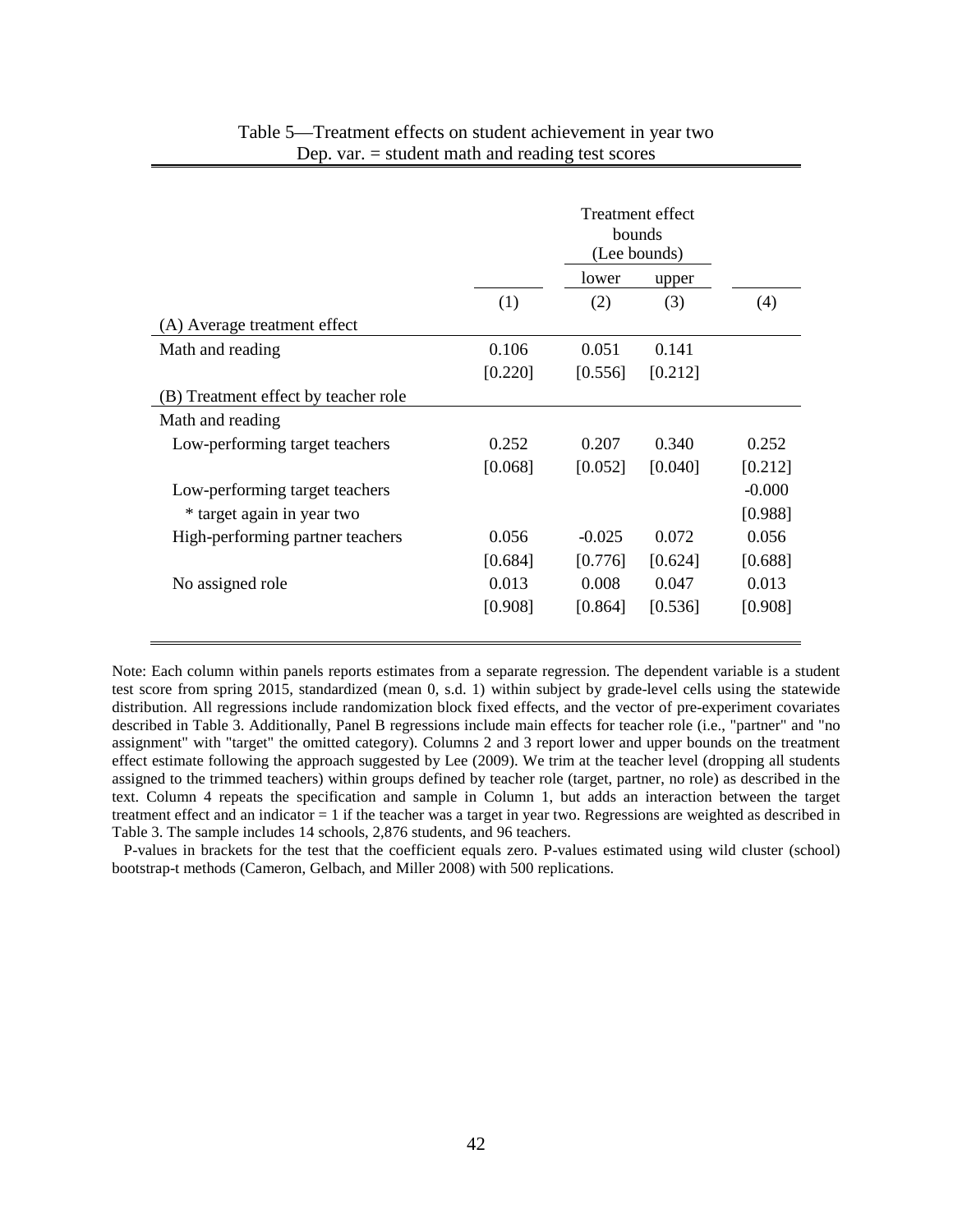|                                                    | (1)     | (2)     | (3)      | (4)      | (5)     | (6)      | (7)      | (8)      | (9)      | (10)    | (11)    |
|----------------------------------------------------|---------|---------|----------|----------|---------|----------|----------|----------|----------|---------|---------|
| Treatment * low-performing target                  | 0.123   | 0.133   | 0.121    | 0.128    | 0.036   | 0.124    | 0.138    | 0.124    | 0.139    | 0.112   | 0.113   |
|                                                    | [0.000] | [0.000] | [0.000]  | [0.000]  | [0.340] | [0.000]  | [0.000]  | [0.000]  | [0.000]  | [0.024] | [0.000] |
|                                                    |         |         |          |          |         |          |          |          |          |         |         |
| Treatment * high-performing partner                | 0.029   | 0.030   | 0.029    | 0.030    | 0.029   | 0.029    | 0.031    | 0.029    | 0.030    | 0.028   | 0.027   |
|                                                    | [0.252] | [0.216] | [0.268]  | [0.220]  | [0.208] | [0.264]  | [0.196]  | [0.252]  | [0.200]  | [0.252] | [0.272] |
| Treatment * no assignment                          | 0.029   | 0.027   | 0.028    | 0.026    | 0.028   | 0.029    | 0.027    | 0.029    | 0.028    | 0.029   | 0.030   |
|                                                    | [0.468] | [0.496] | [0.492]  | [0.552]  | [0.476] | [0.468]  | [0.512]  | [0.464]  | [0.484]  | [0.468] | [0.444] |
| Treatment * target                                 |         |         |          |          |         |          |          |          |          |         |         |
| * proportion skills matched (std)                  |         | 0.056   |          | 0.066    |         |          | 0.061    |          | 0.067    |         |         |
|                                                    |         | [0.052] |          | [0.020]  |         |          | [0.028]  |          | [0.044]  |         |         |
| * number of skills attempted to match (std)        |         |         | $-0.016$ | $-0.028$ |         |          |          |          |          |         |         |
|                                                    |         |         |          |          |         |          |          |          |          |         |         |
|                                                    |         |         | [0.632]  | [0.344]  |         |          |          |          |          |         |         |
| * proportion skills matched, above median (binary) |         |         |          |          | 0.156   |          |          |          |          |         |         |
|                                                    |         |         |          |          | [0.000] |          |          |          |          |         |         |
| * difference in prior observation scores (std)     |         |         |          |          |         | $-0.015$ | $-0.032$ |          |          |         |         |
|                                                    |         |         |          |          |         | [0.816]  | [0.480]  |          |          |         |         |
| * difference in prior value-added scores (std)     |         |         |          |          |         |          |          | $-0.014$ | $-0.036$ |         |         |
|                                                    |         |         |          |          |         |          |          | [0.636]  | [0.456]  |         |         |
| * both teaching the same subject (binary)          |         |         |          |          |         |          |          |          |          | 0.036   |         |
|                                                    |         |         |          |          |         |          |          |          |          |         |         |
|                                                    |         |         |          |          |         |          |          |          |          | [0.612] |         |
| * both teaching the same grade (binary)            |         |         |          |          |         |          |          |          |          |         | 0.045   |
|                                                    |         |         |          |          |         |          |          |          |          |         | [0.308] |
|                                                    |         |         |          |          |         |          |          |          |          |         |         |

Table 6—Treatment effect heterogeneity by assigned teacher role and teacher pair characteristics Dep. var.  $=$  student math and reading test scores

Note: Each column reports estimates from a separate regression. Column 1 is identical to Table 3 Panel B Column 2. For Columns 2-11, all details of estimation are the same as Column 1 (see notes for Table 3), except that we add various characteristics of the target teacher and teacher pair as additional right-hand-side variables, and interact those characteristics with the treatment indicator for target teachers. The interaction coefficients are shown above. In each case the regression also includes a main effect for characteristic shown above. A "skill match" occurs when the target teacher has a score below 3 in the skill and the assigned partner has a score of 4 or higher (19 skills possible). The denominator in "proportion skills matched" is the number of skills where the target has a low score. All "difference" measures are partner score minus target score. The "proportion", "difference", and "number" measures have been standardized (mean 0, s.d. 1) within the sample. "Both teaching the same subject" is an indicator = 1 if assigned partner and target both teach the subject of the outcome score (math or reading). "Both teaching the same grade" is an indicator = 1 if the difference in average grade level of the assigned partner's students and the average grade level of the target's students is less than one. When a pair characteristic is missing we set the value to zero and include an indicator  $= 1$  for missing. Regressions are weighted as described in Table 3. The sample includes 14 schools, 2,947 students, and 136 teachers.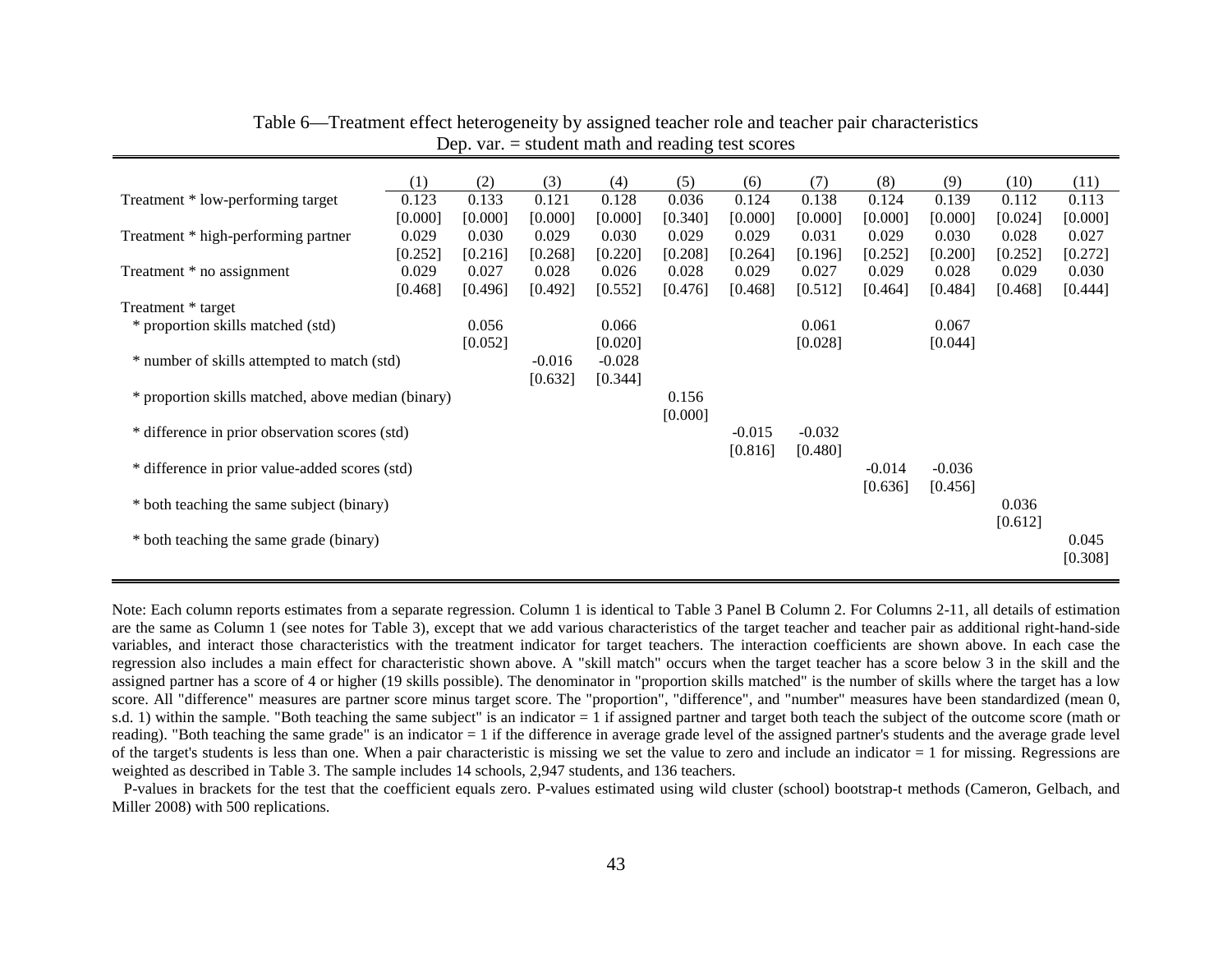|                                  | All 19<br>skills    | <b>Skills</b><br>matched | Skills not<br>matched | Skills where<br>no attempt<br>was made to<br>match |
|----------------------------------|---------------------|--------------------------|-----------------------|----------------------------------------------------|
|                                  | (1)                 | (2)                      | (3)                   | (4)                                                |
| Low-performing target teachers   | 0.050<br>[0.060]    | 0.267<br>[0.000]         | 0.034<br>[0.500]      | $-0.071$<br>[0.348]                                |
| High-performing partner teachers | 0.048<br>[0.836]    |                          |                       |                                                    |
| No assigned role                 | $-0.062$<br>[0.892] |                          |                       |                                                    |

Table 7—Treatment effect on teaching skills scored in classroom observations

Dep. var. = Average of evaluation scores on…

Note: Each cell reports an estimate from a separate regression. The dependent variable is a measure of observed teaching practices from formal classroom observations conducted as part of the teacher's performance evaluation (see text for more details). In Column 1 the outcome is the teacher's average score across all 19 skills. In Columns 2 through 4 the outcome is the target teacher's average score across a specific subset of skills described in the column headers. The skills which contribute to each subset differ from teacher to teacher. But for any given teacher the three columns are mutually exclusive and exhaustive. Evaluation scores contributing to the dependent variables are from the 2013-14 and 2014-15 school years. Dependent variables are standardized (mean 0, standard deviation 1), and each of the 19 skill scores was standardized before taking averages. All regressions include randomization block fixed effects, and controls for teacher experience (indicators for quartiles of teacher experience).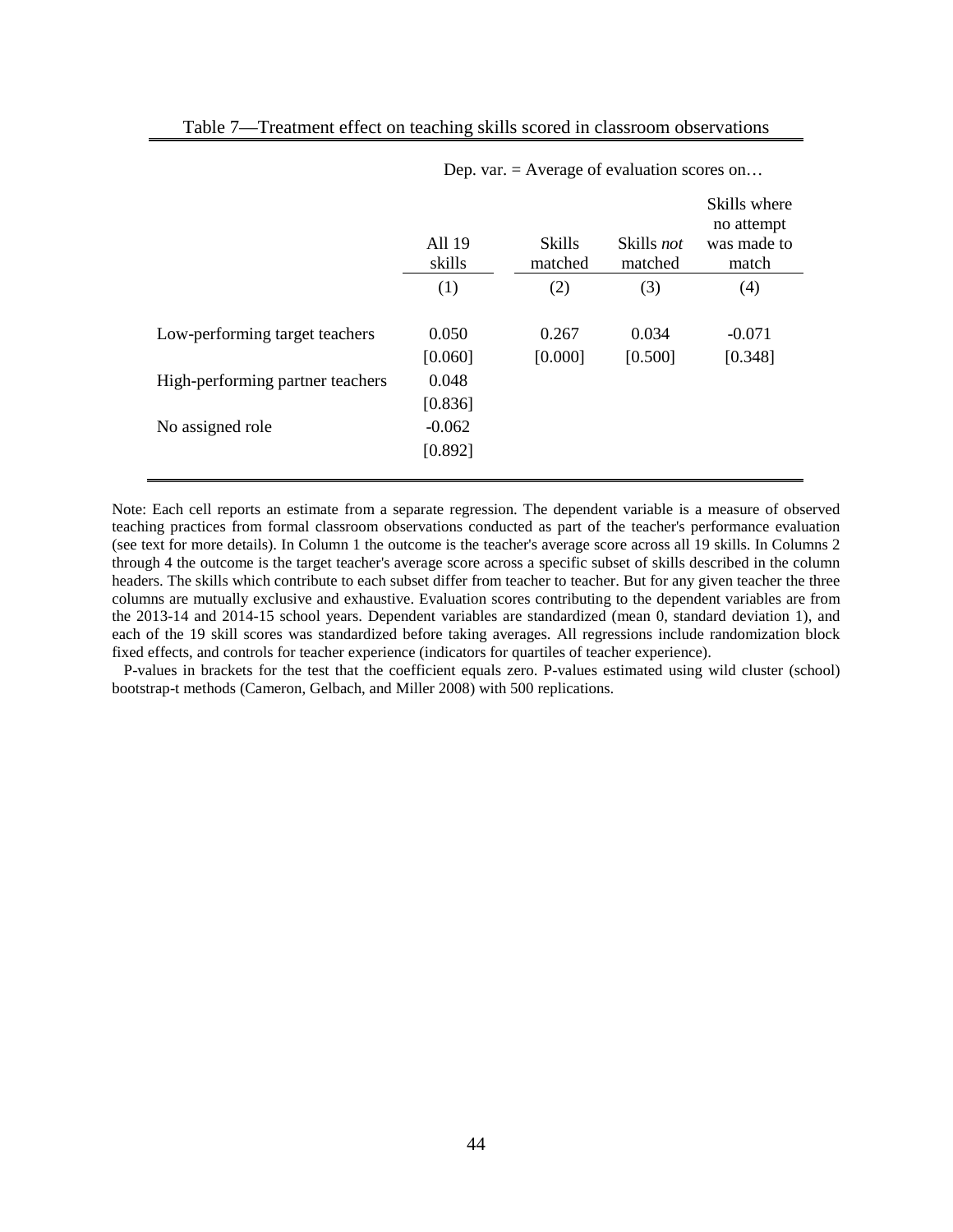|                             | Treat. - cont. difference [p-value]<br>by teacher's assigned role |          |          |  |  |  |
|-----------------------------|-------------------------------------------------------------------|----------|----------|--|--|--|
|                             | Target                                                            | Partner  | No role  |  |  |  |
|                             | (1)                                                               | (2)      | (3)      |  |  |  |
| Teacher characteristics     |                                                                   |          |          |  |  |  |
| Years of experience         | $-0.073$                                                          | 1.497    | 2.462    |  |  |  |
|                             | [0.852]                                                           | [0.528]  | [0.468]  |  |  |  |
| Baseline job performance    |                                                                   |          |          |  |  |  |
| Value-added                 | $-0.355$                                                          | $-0.025$ | 0.472    |  |  |  |
|                             | [0.220]                                                           | [0.852]  | [0.088]  |  |  |  |
| Classroom observation score | 0.189                                                             | 0.243    | $-0.072$ |  |  |  |
|                             | [0.216]                                                           | [0.268]  | [0.900]  |  |  |  |
|                             |                                                                   |          |          |  |  |  |

#### Appendix Table A1—Pre-treatment balance by teacher role

Note: Each cell reports a treatment minus control difference in means. The three estimates in each row come from a single regression. The dependent variable described by the row label. All regressions include randomization block fixed effects, and main effects for teacher role (i.e., "partner" and "no assignment" with "target" the omitted category). P-values in brackets for the test that the difference equals zero. P-values estimated using wild cluster (school) bootstrap-t methods (Cameron, Gelbach, and Miller 2008) with 500 replications.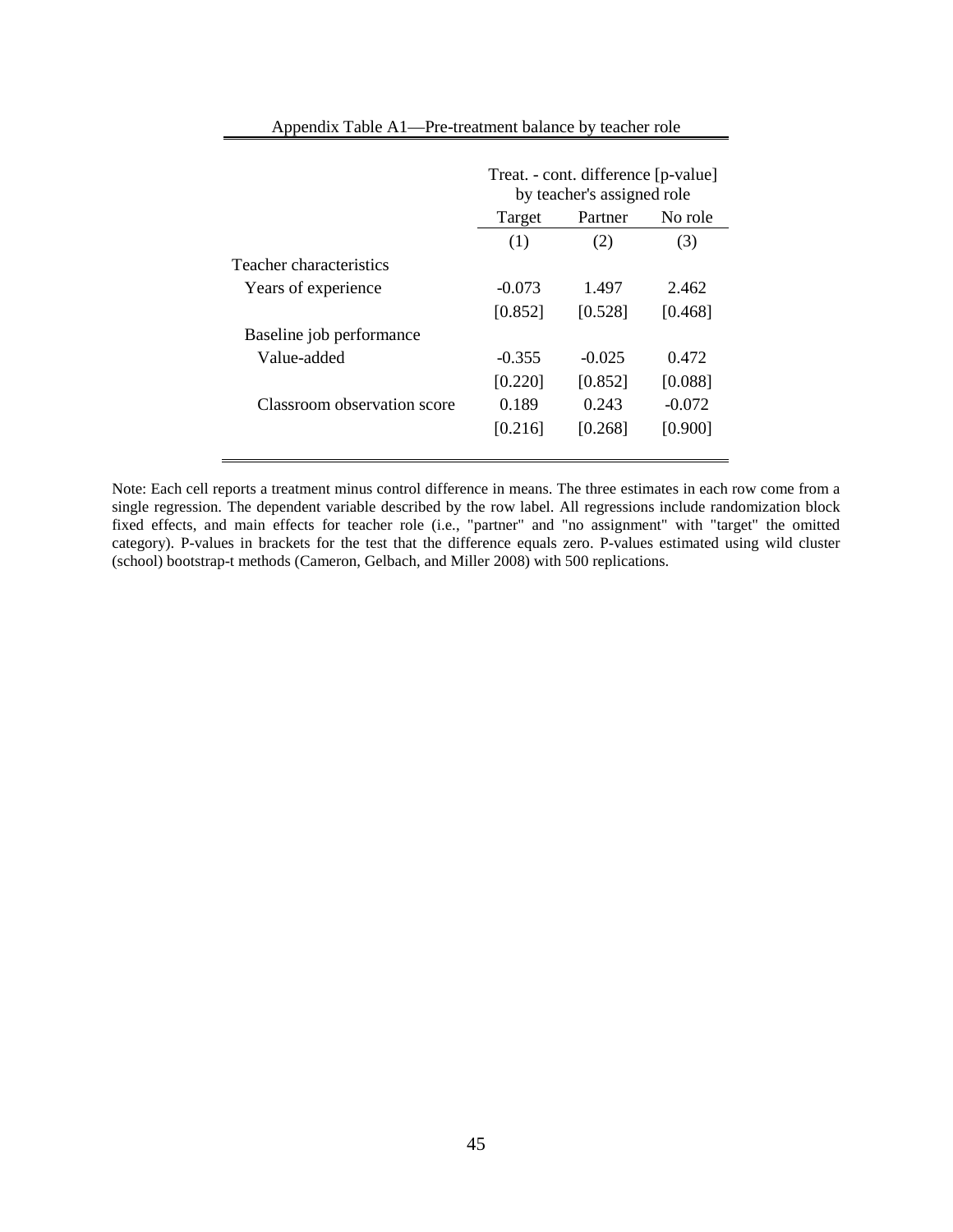|                                                                          | (1)     | (2)      | (3)      | (4)      | (5)     | (6)     | (7)     | (8)     |
|--------------------------------------------------------------------------|---------|----------|----------|----------|---------|---------|---------|---------|
| Treatment * low-performing target                                        | 0.057   | 0.126    | 0.136    | 0.116    | 0.187   | 0.118   | 0.130   | 0.095   |
|                                                                          | [0.220] | [0.344]  | [0.000]  | [0.000]  | [0.008] | [0.000] | [0.000] | [0.060] |
| Treatment * high-performing partner                                      | 0.028   | 0.027    | 0.029    | 0.029    | 0.028   | 0.030   | 0.050   | 0.032   |
|                                                                          | [0.276] | [0.316]  | [0.280]  | [0.252]  | [0.276] | [0.256] | [0.064] | [0.204] |
| Treatment * no assignment                                                | 0.030   | 0.033    | 0.029    | 0.031    | 0.022   | 0.028   | 0.040   | 0.025   |
|                                                                          | [0.456] | [0.400]  | [0.436]  | [0.448]  | [0.596] | [0.464] | [0.488] | [0.536] |
| Treatment * target                                                       |         |          |          |          |         |         |         |         |
| * target's years of experience                                           | 0.005   | $-0.009$ |          |          |         |         |         |         |
|                                                                          | [0.224] | [0.728]  |          |          |         |         |         |         |
| * target's years of experience ^ 2                                       |         | 0.000    |          |          |         |         |         |         |
|                                                                          |         | [0.428]  |          |          |         |         |         |         |
| * target has fewer than 10 years experience (binary)                     |         |          | $-0.029$ |          |         |         |         |         |
|                                                                          |         |          | [0.692]  |          |         |         |         |         |
| * target's prior value-added scores (std)                                |         |          |          | $-0.022$ |         |         |         |         |
|                                                                          |         |          |          | [0.532]  |         |         |         |         |
| * target's prior observation scores (std)                                |         |          |          |          | 0.046   |         |         |         |
|                                                                          |         |          |          |          | [0.464] |         |         |         |
| * target is an elementary school teacher (binary, middle school omitted) |         |          |          |          |         | 0.010   |         |         |
|                                                                          |         |          |          |          |         | [0.864] |         |         |
| * difference in years of experience (partner - target)                   |         |          |          |          |         |         | 0.012   |         |
|                                                                          |         |          |          |          |         |         | [0.848] |         |
| * partner's years of experience                                          |         |          |          |          |         |         |         | 0.003   |
|                                                                          |         |          |          |          |         |         |         | [0.340] |
|                                                                          |         |          |          |          |         |         |         |         |

Appendix Table A2—Treatment effect heterogeneity, additional teacher, partner, and pair characteristics Dep. var. = student math and reading test scores

 $\blacksquare$ 

Note: Each column reports estimates from a separate regression. The dependent variable is a student test score, standardized (mean 0, s.d. 1) within subject by grade-level cells using the statewide distribution. All regressions include randomization block fixed effects, and the vector of pre-experiment covariates described in Table 3. Additionally, all regressions include main effects for teacher role (i.e., "partner" and "no assignment" with "target" the omitted category). In each specification we interact the treatment indicator with a characteristic of the target teacher, pair, or partner teacher. When a characteristic is missing we set the value to zero and include an indicator = 1 for missing. Regressions are weighted as described in Table 3. The sample includes 14 schools, 2,947 students, and 136 teachers.